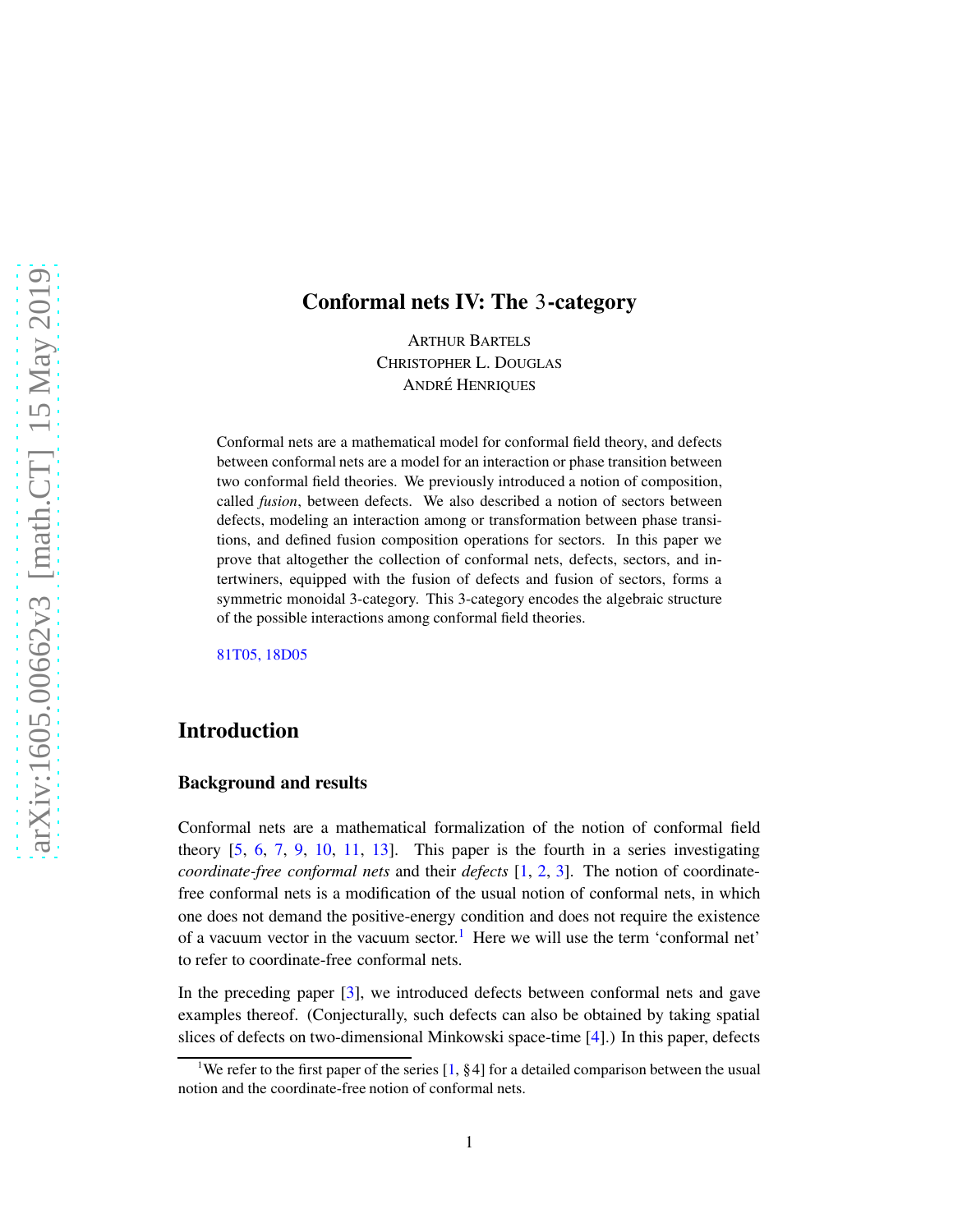will provide a notion of 1-morphism between conformal nets. Crucially, in [3, Def. 3.1], we introduced the operation of *fusion of defects*, when the conformal nets have finiteindex—this fusion will provide the composition operation on 1-morphisms between nets. We defined the associator isomorphism for this fusion operation, and proved it satisfies the pentagon equation. We investigated *sectors between defects*—in what follows these will form the 2-morphisms between 1-morphisms between nets—and introduced the horizontal and vertical fusion of sectors, along with their respective associators. We also constructed the fundamental *interchange isomorphism* relating the vertical and horizontal fusion of sectors. All these structures and more are summarized in the first appendix of that paper [3].

Given all the work done in [3] constructing the notions of higher morphisms between nets and their composition operations, one might imagine that it would be straightforward to establish that finite-index conformal nets, defects, sectors, and intertwiners form a *tricategory*. But unfortunately, tricategories are complicated beasts. This entire paper is, in effect, devoted to the proof of the following theorem:

<span id="page-1-1"></span>Theorem 1 The collections of all finite-index conformal nets, defects, sectors, and intertwiners form the objects, 1-morphisms, 2-morphisms, and 3-morphisms of <sup>a</sup> tricategory.

Let CAT denote the 2-category of categories; previously [8], we introduced a notion of tricategory called a *dicategory object in* CAT. [2](#page-1-0) A dicategory object in CAT consists of a category of objects, a category of 1-morphisms, and a category of 2-morphisms, together with various functors encoding identity and composition operations and various natural transformations encoding compatibility relationships between the operations, all satisfying various axioms encoding coherences between the compatibility relationships. We proved in [8] that every dicategory object in CAT has an associated tricategory—Theorem [1](#page-1-1) is therefore a corollary of the following result:

<span id="page-1-2"></span>Theorem 2 The groupoid of all finite-index conformal nets, the groupoid of all defects, and the category of all sectors form, respectively, the category of objects, the category of 1-morphisms, and the category of 2-morphisms for <sup>a</sup> dicategory object in CAT.

The tensor product of two conformal nets is again a conformal net, the tensor product of two defects is again a defect, and similarly for sectors and for intertwiners. One might therefore naturally conjecture that finite-index conformal nets form not just a

<span id="page-1-0"></span><sup>&</sup>lt;sup>2</sup>A dicategory object differs from a bicategory object in that the associativity structures (but not the unital structures) are strict.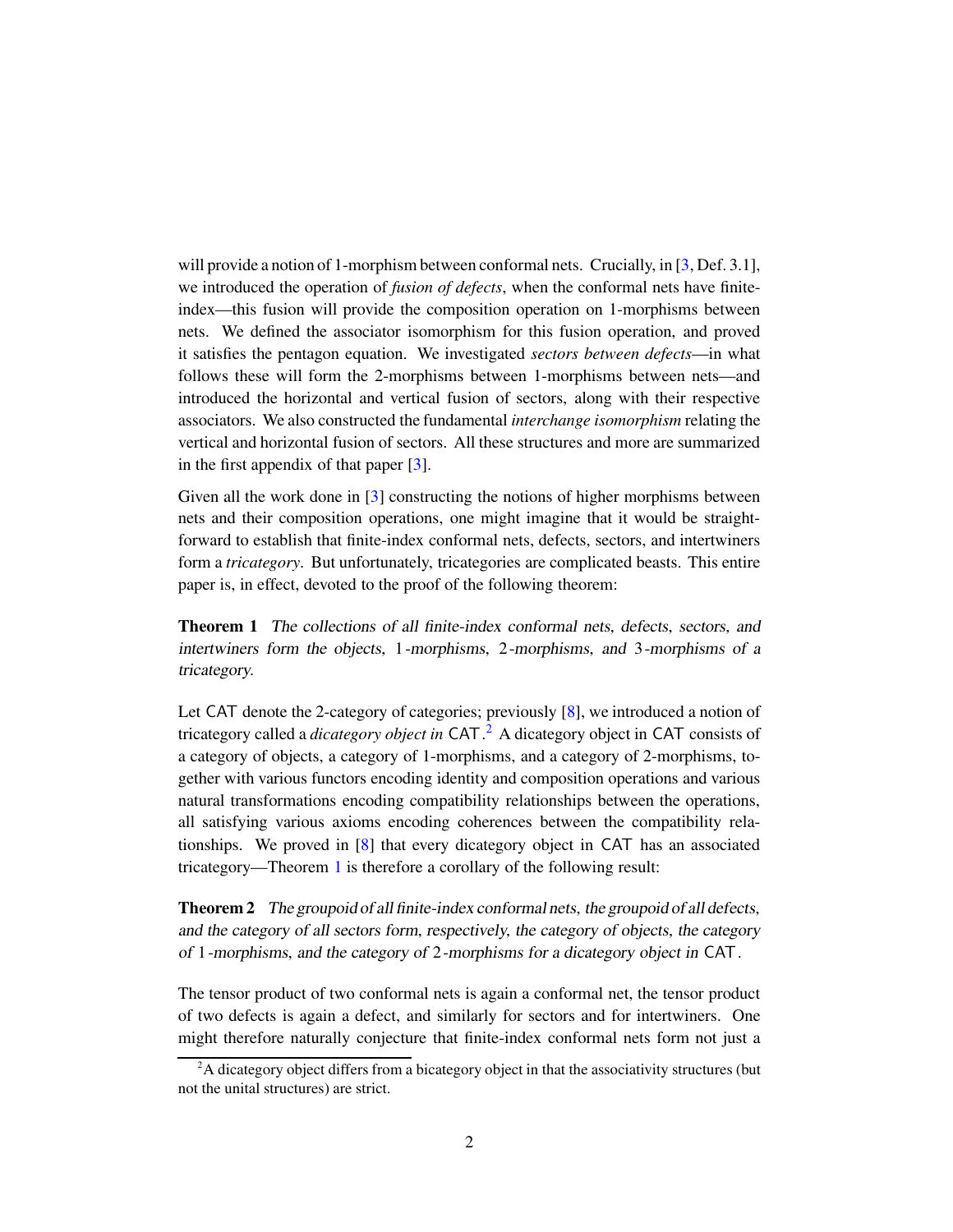tricategory but in fact a *symmetric monoidal tricategory*. A useful feature of the formalism of dicategory objects is that it makes it particularly simple to incorporate the symmetric monoidal structure. Let SMC denote the 2-category of symmetric monoidal categories, strong (as opposed to lax) symmetric monoidal functors, and symmetric monoidal natural transformations. Our approach to Theorem [2](#page-1-2) immediately also proves the follow symmetric monoidal strengthening:

Theorem 3 The symmetric monoidal groupoid of finite-index conformal nets, the symmetric monoidal groupoid of defects, and the symmetric monoidal category of sectors form, respectively, the object of objects, the object of 1-morphisms, and the object of 2-morphisms of <sup>a</sup> dicategory object in SMC.

This theorem is one precise formulation (indeed the only one available at present) of the statement that finite-index conformal nets form a symmetric monoidal tricategory: finite-index conformal nets form a dicategory object in SMC, and the notion of dicategory object in SMC may be interpreted as a notion of symmetric monoidal tricategory.

A dicategory in SMC consists of: [0-data] a symmetric monoidal category of objects, a symmetric monoidal category of 1-morphisms, and a symmetric monoidal category of 2-morphisms; [1-data] various symmetric monoidal functors between (fiber products of) these categories, encoding identity and composition operations; [2-data] various symmetric monoidal natural transformations between (products and composites of) these functors, encoding compatibility relationships between the operations; and [3 axioms] various axioms for these transformations, encoding coherences between the compatibility relationships. These pieces of structure are tracked by labels of the form [D0-x], [D1-x], [D2-x], [D3-x], following the same numbering scheme as in  $[8, 8]$ Def. 3.3]; in the body of this paper we will abbreviate these labels to  $[0-x]$ ,  $[1-x]$ , [2-x], [3-x] respectively. For ease of reference, the complete definition of a dicategory object in a 2-category is compiled here in Appendix  $\overline{A}$ , and an abbreviated definition is depicted there in Table [1.](#page-57-1)

## **Overview**

In our case, the category of objects  $[D0-0]$  is the (symmetric monoidal) category  $CN_0$ of finite conformal nets (finite direct sums of irreducible conformal nets with finiteindex), together with isomorphisms between them; the category of 1-morphisms [D0-1] is the (symmetric monoidal) category  $CN_1$  of defects (between finite conformal nets),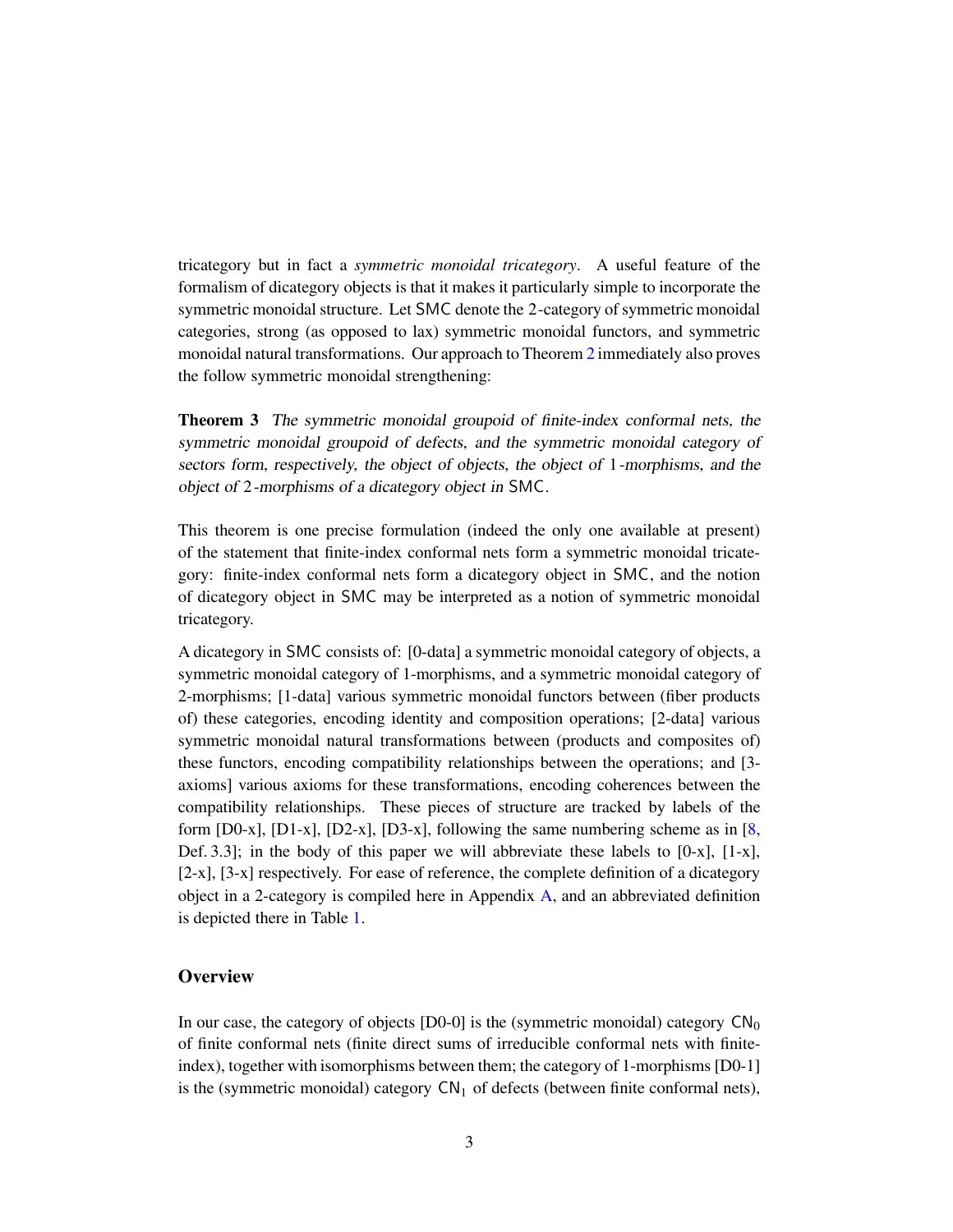together with isomorphisms of defects; and the category of 2-morphisms [D0-2] is the (symmetric monoidal) category  $CN<sub>2</sub>$  of sectors (between defects between finite conformal nets), together with homomorphism of sectors (also called intertwiners) that cover isomorphisms of defects and of conformal nets; the intertwiners play the role of 3-morphisms in the overall 3-category. These categories of nets, defects, and sectors are discussed in Section [0](#page-4-0) below.

The most important operation in the 3-category is the composition of 1-morphisms [D1-2], which here is a (symmetric monoidal) functor

$$
\mathsf{CN}_1\times_{\mathsf{CN}_0}\mathsf{CN}_1\to\mathsf{CN}_1
$$

given by the fusion of defects:

$$
({_{\mathcal{A}}D_{\mathcal{B}}}, {_{\mathcal{B}}E_{\mathcal{C}}}) \mapsto D \circledast_{\mathcal{B}} E.
$$

The existence of this fusion operation is proven in [3, Thm 1.44]. The vertical composition of 2-morphisms [D1-4] is a functor

$$
CN_2\times_{CN_1} CN_2 \rightarrow CN_2,
$$

given by the vertical fusion of sectors:

$$
({}_D H_E, {}_E K_F) \mapsto H \boxtimes_E K.
$$

This operation is defined in [3, Sec 2.C]. Horizontal composition of 2-morphisms is encoded indirectly using the vertical composition of 2-morphisms together with left and right whisker operations [D1-5, D1-6], which are functors

$$
\begin{aligned} &\mathsf{CN}_2\times_{\mathsf{CN}_0}\mathsf{CN}_1\rightarrow\mathsf{CN}_2,\\ &\mathsf{CN}_1\times_{\mathsf{CN}_0}\mathsf{CN}_2\rightarrow\mathsf{CN}_2. \end{aligned}
$$

These whisker functors are given by horizontal fusion with a vacuum sector (identity 2-morphism): for instance the right whisker is

$$
(({}_{\mathcal{A}}(D_1)_{\mathcal{B}})H_{(\mathcal{A}}(D_2)_{\mathcal{B}}), gE_{\mathcal{C}}) \mapsto H \boxtimes_{\mathcal{B}} H_0(E),
$$

where  $H_0(E)$  is the vacuum sector of the defect  $E$ . These various composition operations, and others, are presented in Section [1.](#page-9-0)

Compatibility transformations encode various relationships among the composition operations, for instance the associativity of vertical composition of 2-morphisms [D2- 3], the interaction of the horizontal whiskering operation and vertical composition [D2- 6, D2-7], and the associativity of the horizontal whiskering [D2-9, D2-10, D2-11] and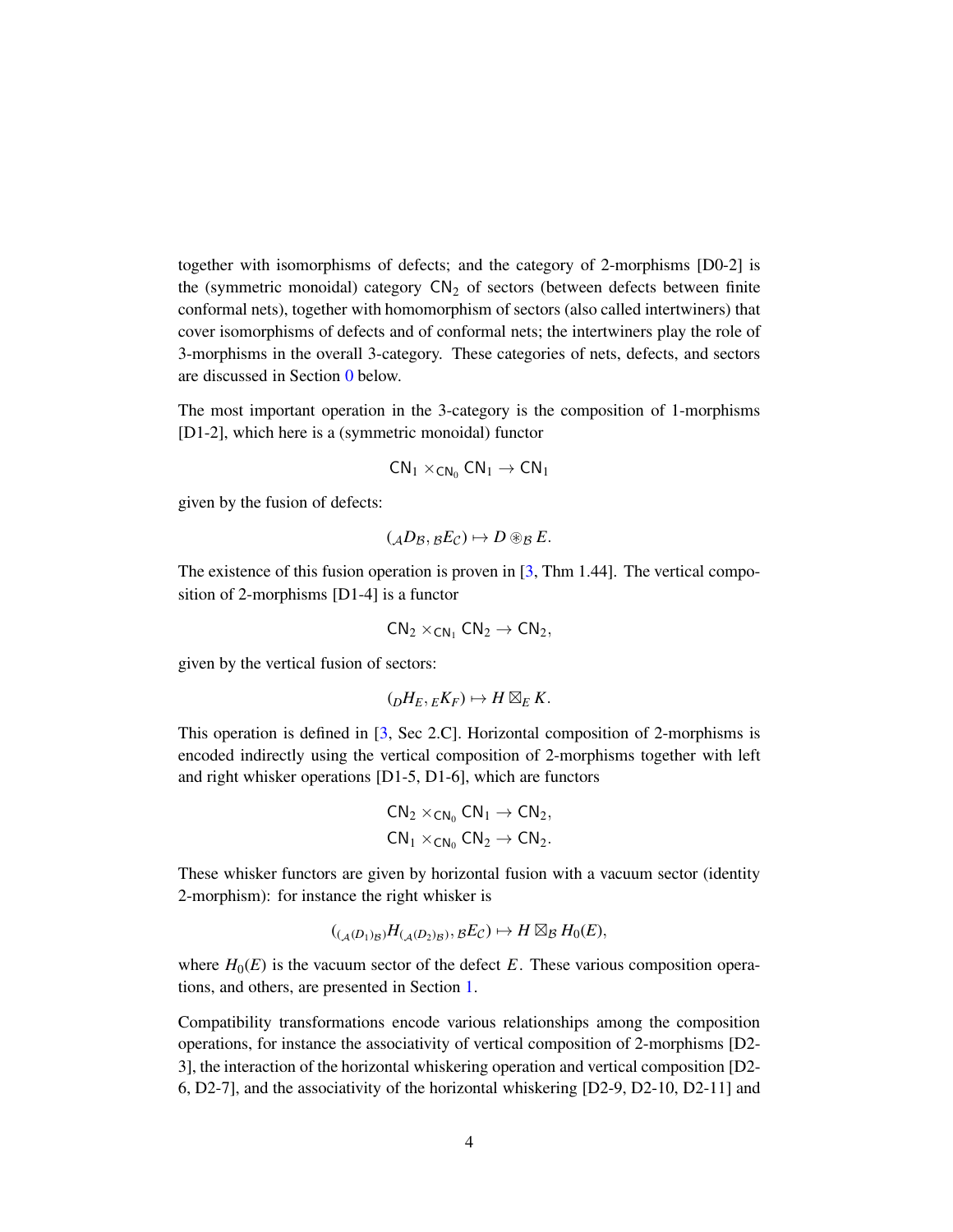of the fusion of defects [D2-12]. The most important compatibility transformation is the switch transformation [D2-8], which is a (symmetric monoidal) natural transformation

$$
CN_2\times_{CN_0} CN_2\mathbin{\widehat{\otimes}} CN_2,
$$

between the two functors

$$
\left((\mathcal{A}(D_1)_{\mathcal{B}})H_{(\mathcal{A}(D_2)_{\mathcal{B}})},\mathcal{B}(E_1)_{\mathcal{C}})K_{(\mathcal{B}(E_2)_{\mathcal{C}})}\right)\mapsto \left(H\boxtimes_{\mathcal{B}}H_0(E_1)\right)\boxtimes_{(D_2\otimes_{\mathcal{B}}E_1)}\left(H_0(D_2)\boxtimes_{\mathcal{B}}K\right),\mapsto \left(H_0(D_1)\boxtimes_{\mathcal{B}}K\right)\boxtimes_{(D_1\otimes_{\mathcal{B}}E_2)}\left(H\boxtimes_{\mathcal{B}}H_0(E_2)\right).
$$

These and other compatibility transformations are constructed in Section [2.](#page-16-0)

The compatibility transformations are subject to various coherence axioms, for instance pentagon conditions for vertical composition of 2-morphisms [D3-4], and for horizontal whiskering [D3-15, D3-16] and horizontal fusion of defects [D3-17], along with conditions governing the interaction of vertical associativity with horizontal whiskering [D3-7]. Crucial coherence conditions are the one controlling the interaction of the switch transformation with vertical composition [D3-8], and the ones controlling the interaction of the switch operation with horizontal whiskering [D3-13, D3-14]. These and other conditions are proven in Section [3.](#page-31-0)

## <span id="page-4-0"></span>0 Nets, defects, and sectors

#### [0-0] Conformal nets

By an *interval*, we shall mean a smooth oriented 1-manifold that is diffeomorphic to the standard interval [0, 1]. We let INT denote the category whose objects are intervals and whose morphisms are embeddings (not necessarily orientation-preserving and not necessarily boundary preserving). Let VN be the category whose objects are von Neumann algebras, and whose morphisms are C-linear ∗-homomorphisms, and Clinear ∗-antihomomorphisms. A *net* is a covariant functor

$$
\mathcal{A}\colon \mathsf{INT} \to \mathsf{VN}
$$

taking orientation-preserving embeddings to homomorphisms and orientation-reversing embeddings to antihomomorphisms. It is said to be *isotonic* if the induced maps for embeddings are injective. In this case, given a subinterval  $I \subseteq K$ , we will often not distinguish between  $A(I)$  and its image in  $A(K)$ . A *conformal* net A is an isotonic net subject to a number of axioms [1, Def 1.1]. Conformal nets form a symmetric monodial category, whose morphisms are natural transformations and whose tensor product is the tensor product of VN applied objectwise. There is also the operation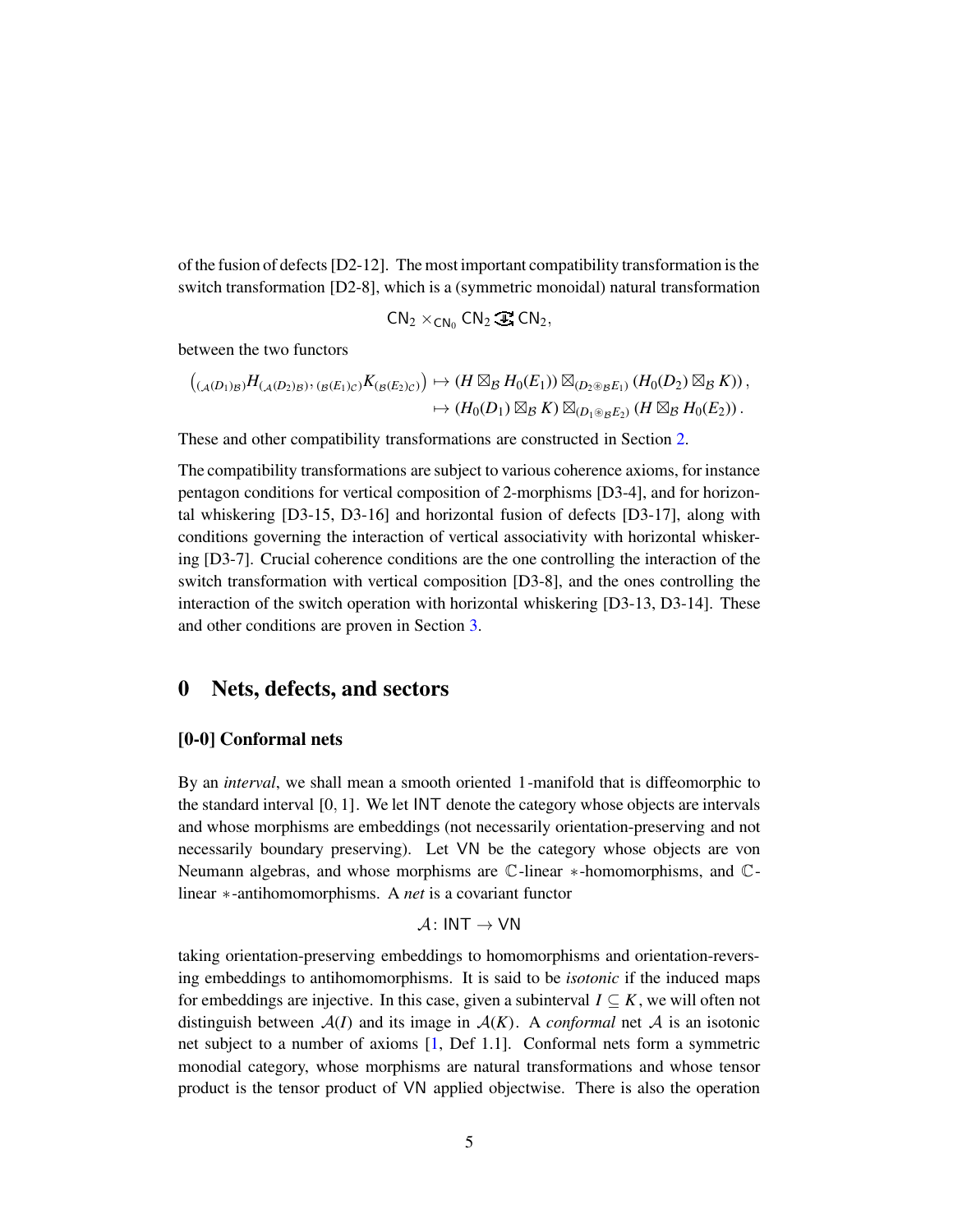of direct sum of conformal nets; it is also defined objectwise. A conformal net  $A$  is said to be *irreducible* if every algebra  $A(I)$  is a factor. A direct sum of finitely many irreducible conformal nets is called *semisimple*. There is a notion of a *finite* semisimple conformal net (direct sum of conformal nets with finite  $\mu$ -index [11]), defined utilizing the minimal index from subfactor theory  $[1,$  Sec 3]. The object category  $CN_0$  of our 3-category CN is the subcategory of the category of conformal nets whose objects are finite semisimple conformal nets and whose morphisms are natural isomorphisms. This subcategory is a symmetric monoidal subcategory [1, Sec 3]. From now on all nets will be finite and semisimple and will be simply referred to as conformal nets.

#### [0-1] Defects

A *bicolored interval* is an interval *I* (always oriented), equipped with a covering by two closed, connected, possibly empty subsets  $I_{\circ}, I_{\bullet} \subset I$  with disjoint interiors, along with a local coordinate in the neighborhood of  $I_{\circ} \cap I_{\bullet}$ . We disallow the cases where *I*◦ or *I*• consists of a single point. The local coordinate does *not* need to preserve the orientation, but is required to send  $(-\varepsilon, 0]$  into  $I_0$  and  $[0, \varepsilon)$  into  $I_0$ . If either  $I_0$  or *I*• is empty, then there is no local coordinate specified. An embedding  $f: J \hookrightarrow I$  of bicolored intervals is called color preserving if  $f^{-1}(I_0) = J_0$  and  $f^{-1}(I_0) = J_0$ . The bicolored intervals form a category INT.<sup>•</sup>•, whose morphisms are the color preserving embeddings that preserve the local coordinate. Let  $A$  and  $B$  be conformal nets. A *defect* from  $\mathcal A$  to  $\mathcal B$  is a functor

$$
D\colon \mathsf{INT}_{\circ\bullet}\to\mathsf{VN}
$$

that extends A and B in the following sense: if  $I = I_0$  then  $D(I) = A(I)$ ; if  $I = I_0$ then  $D(I) = B(I)$ . Moreover, *D* is subject to a number of axioms [3, Def 1.7]. We often say *D* is an  $A - B$ -defect and write  $D = A B B$ . Direct sum and tensor product for defects can be defined objectwise, as for nets. As morphisms between defects we have again natural transformations. Such a natural transformation  $_{\mathcal{A}}D_{\mathcal{B}} \to {_{\mathcal{A'}}D'}_{\mathcal{B'}}$  restricts to natural transformations  $A \rightarrow A'$  and  $B \rightarrow B'$ . The 1-morphism category of our 3-category CN is the symmetric monodial category  $CN_1$  whose objects are defects between finite semisimple nets, and whose morphisms are natural isomorphisms. There are forgetful source and target functors *s*, *t*: CN<sub>1</sub>  $\rightarrow$  CN<sub>0</sub> defined by *s*( $_{A}D_{B}$ ) = A and  $t(AD_{\mathcal{B}}) = \mathcal{B}.$ 

**Proposition** The symmetric monoidal functor  $s \times t$ : CN<sub>1</sub>  $\rightarrow$  CN<sub>0</sub>  $\times$ CN<sub>0</sub> is a fibration in the sense of  $[8,$  Def 2.1, Def 2.2].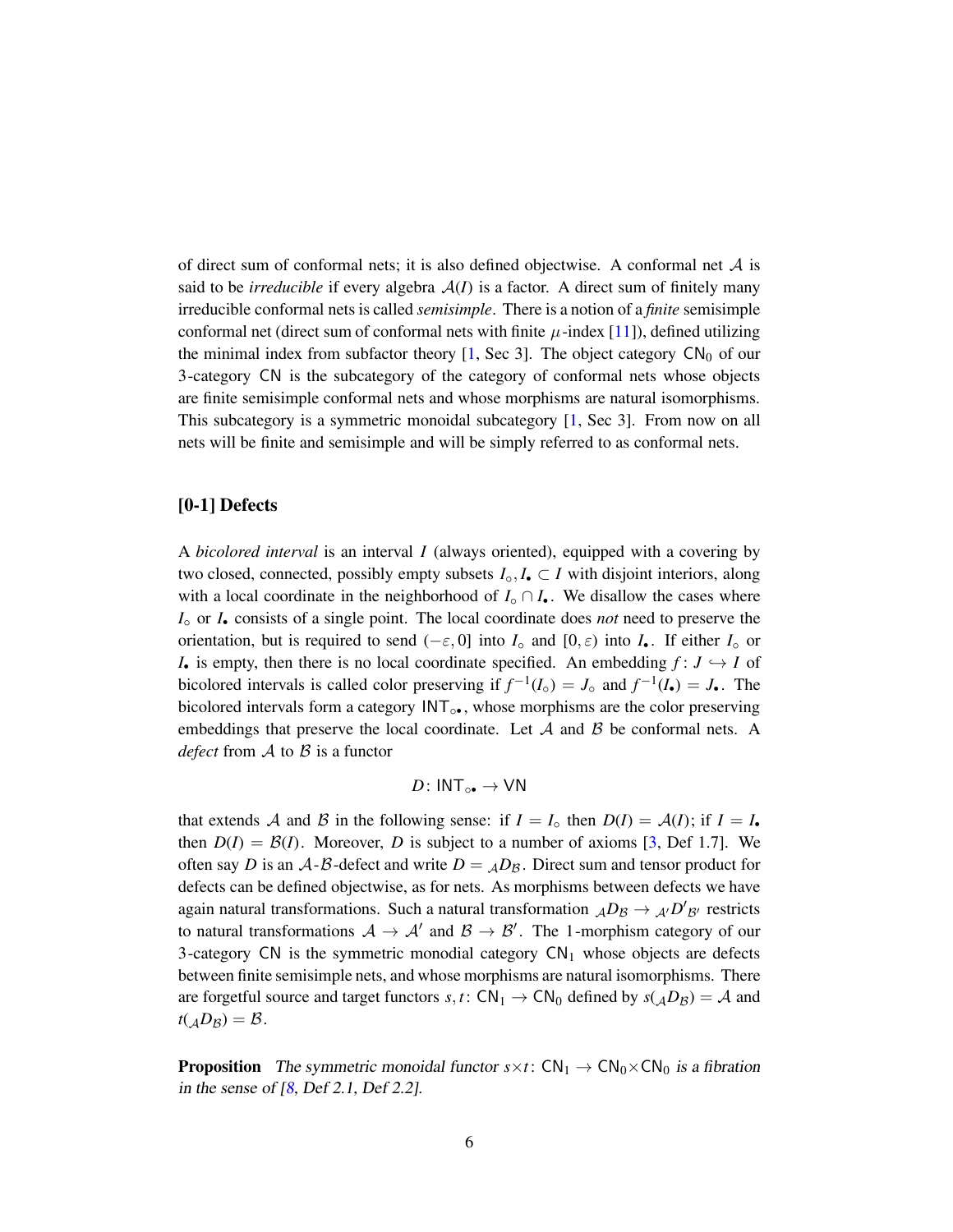**Proof** Observe as follows that the underlying (non-monoidal) functor  $s \times t$  is a fibration of categories. Given finite semisimple conformal nets  $A$ ,  $B$ ,  $A'$ ,  $B'$ , natural isomorphisms  $\phi : A \to A'$  and  $\psi : B \to B'$ , and a finite semisimple defect  $_{A'}D'_{B'}$ , we must construct a defect  $_{\mathcal{A}}D_{\mathcal{B}}$  and a natural isomorphism  $_{\mathcal{A}}D_{\mathcal{B}} \to {_{\mathcal{A'}}D'}_{\mathcal{B'}}$ . We may take  $D(I) = A(I)$  when *I* is white,  $D(I) = B(I)$  when *I* is black, and  $D(I) = D'(I)$ when *I* is genuinely bicolored, together with  $D(I \hookrightarrow J) = D'(I \hookrightarrow J) \circ \phi(I)$  when *I* is white and *J* is genuinely bicolored, and  $D(I \hookrightarrow J) = D'(I \hookrightarrow J) \circ \psi(I)$  when *I* is black and *J* is genuinely bicolored. The isomorphism  $D \to D'$  is the identity on genuinely bicolored intervals and is  $\phi$ , respectively  $\psi$  on white and black intervals. That  $s \times t$  is in fact a fibration of symmetric monoidal categories is similarly straightforward.  $\Box$ 

Throughout this paper we will depend heavily on graphical notation. Defects will often be represented by a picture, thought of as a bicolored interval, as follows:

.

The four bullets on this interval indicate that this interval is of length three. The marked point x denotes the point where the color of the interval changes. We often call this marked point the defect point. Strictly speaking we should include an orientation of our interval, for example from left to right. (Later our intervals will often sit on the boundary of 2-manifolds embedded in the plane. Such a 2-manifold inherits its orientation from the plane and the interval from the boundary of the 2-manifold.) For a defect  $<sub>A</sub>D<sub>B</sub>$  we think of the above interval as representing a collection of von Neumann</sub> algebras indexed by subintervals of our interval. If *I* is a subinterval to the left of x, then it represents the algebra  $A(I) = D(I)$ ; if *I* is a subinterval containing x, then it represents  $D(I)$ ; if *I* is a subinterval to the right of x, then it represents  $B(I) = D(I)$ . Sometimes we will simplify our graphical notation and drop the marked point from the interval. If we need coordinates on the above interval, then we will identify it with [0, 3], where 0 corresponds to the left boundary point and 3 to the right boundary point. The defect point then has the coordinate 1.5.

#### [0-2] Sectors

Consider the standard regular hexagon with side length 1:



In this paper  $S^1$  is *defined* to be the boundary of this hexagon. Sometimes we emphasize this and write  $S_6^1$  for the boundary of this hexagon. Later we will also need the regular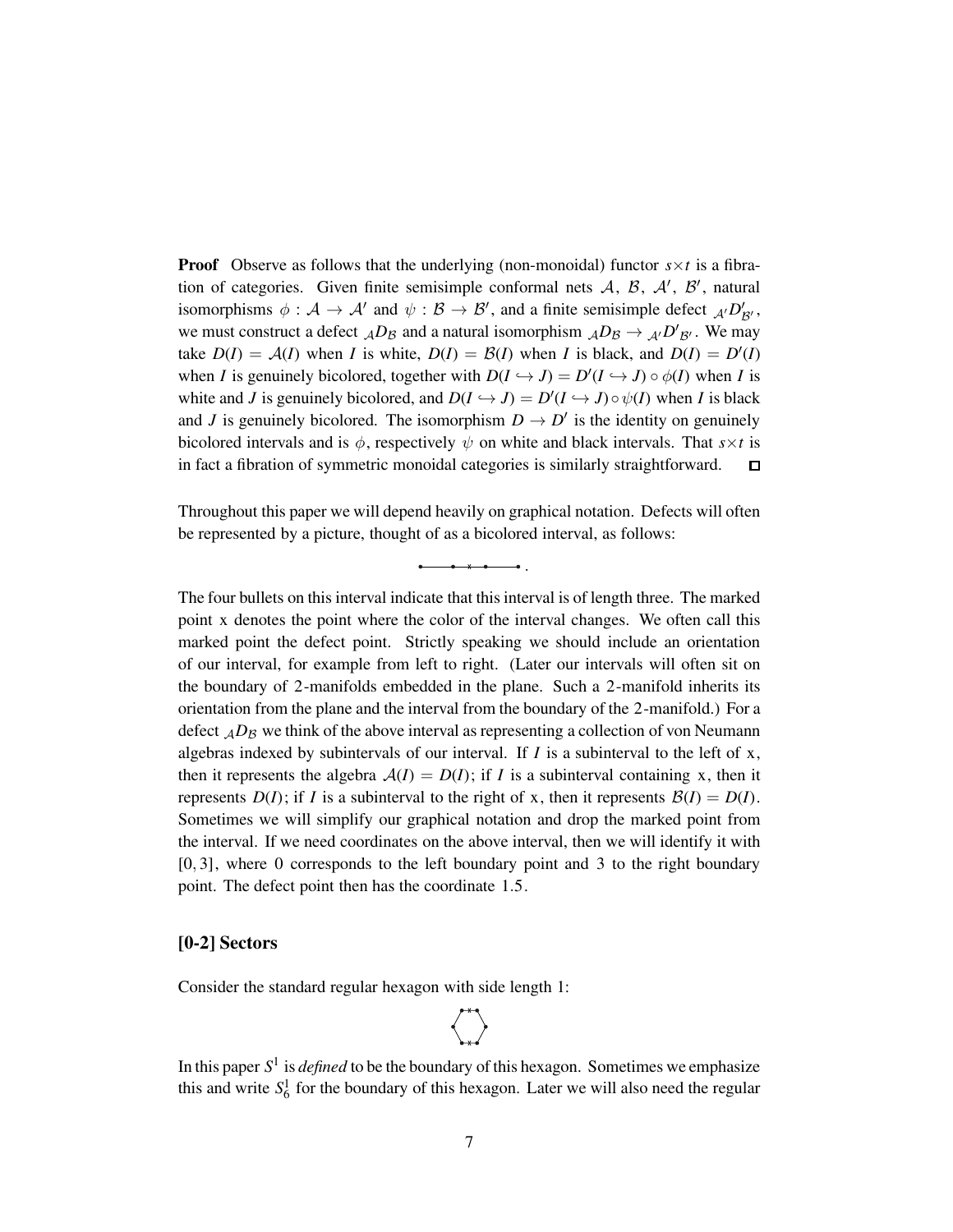octagon with side length 1; we denote its boundary as  $S_8^1$ . The hexagon inherits an orientation from the plane; this also orients its boundary. We will pick the clockwise orientation of the plane; thus the circle is also clockwise oriented. We think of the above circle as bicolored: the left hand side is white  $\circ$ , while the right hand side is black •. The two marked points are the points where the color changes. In particular, every subinterval of  $S_6^1$  that contains at most one of the marked points (and none on the boundary) inherits a bicoloring.

Let  $_{A}D_{B}$  and  $_{A}E_{B}$  be defects. A *D*-*E*-sector is a Hilbert space *H* equipped with actions of algebras represented by the bicolored subintervals of  $S_6^1$  as follows: for every white subinterval  $I \subseteq S_6^1$ , the algebra  $A(I)$  acts; for every black subinterval  $I \subseteq S_6^1$ , the algebra  $B(I)$  acts; for every bicolored subinterval containing the upper defect point, the algebra *D*(*I*) acts; for every bicolored subinterval containing the lower defect point, the algebra  $E(I)$  acts. These actions are subject to compatibility axioms [3, Def 2.2]. We often write  $H = pH_E$  to emphasize that *H* is a *D-E* sector. For fixed *D* and *E*, the *D*-*E*-sectors form a category whose morphisms are the bounded linear maps that commute with the actions associated to the bicolored subintervals of  $S_6^1$ . There is also a natural notion of morphism  $f: pH_E \to p'H'_{E'}$ . In this case  $f$  includes morphisms  $\mathcal{A} \to \mathcal{A}'$ ,  $\mathcal{B} \to \mathcal{B}'$ ,  ${}_{\mathcal{A}}D_{\mathcal{B}} \to {}_{\mathcal{A}'}D'_{\mathcal{B}'}$ ,  ${}_{\mathcal{A}}E_{\mathcal{B}'} \to {}_{\mathcal{A}'}E'_{\mathcal{B}'}$  and an operator  $T: H \to H'$  that commutes with the induced maps  $D(I) \to D'(I)$  and  $E(I) \to E'(I)$ . The tensor product of Hilbert space yields a symmetric monodial structure on sectors. Thus we obtain the symmetric monodial category  $CN_2$  of sectors [3, Def 2.7]. This is the 2-morphism category of our 3-category CN.

In the graphical notation we think of a sector  $DH_E$  as represented by the above hexagon. We then think of the upper defect point as the *D* point and the lower defect point as the *E* point. By definition every bicolored subinterval of  $S_6^1$  corresponds then to a von Neumann algebra that acts on the sector *H*. (Later, other 2-manifolds will also be thought of as representing certain sectors.) Often we will drop the marked points from the picture. Moreover, we will often draw the hexagon in a rectilinear fashion, for example as one of the following:



Despite their appearance, all these pictures refer to *the* standard regular hexagon with its two marked points as drawn.

Later it will sometimes be convenient to have coordinates on  $S_6^1$  and  $S_8^1$ . Then we will identify  $S^1 \cong \mathbb{R}/6\mathbb{Z}$  such that the coordinates of the corner points are  $0, 1, \ldots, 5$ , where we start on the left and proceed clockwise from there. The coordinate of the upper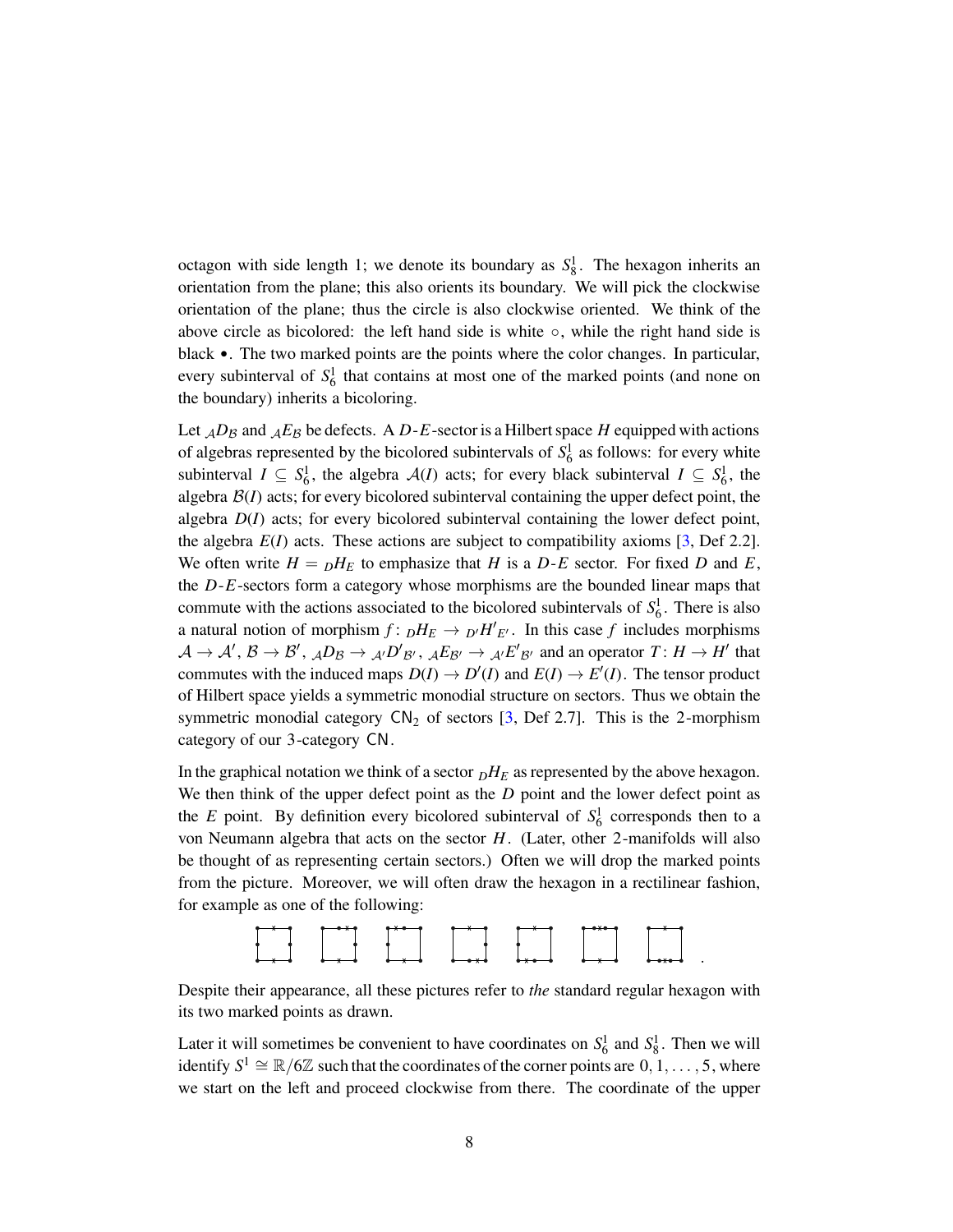defect point is then 1.5, and the coordinate of the lower defect point is  $-1.5 \equiv 4.5$ . In a similar fashion we will identify  $S_8^1$  with  $\mathbb{R}/8\mathbb{Z}$ .

**Proposition** The symmetric monoidal functor  $s \times t$ : CN<sub>2</sub>  $\rightarrow$  CN<sub>1</sub>  $\times$ <sub>CN0</sub>×CN<sub>0</sub>CN<sub>1</sub> is a fibration in the sense of  $[8,$  Def 2.1, Def 2.2].

**Proof** Observe as follows that the underlying (non-monoidal) functor  $s \times t$  is a fibration of categories. Given finite semisimple conformal nets  $A$ ,  $B$ ,  $A'$ ,  $B'$ , finite semisimple defects  $_{\mathcal{A}}D_{\mathcal{B}}, \mathcal{A}E_{\mathcal{B}}, \mathcal{A}'D'_{\mathcal{B}'}, \mathcal{A}'E'_{\mathcal{B}'},$  natural isomorphisms  $\phi : D \to D'$  and  $\psi :$  $E \rightarrow E'$ , and a sector  $D'H'_{E'}$ , we must construct a sector  $DH_E$  and an isomorphism  $D$ <sup>*H*</sup>*E* →  $D'$ <sup>*H*</sup><sup>*E'*</sup>. We may take the Hilbert space *H* to be *H*<sup>*'*</sup>, together with  $d \in D(I)$ acting by  $\phi(d) \in D'(I)$  when *I* does not contain the lower defect point and with  $e \in E(I)$  acting by  $\psi(e) \in E'(I)$  when *I* does not contain the upper defect point. The isomorphism  $_D H_E \to D'H'_{E'}$  is the identity on the Hilbert space, and is  $\phi$  and  $\psi$  on *D* and  $E$  respectively. That  $s \times t$  is in fact a fibration of symmetric monoidal categories is similarly straightforward.  $\Box$ 

#### Implementation of diffeomorphisms

Let A be a net, I an interval, and  $\varphi: I \to I$  a diffeomorphism that is the identity in a neighborhood of the boundary of *I*. To this diffeomorphism, there is an associated automorphisms  $\mathcal{A}(\varphi)$  of  $\mathcal{A}(I)$ , and it is one of the requirements for conformal nets that this automorphism is inner: there is a unitary  $U_{\varphi} \in \mathcal{A}(I)$  such that  $\mathcal{A}(\varphi)(a) = U_{\varphi} a U_{\varphi}^*$ . We then say that  $U_\varphi$  implements  $\varphi$  on  $\mathcal{A}(I)$ . Of course,  $U_\varphi$  is not unique. If  $\alpha: \mathcal{A} \to \mathcal{B}$ is a morphism of  $CN_0$ , then  $\alpha(I)(U_{\varphi})$  is an implementation of  $\varphi$  on  $\mathcal{B}(I)$ .

Let  $_{\mathcal{A}}D_{\mathcal{B}}$  and  $_{\mathcal{A}}E_{\mathcal{B}}$  be defects and let  $_{D}H_{E}$  be a sector. Let  $\varphi\colon S_6^1 \to S_6^1$  be a diffeomorphism that fixes a neighborhood of both defect points. We can then pick subintervals  $I_L$  of the left half of  $S_6^1$  and  $I_R$  of the right half of the circle  $S_6^1$  such that  $\varphi$  is the identity on a neighborhood of the complement of  $I_L \cup I_R$ . In particular,  $\varphi$  restricts to diffeomorphisms  $\varphi_L$  and  $\varphi_R$  of  $I_L$  and  $I_R$ . We obtain automorphisms  $\mathcal{A}(\varphi_L)$  of  $\mathcal{A}(I_L)$  and  $\mathcal{B}(\varphi_R)$  of  $\mathcal{B}(I_R)$ . A unitary  $U: H \to H$  is said to *implement*  $\varphi$  if

 $\mathcal{A}(\varphi_L)(a) \circ U = U \circ a$  and  $\mathcal{B}(\varphi_R)(b) \circ U = U \circ b$ 

as operators on *H* for all  $a \in \mathcal{A}(I_L)$ ,  $b \in \mathcal{B}(I_R)$ . Such an implementation always exits; for example we can set  $U := U_L \circ U_R$  where  $U_L$  implements  $\varphi_L$  on  $A(I_L)$  and  $U_R$ implements  $\varphi_R$  on  $\mathcal{B}(I_R)$ . (It is part of the axioms for sectors that the actions of  $\mathcal{A}(I_L)$ and  $\mathcal{B}(I_R)$  on *H* commute; in particular  $U_L$  is  $\mathcal{B}(I_R)$ -linear and  $U_R$  is  $\mathcal{A}(I_L)$ -linear.)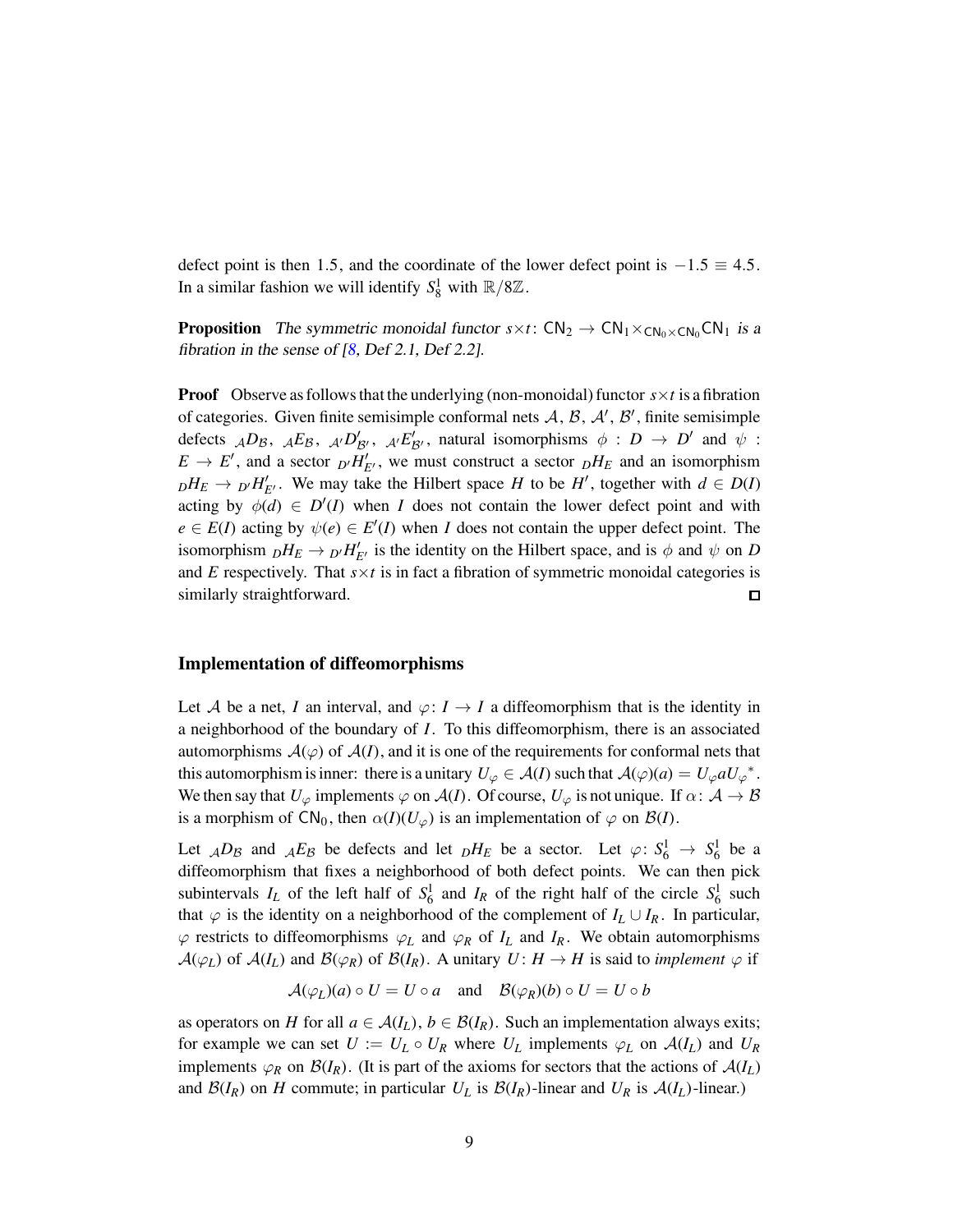## <span id="page-9-0"></span>1 Composition and identity operations

#### 1.A Horizontal identity and composition

#### [1-1] Horizontal identity.

Let  $A: INT \rightarrow VN$  be a conformal net. Then the identity defect id<sub>A</sub> for A is defined by

$$
id_{\mathcal{A}} = \mathcal{A} \circ \text{forget}
$$

where  $forget: INT_{\circ \bullet} \rightarrow INT$  is the functor that forgets the bicoloring. The 1-cell identity  $CN_0 \rightarrow CN_1$  is defined to be the functor  $A \mapsto id_A$ . We will draw the identity defect as

[1-1]

.

where we use an equal sign (rotated) in the place of the usual x at the defect point. Sometimes we simplify this by dropping the defect marker altogether:

#### [1-2] Horizontal composition.

The horizontal composition is defined as the horizontal composition of defects as introduced in [3, Sec 1.E]. We write this horizontal composition functor  $CN_1 \times_{CN_0} CN_1 \rightarrow$  $CN_1$  as  $({_{A}D_B}, {_{B}E_C}) \mapsto D \otimes_{B} E$  and draw the composite of two defects as

[1-2].

Here the left defect point is associated to to *D* and the right defect point is associated to *E*. We will review horizontal composition of defects and explain the picture in more detail below in Section [1.](#page-11-0)C.

#### 1.B Vertical identity and composition

#### [1-3] Vertical identity.

Let  $D = \mathcal{A}D_B$  be a defect, and let *S* be a circle with a bicoloring-preserving automorphism that exchanges the two color change points—we refer to such an automorphism as a reflection. The vacuum sector  $H_0(D, S) = pH_0(D, S)p$  of *D* on *S* was introduced in [3, Sec 1.B]. If *S* is the standard circle  $S_6^1$ , then the reflection along the horizontal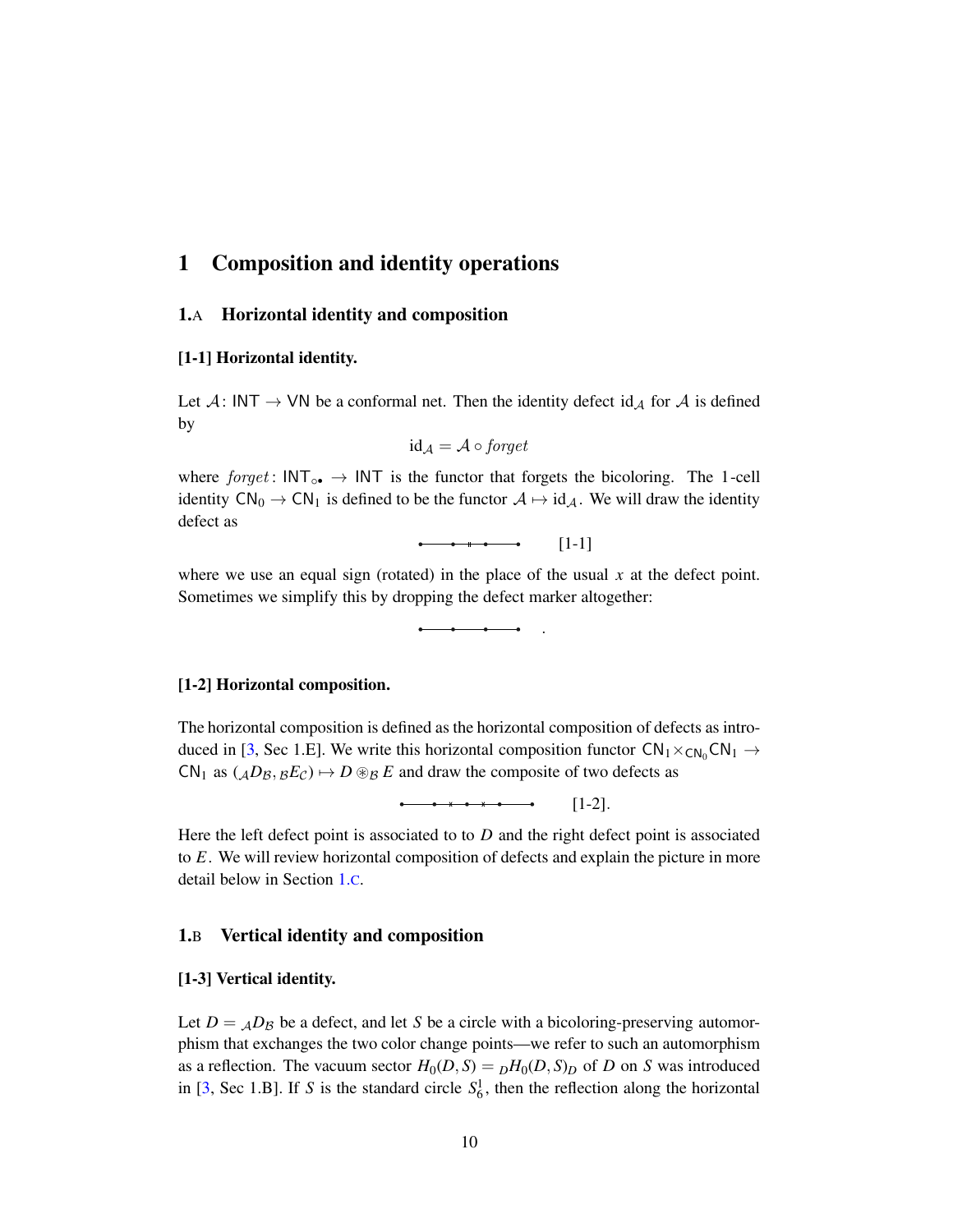axis is a canonical choice of a bicoloring-preserving reflection. (In coordinates the reflection is  $t \mapsto 6 - t$ ). We call  $H_0(D) := H_0(D, S_6^1)$  the vacuum sector of *D*. The functor  $D \mapsto H_0(D)$  defines the 2-cell identity  $CN_1 \rightarrow CN_2$ . The underlying Hilbert space of the vacuum sector is the standard form  $L^2(D(I))$  of the von Neumann algebra  $D(I)$ , where *I* is the upper half of the circle  $S_6^1$ . (This is also the interval of length 3 used earlier.) Pictorially we denote the vacuum sector as

$$
\left\langle \right\rangle \qquad [1-2].
$$

In this picture, the gray shading indicates that the sector is a vacuum sector; an arbitrary sector would have no interior shading. The upper and the lower half of  $S_6^1$  are both copies of our bicolored interval *I* and correspond to the two actions of  $D(I)$  on  $L^2(D(I))$ . Sometimes we will drop the defect points from our pictures. Moreover, we might draw the picture in a rectilinear fashion such as



We point out that whenever the boundary of the circle is split into two intervals each of which contains a defect point in the interior, then the corresponding algebras are commutants of each other [3, Prop 1.16].

#### [1-4] Vertical composition.

The vertical composition  $CN_2\times_{CN_1}CN_2 \rightarrow CN_2$  is defined as the vertical fusion from [3, Sec 2.C]. Our picture for the vertical fusion is

$$
\left\langle \begin{array}{c} \ast \ast \\ \ast \ast \end{array} \right\rangle \qquad [1-4].
$$

Note that the boundary of this picture is canonically  $S_6^1$ . In particular, no boundary reparametriation is needed in the definition of vertical fusion. Often the picture is simplified by omitting defect points and is drawn as a rectilinear equivalent



The underlying Hilbert space of the vertical fusion of sectors is the Connes fusion of the Hilbert spaces for the two sectors over the algebra associated to the horizontal interval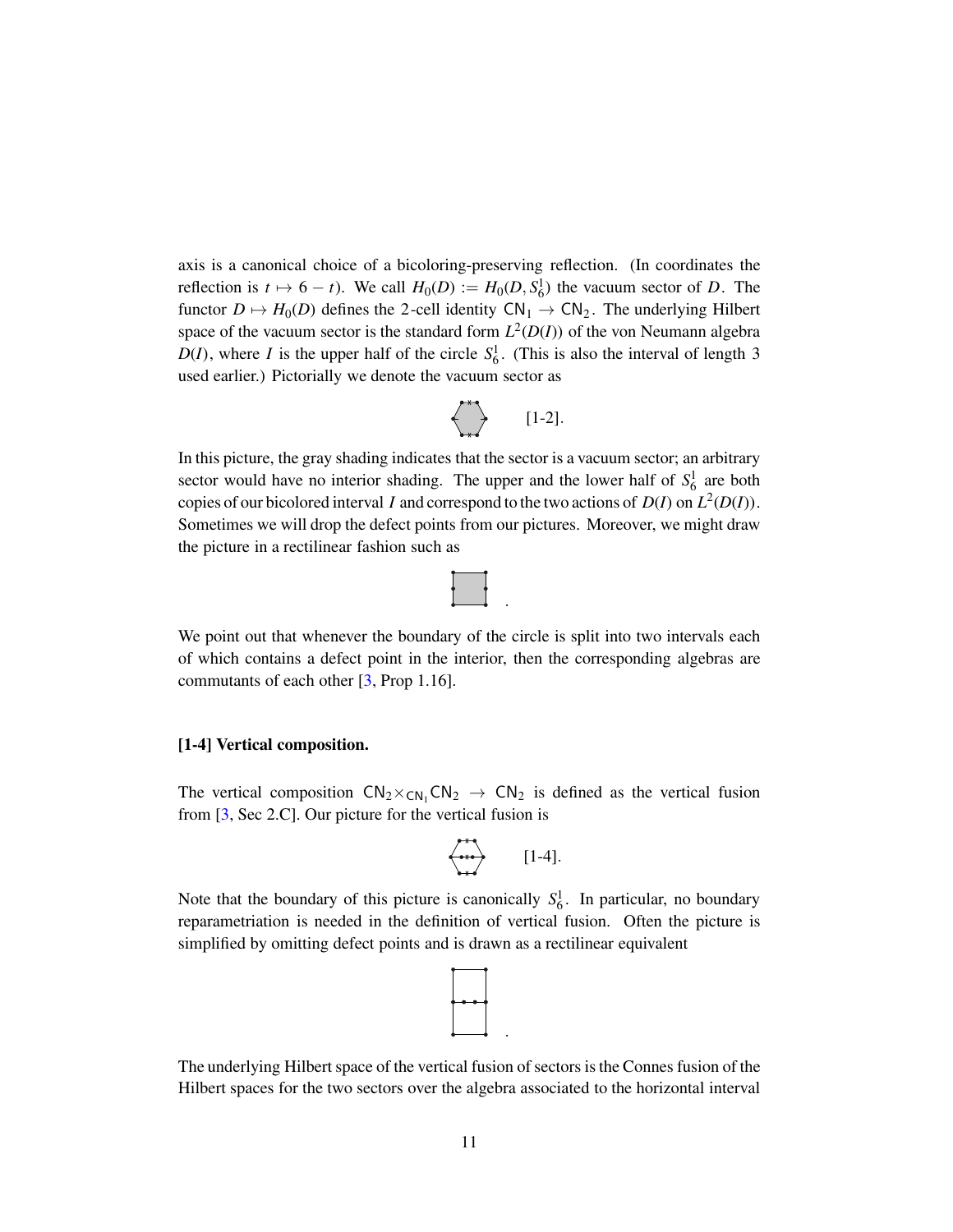of length 3 in the middle of the pictures. Sometimes will will draw this pictures in the following different, but equivalent, forms



.

<span id="page-11-0"></span>These versions will be helpful when we discuss the vertical fusion of three sectors.

#### 1.C Horizontal whiskers

#### Horizontal fusion.

The definition of a 3-category that we are using in this paper does not (for reasons of efficiency) directly include a notion of horizontal composition of 2-morphisms. Nevertheless, there is such a composition for our sectors called *horizontal fusion* of sectors and this operation will be the basis for many pieces of structure in our 3 category. Horizontal fusion is a functor  $CN_2 \times_{CN_0} CN_2 \rightarrow CN_2$  and is defined in [3, Sec 2.B]. In symbols, given defects  $_A(D_1)_{\mathcal{B}}$ ,  $_A(D_2)_{\mathcal{B}}$ ,  $_B(E_1)_{\mathcal{C}}$ , and  $_B(E_2)_{\mathcal{C}}$ , we will write the horizontal fusion functor as

$$
({}_{D_1}H_{D_2}, {_{E_1}K_{E_2}}) \mapsto ({{}_{D_1\circledast_B E_1}}(H\boxtimes_B K)_{{D_2\circledast_B E_2}}).
$$

We draw  $H \boxtimes_B K$  as



The underlying Hilbert space is the Connes fusion of *H* and *K* along the algebra associated by  $\beta$  to the vertical interval *I* of length 2 in the middle of the picture. Note that *I* inherits two different orientations from the two (deformed) hexagons. If we orient *I* using the right hexagon (corresponding to  $K$ ), then  $\mathcal{B}(I)$  acts on  $K$ , while  $\mathcal{B}(-I) = \mathcal{B}(I)$ <sup>op</sup> acts on *H*. It is exactly this situation that allows the use of Connes fusion (just as one may take the tensor product of a right module and a left module). Sometimes we drop defect points from the picture. Moreover, we often draw a rectilinear version of the picture,

.

.

We can now give a brief summary of the composition of defects. Let  $AD_B$  and  $B_E$  be defects. Consider  $H_0(D) \boxtimes_B H_0(E)$ , the horizontal composition of the vacuum sectors for *D* and *E*,

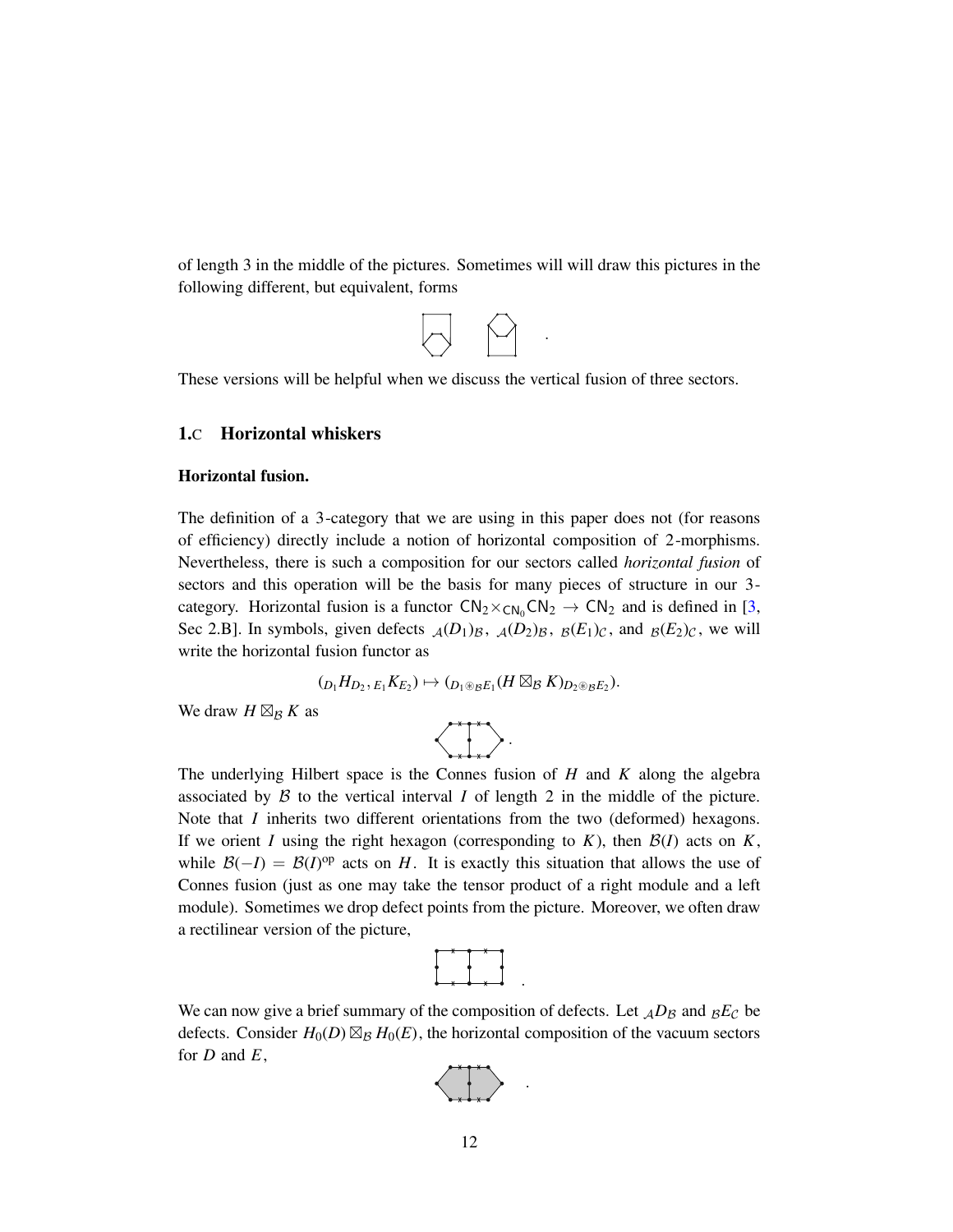The boundary of this picture is drawn as an irregular hexagon, but its boundary has length 8. Thus it can be identified with the octagon  $S_8^1$ , and the upper four segments of the boundary can be identified with the interval  $I_4$  of length 4

.

The evaluation of the composed defect  $D \otimes_B E$  on this interval is generated in the algebra of bounded operators on  $H_0(D) \boxtimes_B H_0(E)$  by the evaluation of *D* on the first two segments and by the evaluation of *E* on the last two segments. Similarly, we obtain an algebra acting on  $H_0(D) \boxtimes_B H_0(E)$  for any subinterval of  $I_4$ . The interval  $I_4$  is not bicolored, but there is a map onto a bicolored interval *I*<sup>3</sup> of length 3 that collapses the two half segments between the two defect points to a single defect point, and this collapse map is used to view  $D \otimes_{\mathcal{B}} E$  as a functor on  $INT_{\circ \bullet}$ . The evaluation of  $D \otimes_{\mathcal{B}} E$ on a subinterval of *I*<sup>3</sup> is defined via its preimage in *I*<sup>4</sup> under the collapse map. In our pictures we never indicate this collapse map in any way. Thus the pictures remember more than just the structure of  $D \otimes_B E$  as a defect: we see more subintervals to which we can associate algebras, for example we could consider a little neighborhood of the left (say) defect point. In a similar fashion our picture for the horizontal fusion remembers more than just the structure of a sector; it also encodes the actions of some additional algebras. If we compose more than two defects, then we obtain intervals of yet longer length with yet more defect points.

To formally define the horizontal fusion of sectors a similar collapse map  $\pi: S_8^1 \to S_6^1$ is used. It collapses four half segments to two points. On the upper half this is just the collapse map used before, on the lower half this is the reflection of that collapse map.

#### [1-5] Right whisker.

The right composition of a 1-cell with a 2-cell  $CN_2 \times_{CN_0} CN_1 \rightarrow CN_2$  is defined using horizontal fusion and the vacuum sector. Let A, B, and C be nets, let  $_A(D_1)_B$ ,  $_A(D_2)_B$ , and  ${}_{\mathcal{B}}E_{\mathcal{C}}$  be defects, and let  ${}_{D_1}H_{D_2}$  be a sector. The right composition of *H* with *E* is defined as the horizontal fusion  $H \boxtimes_B H_0(E)$ . We draw this as



Again, often this is drawn as

Here we omitted defect points from the pictures, but sometimes we will include them for clarity.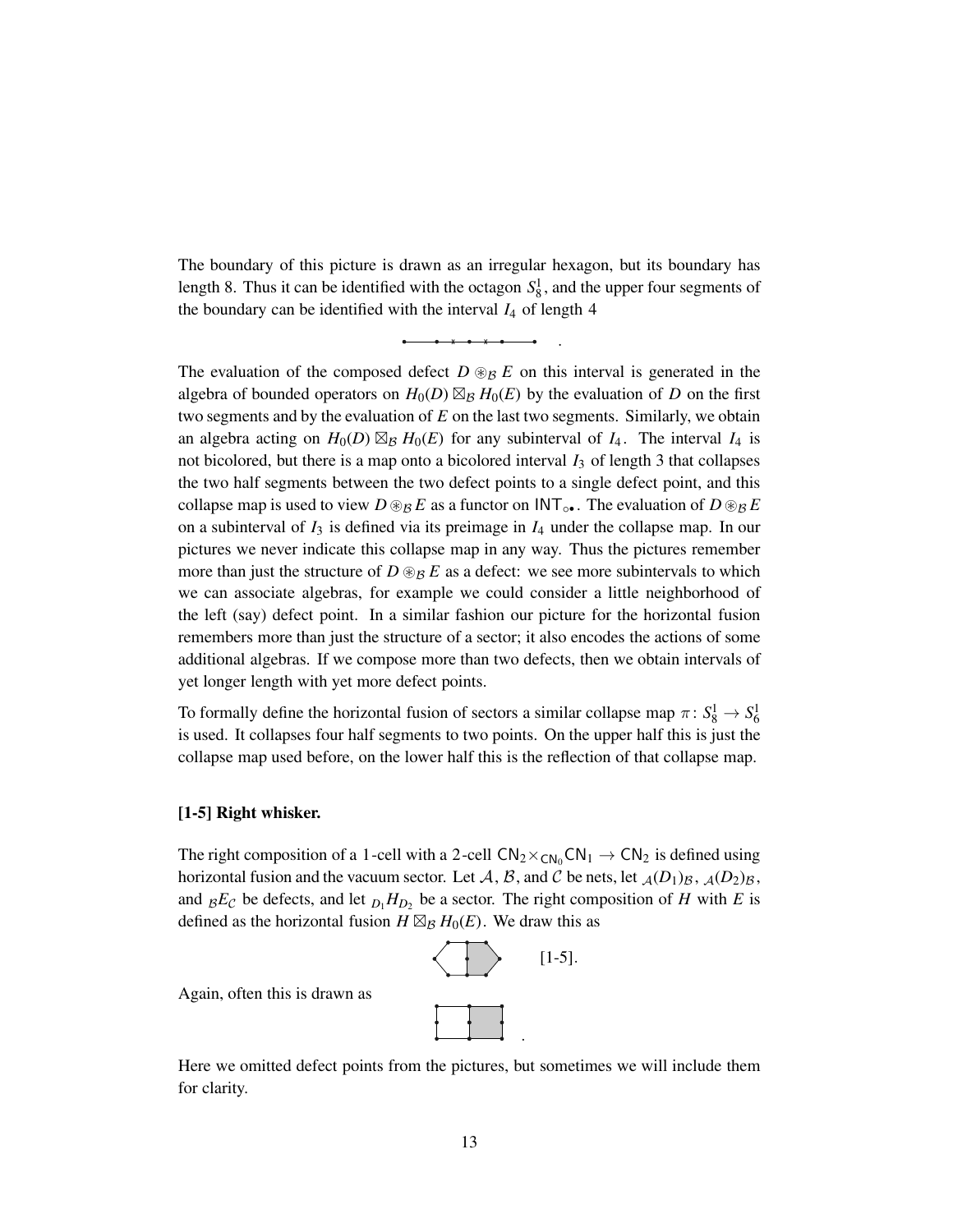## [1-6] Left whisker.

The left composition of a 1-cell with a 2-cell is defined similarly to the right composition, and is drawn as



The data discussed so far is part of the definition of both a 2-category object and a dicategory object (in the 2-category of symmetric monoidal categories). We remind the reader that our 3-category of conformal nets is a dicategory object; the next two pieces of data labeled here [1-7] and [1-8] are labeled [D1-7] and [D1-8] in the appendix and correspondingly in [8].

#### 1.D Directional identity cells

#### [1-7] Left identity.

The (upper) left 2-cell identity is a functor  $CN_1 \rightarrow CN_2$ . Its role is to show that the composition of a defect with an identity defect is, at least in a weak sense, equivalent to the original defect.

Let  $_A D_B$  be a defect. There is no canonical isomorphism between  $\mathrm{id}_A \otimes_A D$  and *D* in  $CN<sub>1</sub>$ . (For this reason our 3-category of conformal nets is not a 2-category object in symmetric monoidal categories.) There is however a canonical (id<sub>A</sub>  $\mathcal{B}_A D$ )-*D*-sector, the left identity for *D*. Our picture of this left identity is



This sector is the vacuum sector  $H_0(D)$  for *D* (this is the box part of the picture), twisted by a diffeomorphism (indicated by the balloon in the picture). Details of this construction follow.

We begin by reviewing the defect  $id_A \otimes_A D$ . Consider the collapse map  $\pi: S_8^1 \to S_6^1$ used earlier. This map is symmetric with respect to the reflection along the horizontal axis (in coordinates the reflection is given by  $x \mapsto -x$ ). The restriction of  $\pi$  to the upper half of  $S_8^1$  is a map  $I_4 \rightarrow I_3$ , which collapses  $[1.5, 2.5] \subset I_4$  to  $1.5 \in I_3$ , sends *x* ∈ [0, 1.5] ⊂ *I*<sub>4</sub> to *x* ∈ [0, 1.5], and sends *x* ∈ [2.5, 4] ⊂ *I*<sub>4</sub> to *x* − 1 ∈ [1.5, 3] ⊂ *I*<sub>3</sub>. The evaluation of  $id_A \otimes_A D$  on a bicolored subinterval *I* of *I*<sub>3</sub> is the algebra  $D(\pi^{-1}(I))$ .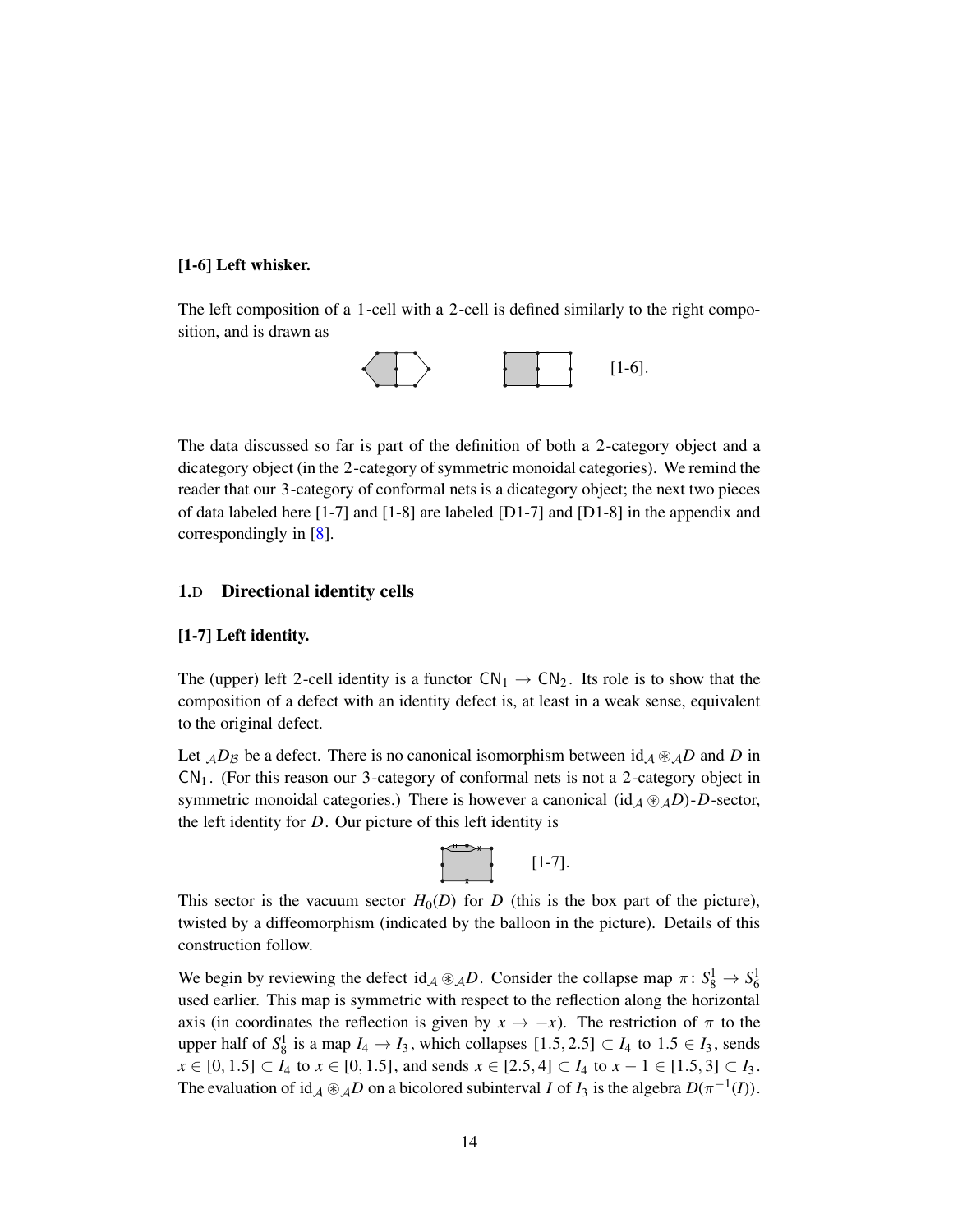(This algebra is isomorphic to  $D(I)$ , but there is no canonical isomorphism if *I* contains the upper defect point 1.5.)

To construct the left identity we pick a diffeomorphism  $\Phi_L: S_8^1 \to S_6^1$  such that  $\Phi_L(x) = x$  on a neighborhood of [0, 1] and  $\Phi_L(x) = x - 1$  on a neighborhood of [2.5, 4] and is symmetric with respect to the vertical reflection of the circles; that is, we require that  $\Phi_L(-x) = -\Phi_L(x)$ . In particular,  $\Phi_L$  coincides with  $\pi$  on [0, 1]∪[2.5, 4]. Now we start with the vacuum sector  $H_0(D)$  for *D*:



It is a *D*-*D*-sector. We can twist the upper *D*-action by the restriction of  $\Phi_L$  to the upper half  $I_3$  of  $S_6^1$ , turning  $H_0(D)$  into an (id<sub>A</sub> ⊛<sub>A</sub>D)-D-sector. More precisely, if  $I \subseteq S_6^1$  is a bicolored interval containing the upper defect point, then the action of  $(id_A \otimes_A D)(I)$  on  $H_0(D)$  is defined via the isomorphism

$$
(\mathrm{id}_{\mathcal{A}} \circledast_{\mathcal{A}} D)(I) = D(\pi^{-1}(I)) \xrightarrow{D(\Phi_L|_{\pi^{-1}(I)})} D(\Phi_L(\pi^{-1}(I))).
$$

Because  $\Phi_L(x) = x$  on a neighborhood of [0, 1] and  $\Phi_L(x) = x - 1$  on a neighborhood of [2.5, 4] it follows that this construction indeed defines a sector. We define the left identity for *D* to be this sector. (The left identity functor  $CN_1 \rightarrow CN_2$  constructed in this section, and similarly the right identity functor in the next section, depends on the choice of the diffeomorphism  $\Phi_L$ . However, as discussed in the later Remark [7,](#page-29-0) distinct choices here will result in isomorphic 3-categories.)

The small balloon in the above picture represents the restriction of  $\Phi_L$  to  $[1, 2.5] \rightarrow$ [1, 1.5]. Occasionally we use the abbreviated notation

 $\overline{\mathcal{W}}$  , if

or

in which a small vertical tick indicates that the top is a composition of two defects, or, when there could be no confusion, simply by



.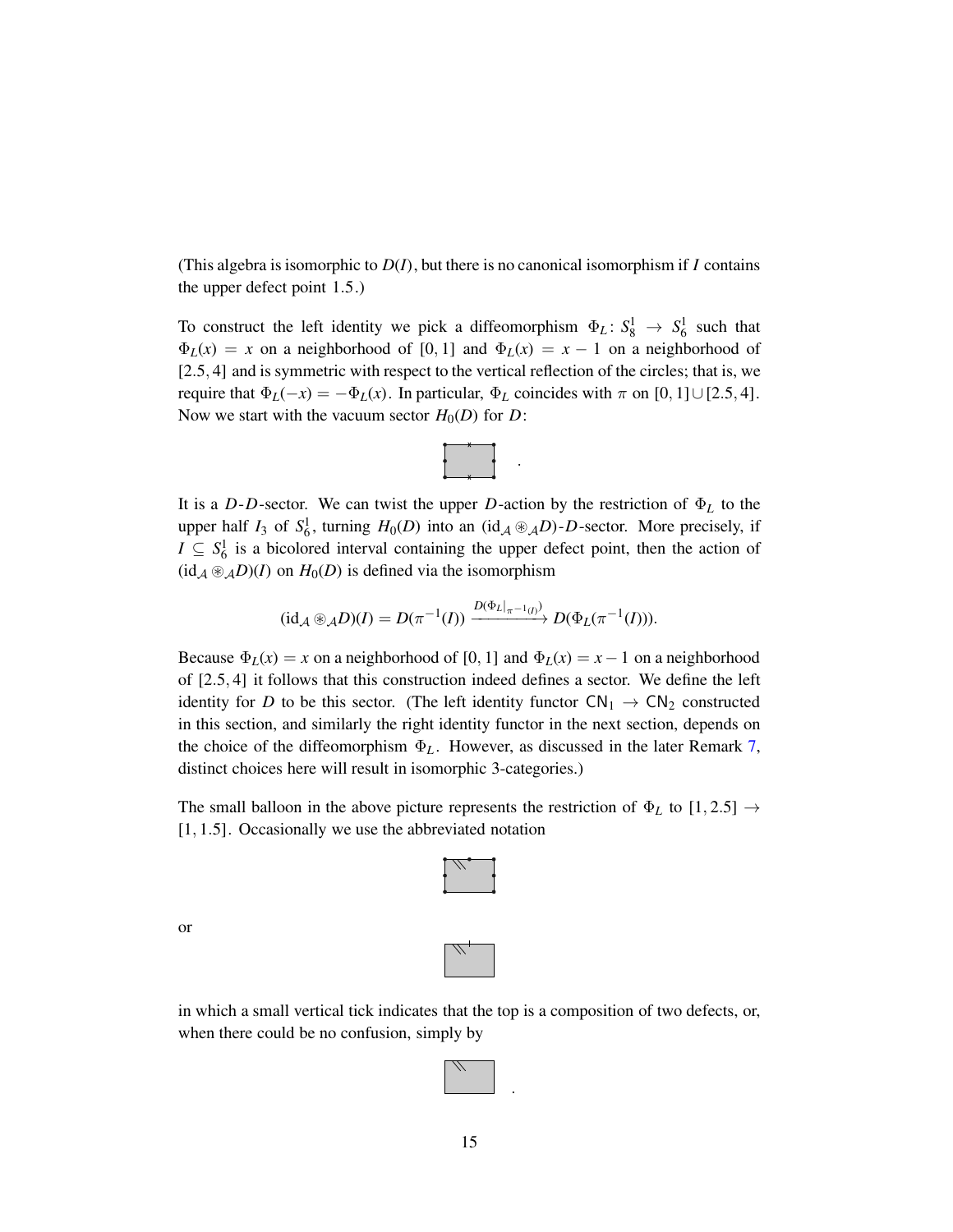#### [1-8] Right identity.

The right identity is defined similarly to the left identity; specifically the right identity is a horizontal reflection of the left identity. Thus we replace the diffeomorphism Φ*<sup>L</sup>* by the diffeomorphism  $\Phi_R: S_8^1 \to S_6^1$ ,  $\Phi_R(x) := 3 - \Phi_L(4 - x)$ . The pictures for the right identity are:



Lemma The left and the right identity sectors are invertible with respect to vertical fusion of sectors, as required in the definition of <sup>a</sup> dicategory object.

**Proof** An inverse for the left identity is given by a vertical reflection of the left identity. Similarly, an inverse for the right identity is given by a vertical reflection of the right identity.  $\Box$ 

The procedure of twisting with a diffeomorphism as in the construction of the left identity [1-7] can be applied to other defects than the vacuum sector. We can twist any  $AD_{\mathcal{B}}$ - $AE_{\mathcal{B}}$ -sector by a diffeomorphism to obtain an  $(id_{\mathcal{A}} \otimes_{\mathcal{A}} D)$ -*E*-sector. Varying the position of the diffeomorphism we can also produce a  $(D \otimes_B id_B)$ -*E*-sector or a  $D$ -(id<sub>A</sub> ⊛<sub>A</sub>E)-sector or a  $D$ -( $E$ ⊛ $B$  id $B$ )-sector. Moreover this process can be reversed. For example given a (id<sub>A</sub> ⊛<sub>A</sub>D)-E-sector we can twist by the inverse of  $\Phi_L$  to obtain a *D*-*E*-sector. These constructions are inverse to each other. Also note that in vertical compositions we will often move the diffeomorphism from one sector to another, when this does not affect the resulting composite sector; for example the following pictures are interchangeable:



.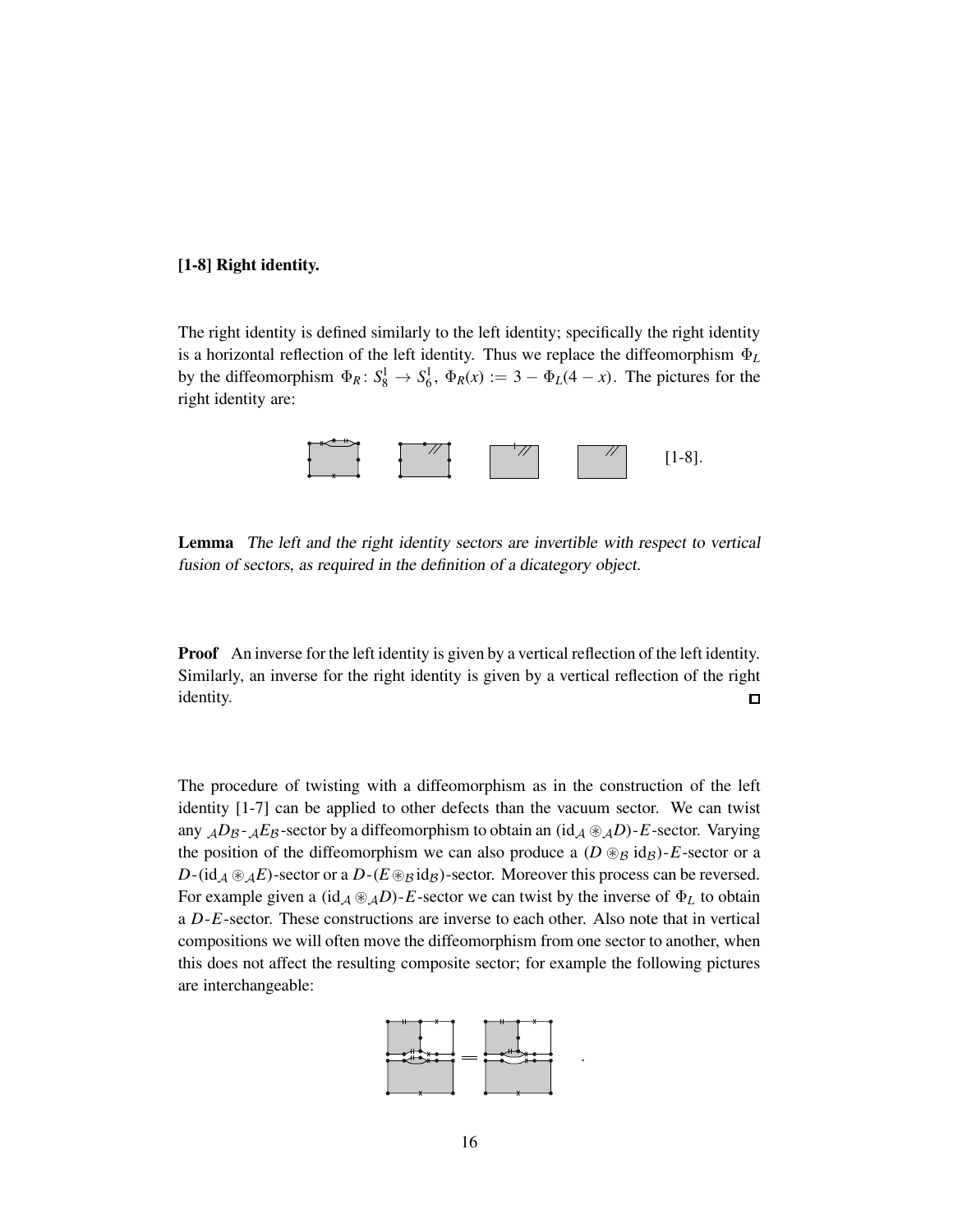# <span id="page-16-0"></span>2 Compatibility transformations for composition and identity operations

## 2.A Transformations for vertical identity and composition

## [2-1] Top identity

There is a canonical natural isomorphism



because the underlying Hilbert space of the identity defect on the left hand side is the standard form of the algebra associated to the interval of length 3 in the middle of the picture on the left hand side. (Here we have denoted the isomorphism between the left and right Hilbert spaces simply as a horizontal dash, without an arrowhead, to indicate that the morphism may be read in either direction.) This is the top identity.

## [2-2] Bottom identity

The bottom identity is similarly depicted



#### [2-3] Vertical associator

Connes fusion of bimodules over von Neumann algebras is not strictly associative, but there is a coherent associator for this operation (similar to the associator for the algebraic tensor product of bimodules over rings). Because vertical fusion is defined using fusion along the algebra corresponding to the upper, respectitively lower, half of our standard circle, the associator for Connes fusion over von Neumann algebras is also an associator for vertical fusion of sectors. We will draw this associator as

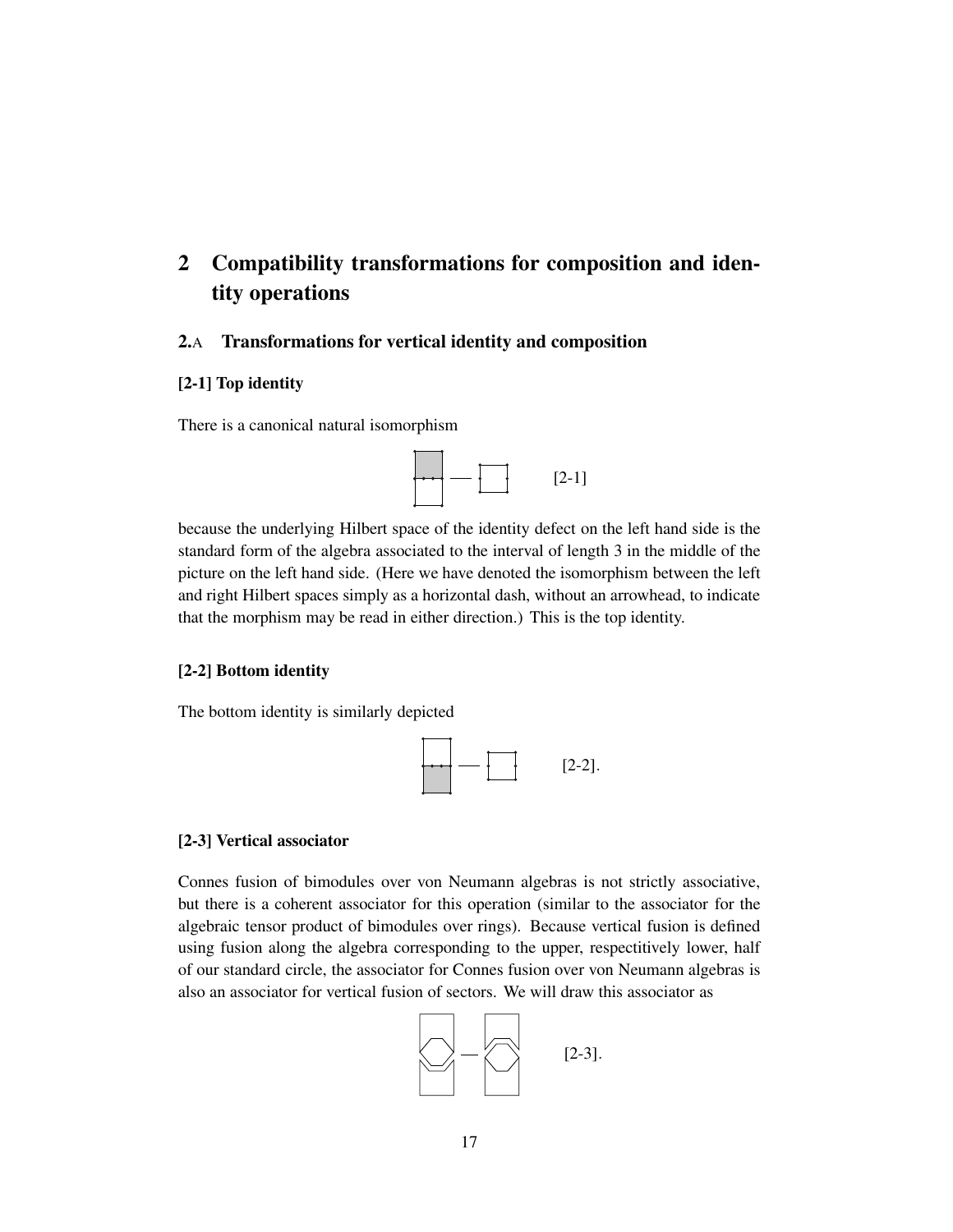The little gap on the left hand side illustrates that here we first do the Connes fusion along the upper algebra; on the right hand side the gap illustrates that we first do the Connes fusion along the lower algebra. Because this associator just comes from the fact that Connes fusion over von Neumann algebras is not strictly associative we will henceforth very often suppress this isomorphism and treat the right hand and left hand side of the above picture as equal; we therefore simply draw this vertical fusion as



#### 2.B Transformations for horizontal composition and whiskers

#### 1 ⊠ 1-isomorphism

Crucial for the construction of our 3-category is the  $1 \boxtimes 1$ -isomorphism from [3, Thm 6.2]. The  $1 \boxtimes 1$ -isomorphism provides a natural isomorphism between two functors  $CN_1 \times_{CN_0} CN_1 \rightarrow CN_2$  defined as follows. Let  $_{\mathcal{A}}D_{\mathcal{B}}$  and  $_{\mathcal{B}}E_{\mathcal{C}}$  be defects. The first functor sends  $(D, E)$  to  $H_0(D) \boxtimes_B H_0(E)$  and the second functor sends  $(D, E)$  to  $H_0(D \otimes_{\mathcal{B}} E)$ . Thus the 1⊠1 isomorphism shows in particular that the horizontal fusion of two vacuum sectors is again a vacuum sector. In pictures the  $1 \boxtimes 1$ -isomorphism is denoted



#### [2-4] and [2-5] Right and left vertical identity expansion.

The right and left vertical identity expansions coincide and are both given by the 1 ⊠ 1-isomorphism. In pictures we have



.

but often we will drop the defect points from the notation.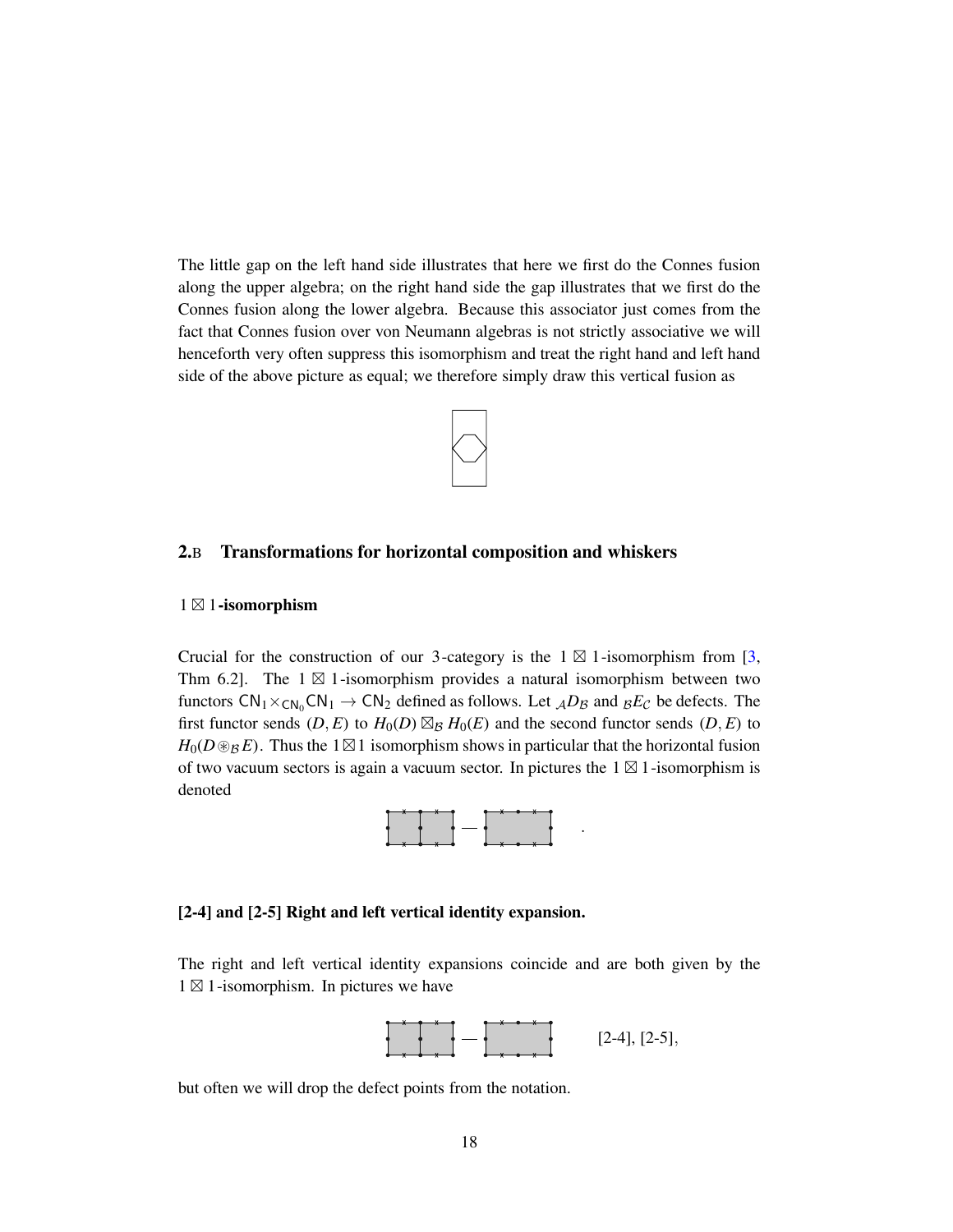The categories  $\text{CN}_{\sim 2}$ ,  $\text{CN}_{\sim 2}^{\sim}$  and  $\text{CN}_{\sim 2}^{\sim}$ .

We will later need variants of  $CN<sub>2</sub>$  that have more morphisms.

The following notation will be helpful. If  $\varphi: A \to B$  is a map of von Neumann algebras, *H* is an *A*-module, and *K* is a *B*-module, then we denote by  $\text{Hom}_{\varphi}(H, K)$ the space of all bounded linear maps  $T : H \to K$  that are  $\varphi$ *-linear*, that is such that for all  $a \in A$  and  $\xi \in H$  we have  $T(a\xi) = \varphi(a)T(\xi)$ .

We start by recalling the precise definition of the morphisms in  $CN_2$ . For defects  $AD_B$ ,  $_{\mathcal{A}}E_{\mathcal{B}}, \mathcal{A} \cdot D'_{\mathcal{B}'},$  and  $_{\mathcal{A}'}E'_{\mathcal{B}'},$  and sectors  $_{D}H_E$  and  $_{D'}H'_{E'}$  a morphism  $f: {}_DH_E \to {}_{D'}H'_{E'}$ is a triple  $f = (T, \delta, \varepsilon)$  where  $T: H \to H'$  is a bounded linear map and  $\delta: D \to D'$ and  $\varepsilon: E \to E'$  are morphisms from  $CN_1$  such that  $s(\delta) = s(\varepsilon): A \to A'$  and  $t(\delta) = t(\varepsilon)$ :  $\beta \to \beta'$ . Moreover, *T* is required to be  $\delta(I)$ -linear for all bicolored subintervals *I* of  $S_6^1$  not containing the lower defect point, and to be  $\varepsilon(I)$ -linear for all bicolored subintervals not containing the upper defect points. (On subintervals not containing a defect point these two requirements coincide.)

Informally, the categories  $\mathsf{CN}_{\sim 2}$ ,  $\mathsf{CN}_{\sim 2}^{\sim}$ ,  $\mathsf{CN}_{\sim 2}^{\sim}$  are obtained, respectively, by relaxing the linearity of morphisms around the lower defect point (for  $CN_{\sim 2}$ ), around the upper defect point (for  $\text{CN}^{\sim}_{2}$ ), or around both defect points (for  $\text{CN}^{\sim}_{2}$ ). In all three cases the objects coincide with the objects of  $CN<sub>2</sub>$ . Morphisms are defined more formally as follows. We use the following subintervals of our standard circle  $S_6^1$ :

 $I_{\sim} := [4, 5], I_{\sim}{}^{c} := [-1, 4], I^{\sim} := [1, 2], I^{\sim}{}^{c} := [2, 7], I_{l} := [-1, 1], I_{r} := [2, 4].$ 

Let  $_{\mathcal{A}}D_{\mathcal{B}}, \ _{\mathcal{A}}E_{\mathcal{B}}, \ _{\mathcal{A}'}D'_{\mathcal{B}'},$  and  $_{\mathcal{A}'}E'_{\mathcal{B}'}$  be defects and let  $_{D}H_E$  and  $_{D'}H'_{E'}$  be sectors. A morphism  $f: H \to H'$  in  $\mathsf{CN}^\sim_2$  is a pair  $f = (T, \varepsilon)$  where  $\varepsilon: E \to E'$  is a morphism of  $CN_1$  and  $T \in Hom_{\varepsilon(I^{\sim c})}(H, H')$ . A morphism  $f: H \to H'$  in  $CN_{\sim 2}$  is a pair  $f = (T, \delta)$  where  $\delta: D \to D'$  is a morphism of  $CN_1$  and  $T \in Hom_{\delta(I_{\infty}c)}(H, H')$ . Finally, a morphism  $f: H \to H'$  in  $CN_{\sim 2}^{\sim}$  is a triple  $f = (T, \alpha, \beta)$  where  $\alpha: A \to A'$ ,  $\beta: \mathcal{B} \to \mathcal{B}'$  are morphisms of  $CN_0$  and  $T: H \to H'$  belongs to both  $Hom_{\alpha(I_1)}(H, H')$ and  $\text{Hom}_{\beta(I_r)}(H, H')$ . Note that there are forgetful functors  $\text{CN}^{\sim}_{2} \to \text{CN}^{\sim}_{22}$  and  $CN_{\sim 2} \rightarrow CN_{\sim 2}^{\sim}$  that are the identity on objects and for morphisms are defined by  $(T, \varepsilon) \mapsto (T, s(\varepsilon), t(\varepsilon))$  and  $(T, \delta) \mapsto (T, s(\delta), t(\delta)).$ 

We remark that many of our previous constructions extend to these variants of  $CN<sub>2</sub>$ . For example the vertical fusion [1-4] is natural for these more general morphisms and thus extends canonically to a functor  $CN^{\sim}2\times CN_1CN_{\sim}2 \rightarrow CN_{\sim}^{\sim}2$ . As a rule of thumb: whenever we have a neighborhood of a defect point on the boundary of the picture describing one of our functors, we can canonically extend that functor, adding an appropriate  $\sim$  to source and target of the functor.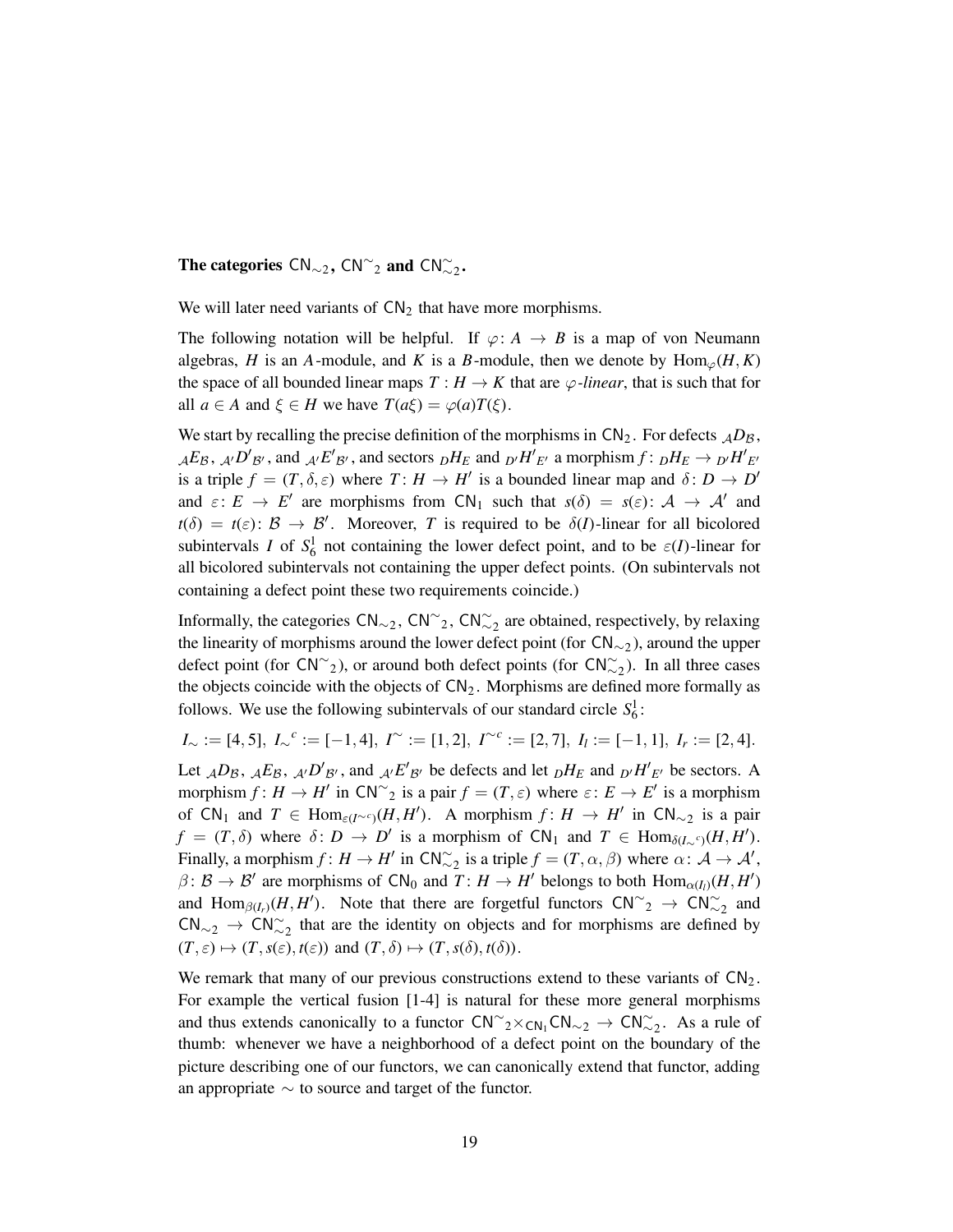Homomorphisms in  $\text{CN}^{\sim}_{2}$  (or  $\text{CN}_{\sim 2}$ ) between vacuum sectors can be more concretely described, as follows:

<span id="page-19-0"></span>**Lemma 4** Let  $_{\mathcal{A}}D_{\mathcal{B}}, \mathcal{A} \times D'_{\mathcal{B}'}$  be defects, and let  $\delta: D \to D'$  be an (iso)morphism of defects. Then there is an isomorphism of vector spaces from  $D'(I^{\sim})$  to  $\text{Hom}_{\delta(I^{\sim c})}(H_0(D),$  $H_0(D')$ ) given by  $b \mapsto b \circ H_0(\delta)$ . Here we use "*b*" to refer both to an algebra element and to the linear map given by multiplying by that element.

In particular, if we view  $H_0(D)$  and  $H_0(D')$  as objects of  $CN^\sim_2$ , then given a bounded linear map  $F: H_0(D) \to H_0(D')$ , the pair  $f := (F, \delta)$  defines a morphism  $H_0(D) \to$ *H*<sub>0</sub>(*D*<sup>'</sup>) in CN<sup>∼</sup><sub>2</sub> if and only if  $F = b \circ H_0(\delta)$  for some  $b \in D'(I^{\sim})$ .

**Proof** Haag duality for defects [3, Prop 1.16] implies that  $\text{Hom}_{D'(I^{\sim c})}(H_0(D'), H_0(D'))$  $= D'(I^{\sim})$ , i.e., every  $D'(I^{\sim c})$ -linear operator on  $H_0(D')$  is given by the action of a unique element in  $D'(I^{\sim})$ .

Now  $H_0(\delta)$ :  $H_0(D) \to H_0(D')$  is a  $\delta(K)$ -linear isomorphism for all intervals  $K \subseteq S_6^1$ . In particular it is  $\delta(I^{\sim c})$ -linear and induces an isomorphism

$$
D'(I^{\sim}) = \text{Hom}_{D'(I^{\sim c})}(H_0(D'), H_0(D')) \to \text{Hom}_{\delta(I^{\sim c})}(H_0(D), H_0(D')).
$$

The second statement follows from the first and the definition of  $\text{CN}^{\sim}$ <sub>2</sub>.

 $\Box$ 

## The categories  $\mathsf{CN}^{\simeq}_2$  and  $\mathsf{CN}_{\simeq 2}$ .

We define  $CN^{\sim}$ <sub>2</sub> as the full subcategory of  $CN^{\sim}$ <sub>2</sub> on objects of the form  $H_0(D) \otimes \ell$ , where  $<sub>A</sub>D<sub>B</sub>$  is a defect and  $\ell$  is a separable Hilbert space. It is a monodial subcategory.</sub> Similarly we obtain a monodial subcateory  $\mathsf{CN}_{\simeq 2}$  of  $\mathsf{CN}_{\simeq 2}$ .

<span id="page-19-1"></span>**Proposition 5** Every object from  $CN_2$  is isomorphic in  $CN_{2}^{\sim}$  (resp. in  $CN_{\sim}^2$ ) to a direct summand of an object from  $\mathsf{CN}^{\simeq}_{2}$  (resp. from  $\mathsf{CN}_{\simeq 2}$ ).

**Proof** Let  $_{\mathcal{A}}D_{\mathcal{B}}$ ,  $_{\mathcal{A}}E_{\mathcal{B}}$  be defects and let  $_{\mathcal{D}}K_{\mathcal{E}}$  be a sector (in other words, an object of  $CN_2$ ). In particular, *K* is an *E*(*I*)-module, where  $I = [2, 7]$  is the complement of the interval  $(1, 2)$  of our standard circle  $S_6^1$ . Observe that the vacuum sector  $H_0(E)$  is faithful as an  $E(I)$ -module (in fact  $H_0(E)$  is isomorphic to the standard form  $L^2(E(I))$ ). Recall that whenever *A* is a separable von Neumann algebra acting on a separable Hilbert space H and acting faithfully on a separable Hilbert space H', then there is an *A*-linear isometric embedding  $H \otimes \ell \rightarrow H' \otimes \ell$ , and in particular an isometric embedding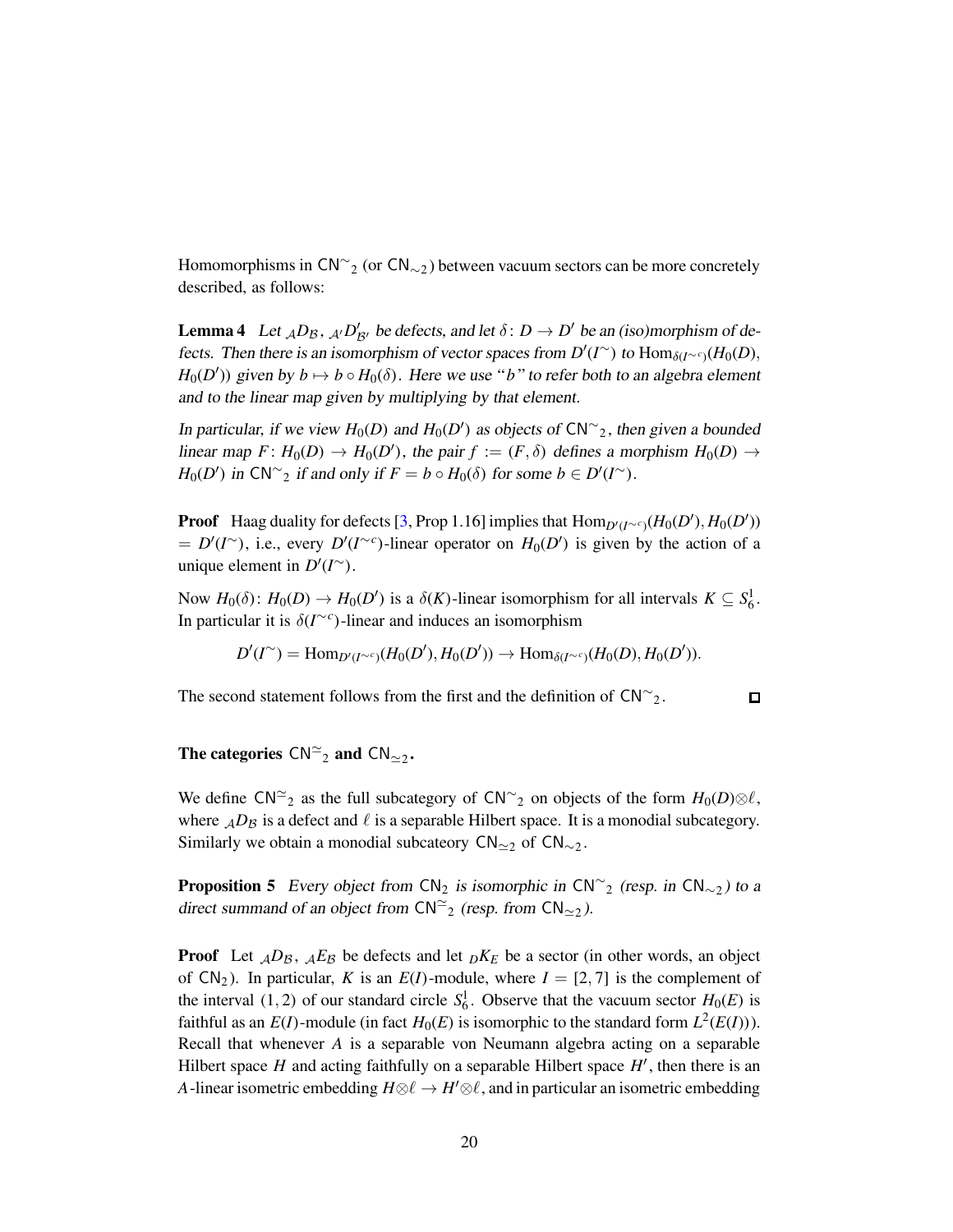$H \to H' \otimes \ell$ , where  $\ell$  is an infinite-dimensional Hilbert space. We can therefore find an *E*(*I*)-linear isometric embedding of *K* into  $H_0(E) \otimes \ell$  for some separable Hilbert space *ℓ*. By the definition of  $CN^{\sim}$ <sub>2</sub> this embedding defines a morphism  $K \to H_0(E) \otimes \ell$  in  $CN^{\sim}$ <sub>2</sub>, as desired.  $\Box$ 

<span id="page-20-0"></span>**Proposition 6** Let  $_{\mathcal{A}}D_{\mathcal{B}}$  and  $_{\mathcal{A}'}D'_{\mathcal{B}'}$  be defects and let  $\ell$  and  $\ell'$  be separable Hilbert spaces. Consider  $X := H_0(D) \otimes \ell$  and  $X' := H_0(D') \otimes \ell'$  as objects of  $CN^{\simeq}$ . Let  $f = (\tilde{F}, \delta)$ :  $X \to X'$  be a morphism in  $CN^{\sim}$ , Let  $Y := H_0(D') \otimes \ell$ . Then *f* can be factored through *Y* as  $f = f_2 \circ f_1$  in  $CN^{\sim 2}$  where  $f_1$  is induced by  $\delta$  and  $f_2$  is the identity on D<sup>'</sup>. More precisely we have

- (i)  $f_1 = (H_0(\delta) \otimes id_{\ell_1}, \delta) : X \to Y;$
- (ii)  $f_2 = (T, id_{D'})$ :  $Y \to X'$  where  $T \in D'(I) \otimes B(\ell, \ell')$ , with  $I = [1, 2]$ .

Here, the space  $\mathbf{B}(\ell, \ell')$  of bounded linear maps  $\ell \to \ell'$  is a corner in the von Neumann algebra  $\mathbf{B}(\ell \oplus \ell')$ , and the tensor product  $D'(I) \otimes \mathbf{B}(\ell, \ell')$  is defined to be the closure of the corresponding algebraic tensor product in the von Neumann algebra  $D'(I) \otimes B(\ell \oplus \ell')$ .

**Proof of Proposition [6](#page-20-0)** We have to find  $T \in D'(I^{\sim})\otimes B(\ell,\ell')$  such that  $\tilde{F} = T \circ$  $(H_0(\delta) \otimes id_\ell).$ 

By the definition of  $CN^{\sim}$ <sub>2</sub> we have

 $\tilde{F} \in \text{Hom}_{\delta(I^{\sim c})}(H_0(D) \otimes \ell, H_0(D') \otimes \ell') \cong \text{Hom}_{\delta(I^{\sim c})}(H_0(D), H_0(D')) \otimes \textbf{B}(\ell, \ell').$ 

By Lemma [4,](#page-19-0) the map  $T_0 \mapsto T_0 \circ H_0(\delta)$  gives an isomorphism

$$
D'(I^{\sim}) \cong \text{Hom}_{\delta(I^{\sim c})}(H_0(D), H_0(D')).
$$

Therefore  $T' \mapsto \tilde{T} \circ (H_0(\delta) \otimes id_\ell)$  yields an isomorphism

$$
D'(I^{\sim})\otimes \mathbf{B}(\ell,\ell') \xrightarrow{\cong} \text{Hom}_{\delta(I^{\sim c})}(H_0(D)\otimes \ell,H_0(D')\otimes \ell').
$$

The inverse image of  $\tilde{F}$  under this isomorphism provides the desired factorization.  $\Box$ 

#### [2-6] Right dewhisker.

The right dewhisker is an isomorphism

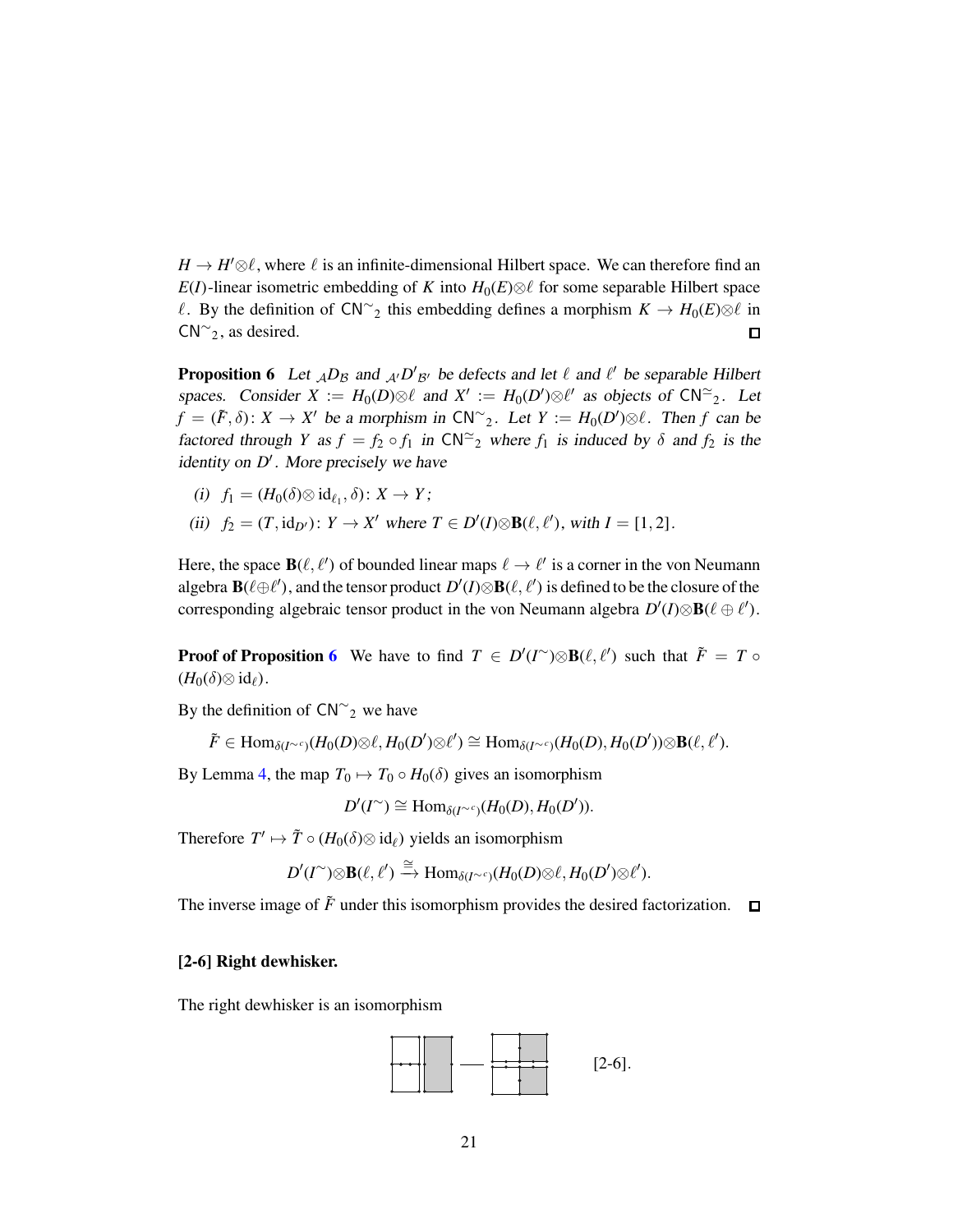The left and right sides of the above picture describe functors

$$
L,R\colon (\mathsf{CN}_2{\times}_{\mathsf{CN}_1}\mathsf{CN}_2){\times}_{\mathsf{CN}_0}{\times}\mathsf{CN}_1\to \mathsf{CN}_2
$$

and the right dewhisker is a natural isomorphism  $\tau: L \to R$ . Its construction will be a bit involved. We will show that in order to construct  $\tau$  it suffices to define  $\tau$  on the image of the functor *I*:  $CN_1 \times_{CN_0} CN_1 \rightarrow (CN_2 \times_{CN_1} CN_2) \times_{CN_0} \times CN_1$  defined by  $I(A \cup B \cap B, E \cap C) = (H_0(D), H_0(D), E)$ . Here the natural isomorphism  $\tau_0: L \circ I \to R \circ I$ can be constructed as the following composition:



.

The darker shading indicates that those sectors are assumed to be vacuum sectors in the definition of  $\tau_0$ , but will need to be replaced by arbitrary sectors in order to define  $\tau$ . The first and third isomorphisms are given by the isomorphisms [2-1] or [2-2] (which are equivalent by axiom [3-1]). The second and fourth isomorphisms are given by the 1 ⊠ 1-isomorphism.

In order to promote  $\tau_0$  to  $\tau$  we use the following diagram of functors.



Here we use the variations of  $CN_2$  introduced earlier. The functors  $\tilde{L}$  and  $\tilde{R}$  are the canonical extensions of *L* and *R*. The functor *I* applies the identity sector twice in the first entry and has already been defined. The vertical functors  $i_1$  and  $i_2$  are induced from the three inclusions of  $CN_2$  into  $CN_{2}^2$ ,  $CN_{\sim 2}$ , and  $CN_{2}^2$ . The functor  $\tilde{I}$  is induced from the inclusions  $\text{CN}^{\simeq}{}_{2} \to \text{CN}^{\simeq}{}_{2}$  and  $\text{CN}_{\simeq}{}_{2} \to \text{CN}_{\simeq}{}_{2}$ . The composition  $i_1 \circ I$  canonically factors as  $\tilde{I} \circ i_0$ .

In the next step we use  $\tau_0$  to construct a natural isomorphism  $\tilde{\tau}_0$ :  $\tilde{L} \circ \tilde{I} \to \tilde{R} \circ \tilde{I}$ . Let  $X_0 := (D, E)$  be an object of  $CN_1 \times_{CN_0} CN_1$  and let  $X = (H_0(D) \otimes \ell, H_0(D) \otimes \ell', E)$  be an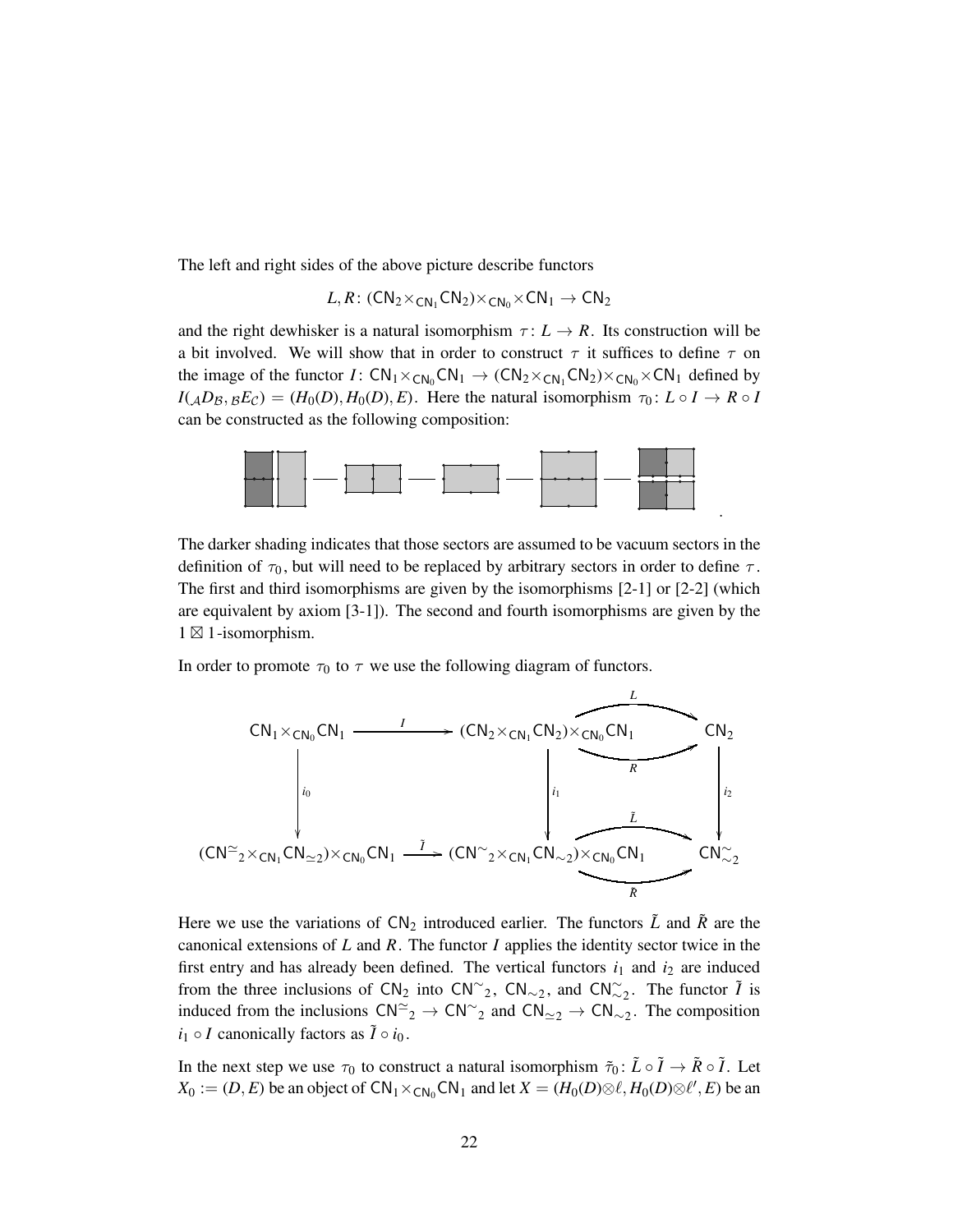object from  $(CN^{\simeq}{}_{2} \times_{CN_1}CN_{\simeq 2}) \times_{CN_0}CN_1$ . We have natural identifications  $\tilde{L}(\tilde{I}(X))$  =  $L(I(X_0))\otimes \ell \otimes \ell'$  and  $\tilde{R}(\tilde{I}(X)) = R(I(X_0))\otimes \ell \otimes \ell'.$  We set  $(\tilde{\tau}_0)_X := (\tau_0)\otimes id_{\ell} \otimes id_{\ell'}.$ However, there are more morphisms in  $(CN^{\approx}{}_{2} \times_{CN_1} CN_{\approx 2}) \times_{CN_0} CN_1$  than there are in  $CN_1 \times_{CN_0} CN_1$ , and we need to check that  $\tilde{\tau}_0$  is natural with respect to these extra morphisms. Note that  $\tilde{\tau}_0$  is natural for morphisms from CN<sub>1</sub>, because  $\tau_0$  is. By Proposition [6,](#page-20-0) to check naturality with respect to morphisms in  $CN^{\sim 2}$ , it suffices to consider morphisms of the form

- (i)  $f_1 = (H_0(\delta) \otimes id_\ell, \delta)$ , where  $\delta : D \mapsto D'$ , or
- (ii)  $f_2 = (T, id_D)$  where  $T \in D(I) \otimes B(\ell, \ell')$ , for  $I = [1, 2]$ .

Now  $\tilde{\tau}_0$  is natural with respect to morphisms of the first kind because  $\tau_0$  is natural for the morphisms from  $CN_1$ . As  $\tau_0$  is equivariant for the action of  $D(I)$ , it follows that  $\tilde{\tau}_0$  is also natural for morphisms of the second kind. Similarly,  $\tilde{\tau}_0$  is natural for morphisms from  $CN_{\simeq 2}$ . Thus  $\tilde{\tau}_0$  is a natural transformation.

By Proposition [5](#page-19-1) every object of  $(CN^{\sim}{}_{2} \times_{CN_1}CN_{\sim}{}_{2}) \times_{CN_0}CN_1$  can be embedded as a direct summand in an object of  $(CN^{\simeq}{}_{2} \times_{CN_1}CN_{\simeq 2}) \times_{CN_0}CN_1$ . Thus we can extend  $\tilde{\tau}_0$ canonically to a natural transformation  $\tilde{\tau}$ :  $\tilde{L} \rightarrow \tilde{R}$ .

Let *X* be an object from  $(CN_2 \times_{CN_1} CN_2) \times_{CN_0} CN_1$ . Then

$$
\tilde{\tau}_{i_1(X)}\colon \tilde{L}(i_1(X))\to \tilde{R}(i_1(X))
$$

is a morphism in  $CN_{\sim 2}^{\sim}$ . In fact we will see that  $\tilde{\tau}_{i_1(X)}$  is a morphism in  $CN_2$ , and so we can define  $\tau_X := \tilde{\tau}_{i_1(X)}$  and obtain the desired natural isomorphism. To check that  $\tilde{\tau}_{i_1(X)}$ is in CN<sub>2</sub>, we write  $X = (pH_{D'}, p'H'_{D''}, E)$ , where *D*, *D'*, and *D''* are *A*-*B*-defects and *E* is a *B*-*C*-defect. For convenience we ignore the collapse map  $S_8^1 \rightarrow S_6^1$  and think of the  $(D \otimes_B E)$ - $(D'' \otimes_B E)$ -sectors  $L(X)$  and  $R(X)$  as defined on  $S^1_8$  instead of on *S*<sup>1</sup><sub>6</sub>. We have to show that  $\tilde{\tau}_{i_1(X)}$  is equivariant for the actions of *D*(*I*<sup>∼</sup>) and *D*<sup>''</sup>(*I*∼), where we now view  $I^{\sim} = [1, 2]$  and  $I_{\sim} = [6, 7]$  as subintervals of  $S_8^1$ . Elements of  $D(I^{\sim})$  and  $D''(I_{\sim})$  can be viewed as morphisms in  $CN^{\sim}$ <sub>2</sub> and  $CN_{\sim}$ <sub>2</sub>, and therefore as morphisms in  $(CN^{\sim}{}_{2} \times_{CN_1} CN_{\sim 2}) \times_{CN_0} CN_1$ . Therefore the required equivariance of  $\tilde{\tau}_{i_1(X)}$  follows from the naturality of  $\tilde{\tau}$ . This finishes the construction of the right dewhisker.

#### [2-7] Left dewhisker.

The left dewhisker is defined analogously to the right dewhisker and is drawn as

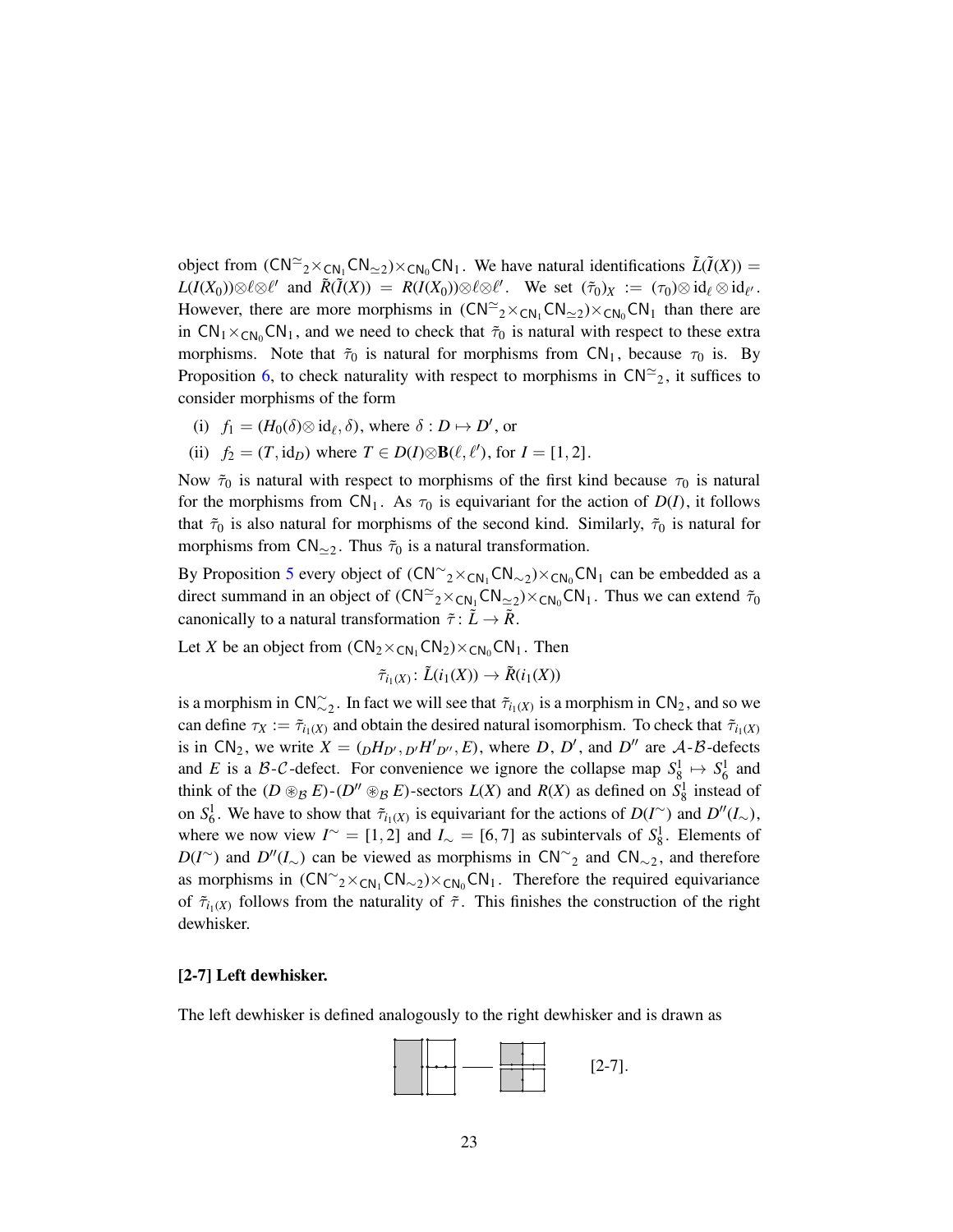## [2-8] Switch.

The switch isomorphism is a composite of two isomorphisms



.

Each of those two isomorphisms is referred to as a half-switch. Arguing as in the construction of the right dewhisker it suffices to construct these isomorphisms in the cases where all sectors are vacuum sectors. In this case the first half switch is defined as



Here the first and third isomorphisms are both the  $1 \boxtimes 1$ -isomorphism and the second is [2-1] (which agrees in this case with [2-2]). The second half-switch is defined analogously.

## 2.C Transformations for horizontal associators

### [2-9], [2-10], and [2-11] Whisker associators.

The associators for twice whiskered sectors are given, using the  $1 \boxtimes 1$ -isomorphism and the associativity of Connes fusion, as



As in the case of the vertical associator [2-3] we will also here often suppress the associator for Connes fusion. In particular, we will suppress [2-11].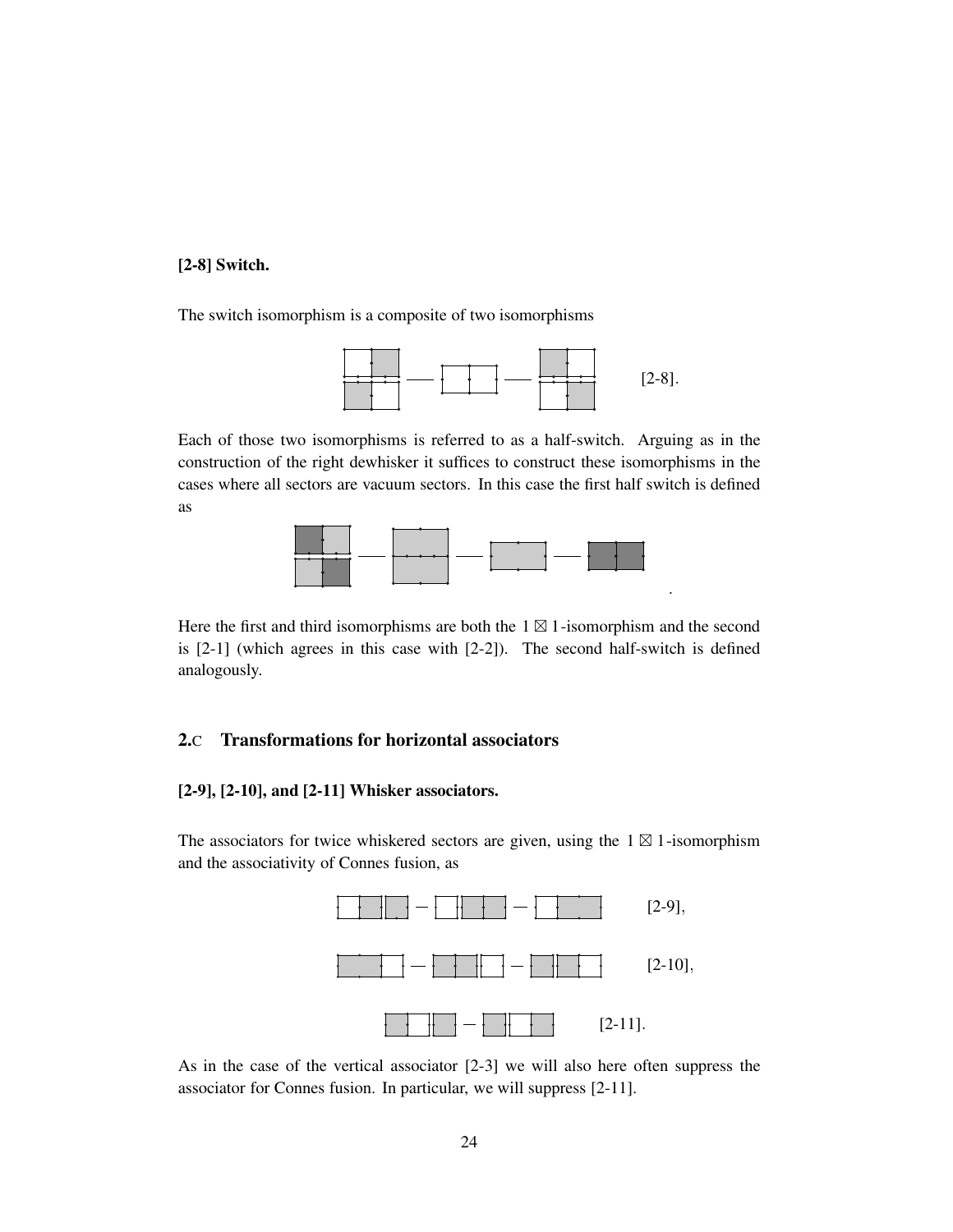#### [2-12] Horizontal associator.

The associator for the composition of defects is induced from the associator for fusion (or fiber product) of von Neumann algebras and is discussed in [3, Eq 1.55]. Here we will suppress this isomorphism.

In [3, Prop 4.32] we proved that the 1  $\boxtimes$  1-isomorphism is associative in the following sense.





We point out that in the upper left corner of the diagram in this lemma, we have suppressed the morphism of sectors associated to the associator of horizontal fusion. Similarly, in the lower right corner of the diagram we have suppressed the morphism of sectors associated to the associator for fusion of defects.

## 2.D Transformations for horizontal identities

The 2-data discussed so far is part of the definition of both a 2-category object and a dicategory object (in the 2-category of symmetric monoidal categories). We remind the reader that our 3-category of conformal nets is a dicategory object; the remaining pieces of data labeled here [2-13] to [2-18] are labeled [D2-13] to [D2-18] in the appendix and correspondingly in [8].

#### Left and right quasi-identity

Let  $_{\mathcal{A}}D_{\mathcal{B}}$  and  $_{\mathcal{A}}E_{\mathcal{B}}$  be defects and let  $_{D}H_{E}$  be a sector. There is no canonical isomorphism  $H_0(\mathrm{id}_\mathcal{A}) \boxtimes_\mathcal{A} H \cong H$  in  $CN_2$ . In fact,  $H_0(\mathrm{id}_\mathcal{A}) \boxtimes_\mathcal{A} H$  is an  $(\mathrm{id}_\mathcal{A} \otimes_\mathcal{A} D)$ - $(id_A \otimes_A E)$ -sector and not a *D*-*E*-sector. There is however such an isomorphism if we are willing to twist *H* on top and bottom by the diffeomorphism  $\Phi_L$  introduced in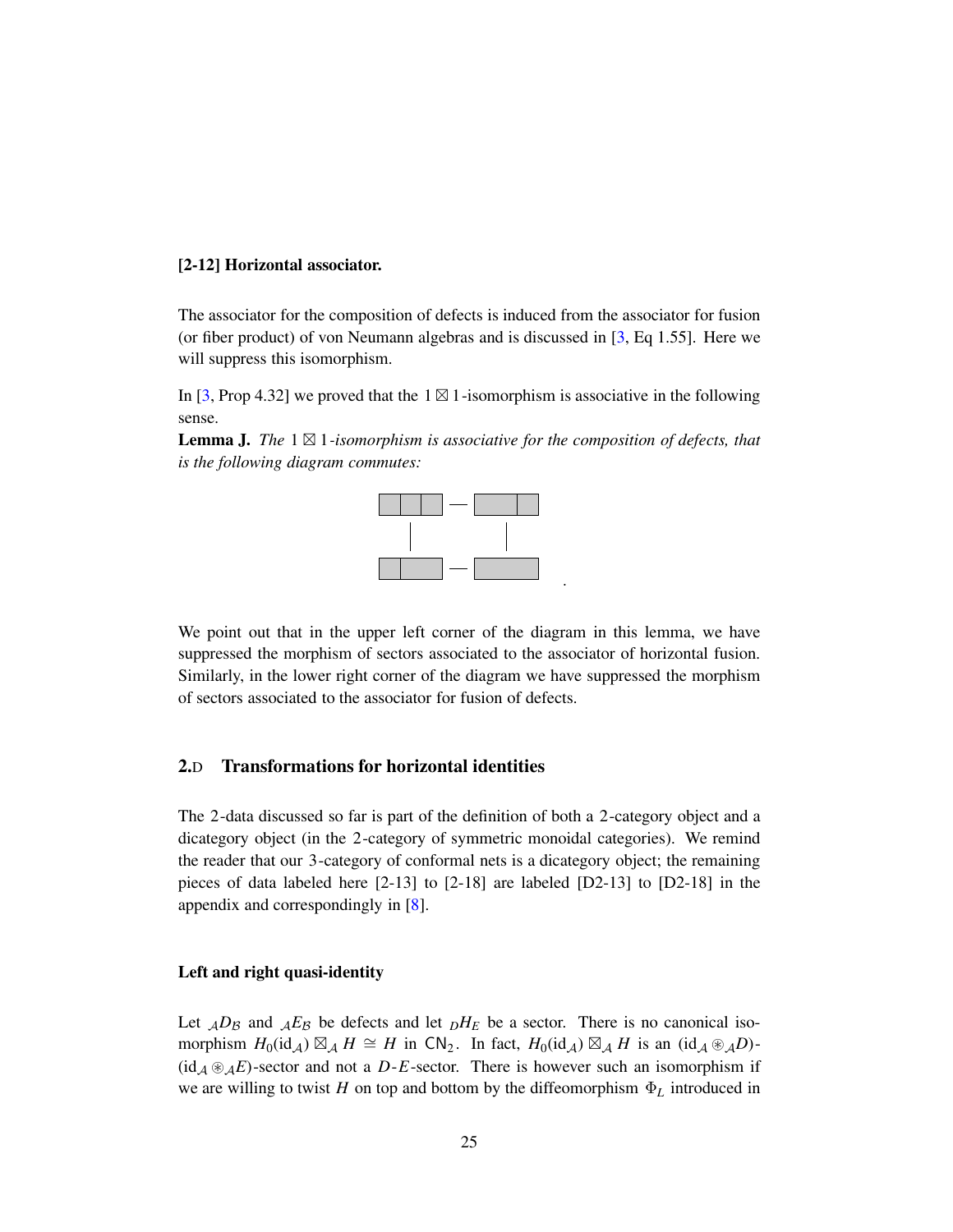the construction of the left identity [1-7]. The left quasi-identity has been constructed in [3, Def 6.20] (where it was called the "left unitor"  $\hat{\Upsilon}^l$ ), and will be draw as



Here the balloons on the right box signal that the *D*-*E*-sector structure on *H* has been twisted to an  $(id_A \otimes_A D)$ - $(id_A \otimes_A E)$ -sector structure using  $A(\Phi_L)$  at the indicated portions of the picture. Of course we can move one or two of the balloons to the left box by composing with the appropriate inverse diffeomorphism. For example we obtain from the left quasi-identity an isomorphism of  $(id_A \otimes_A D)$ -*E*-sectors drawn as



Similarly, there is a right quasi-identity using  $\Phi_R$  drawn as



The next two lemmas are proved respectively in [3, Eq 6.23] and in [3, Lem 6.21]. Lemma K. *The following diagram commutes:*



Lemma L. *The* 1 ⊠ 1*-isomorphism is, in the following sense, natural with respect to the left quasi-identity—this diagram commutes:*



Similarly, there are "right versions" of Lemma K and Lemma L for the right quasiidentity.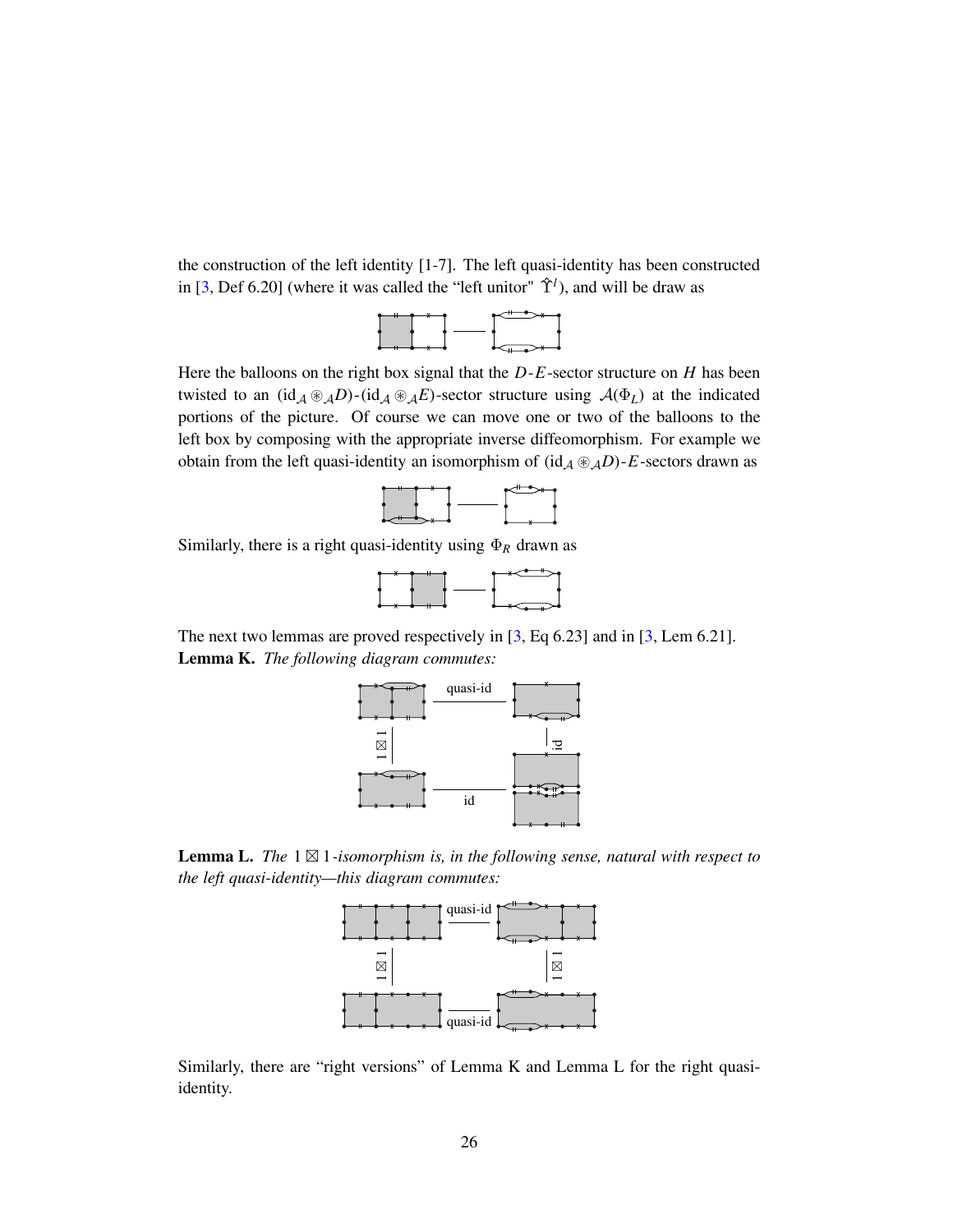## [2-13] Left identity pass.

The pass through a left identity is defined as the following composite



For the first map observe that we can move the diffeomorphism from the lower defect to the horizontal composition of the two upper defects. The first map is then obtained by the bottom identity [2-2]. The second map is obtained from the left quasi-identity by applying the inverse of  $\Phi_L$  on the lower half—this moves the lower bubble from the right hand picture to the left hand picture. The third map is the top identity [2-1].

## [2-14] Right identity pass.

The pass through a right identity is a reflection along a vertical axis of the pass through a left identity, and is defined similarly:



#### [2-15] Swap.

The swap is an isomorphism



The construction of the swap depends on the flip and will be given after the construction of the flip below.

## [2-16] Left identity expansion.

The left identity expansion is obtained from the  $1 \boxtimes 1$ -isomorphism and is drawn as

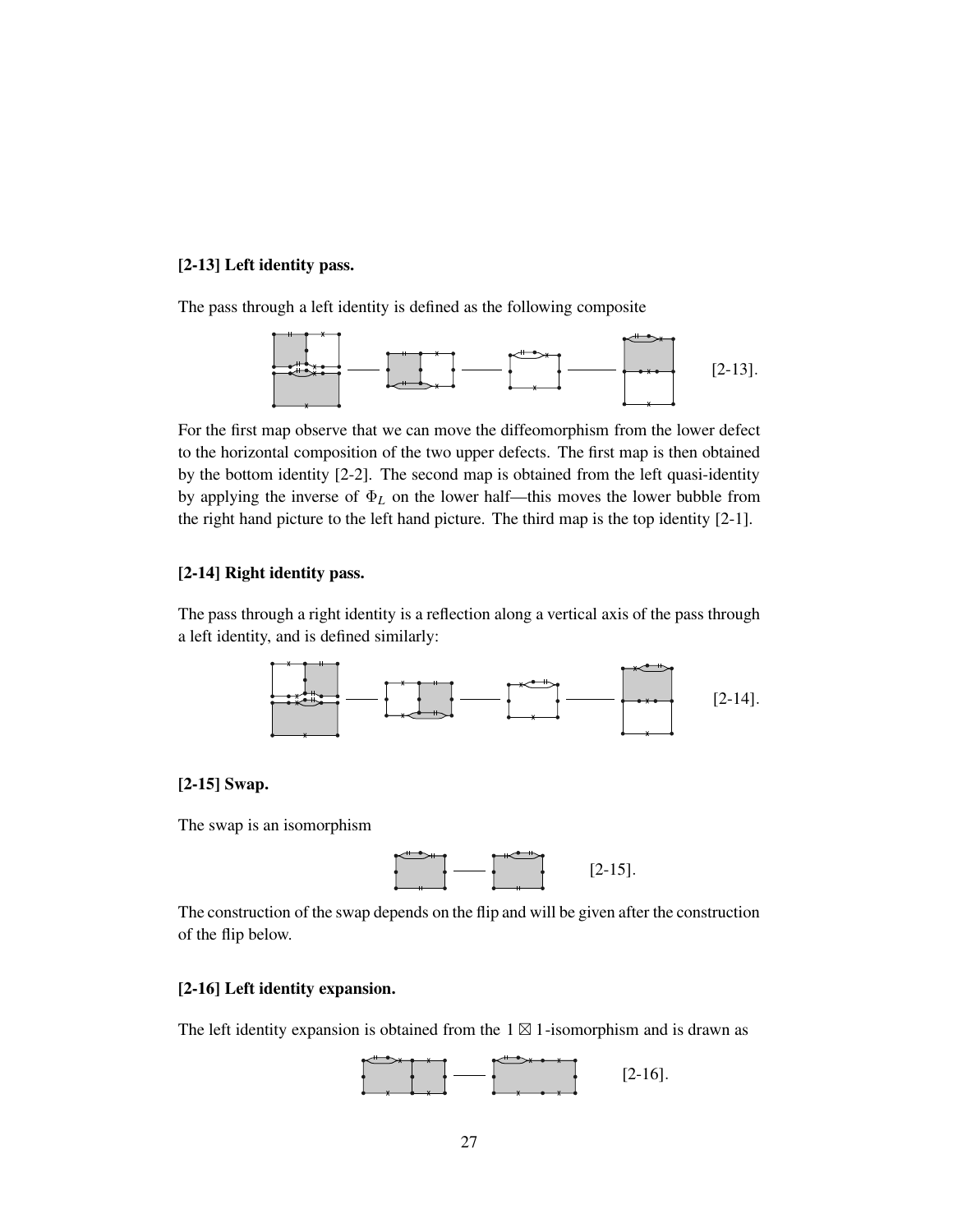#### [2-17] Right identity expansion.

The right identity expansion is a reflection along a vertical axis of the left identity expansion, and is defined similarly:



#### [2-18] Flip.

The flip is an isomorphism



and is defined as follows. Note that both the left and right hand side of the flip are obtained from the horizontal composition of two identity sectors

by two different diffeomorphism  $\phi_L$ ,  $\phi_R$  from an interval of length 2 to an interval of length 1—the intervals under consideration are those between the non-identity defect points. (The diffeomorphisms  $\phi_L$  and  $\phi_R$  are extensions by an identity of the restrictions of the diffeomorphisms  $\Phi_L$  and  $\Phi_R$  used in the construction of the left identity [1-7] and right identity [1-8].) Note that  $\phi_L$  and  $\phi_R$  coincide on a neighborhood of the boundary of this interval. In order to define the flip we need to implement the diffeomorphism  $\phi := \phi_R \circ (\phi_L)^{-1}$ ; this is possible, because  $\phi$  acts as the identity in a neighborhood of the boundary of the interval. However, there is no canonical implementation. In order to choose these implementations consistently we proceed as follows. The group  $\text{Diff}_0([0, 1])$ , of diffeomorphisms that are the identity on a neighborhood of the boundary, is perfect by [12]. Thus it admits a universal central extension  $\pi$ : Diff<sub>0</sub>([0, 1])  $\rightarrow$  Diff<sub>0</sub>([0, 1]). For any net A we can implement any  $\varphi \in \text{Diff}_0([0,1])$  by a unitary  $U_{\varphi} \in U(\mathcal{A}(I))$ ; thus  $U_{\varphi} a U_{\varphi}^* = \mathcal{A}(\varphi)(a)$  for all  $a \in \mathcal{A}([0,1])$ . Moreover,  $U_{\varphi}$  is unique modulo the center  $Z(\mathcal{A}([0,1]))$ . This induces a unique homomorphism  $U: \widetilde{\text{Diff}}_0([0,1]) \to \mathcal{A}([0,1])$  such that  $U_{\tilde{\varphi}} a U_{\tilde{\varphi}}^* = \mathcal{A}(\pi(\tilde{\varphi})) (a)$ for all  $a \in \mathcal{A}([0,1])$ , and all  $\tilde{\varphi} \in \tilde{\text{Diff}}_0([0,1])$ . The uniqueness of this map implies that it is compatible with tensor products of nets. Now we choose  $\tilde{\phi}$  such that  $\pi(\tilde{\phi}) = \phi$ . The flip is the map induced by the action of  $U_{\tilde{\phi}}$ . (Though the flip map depends on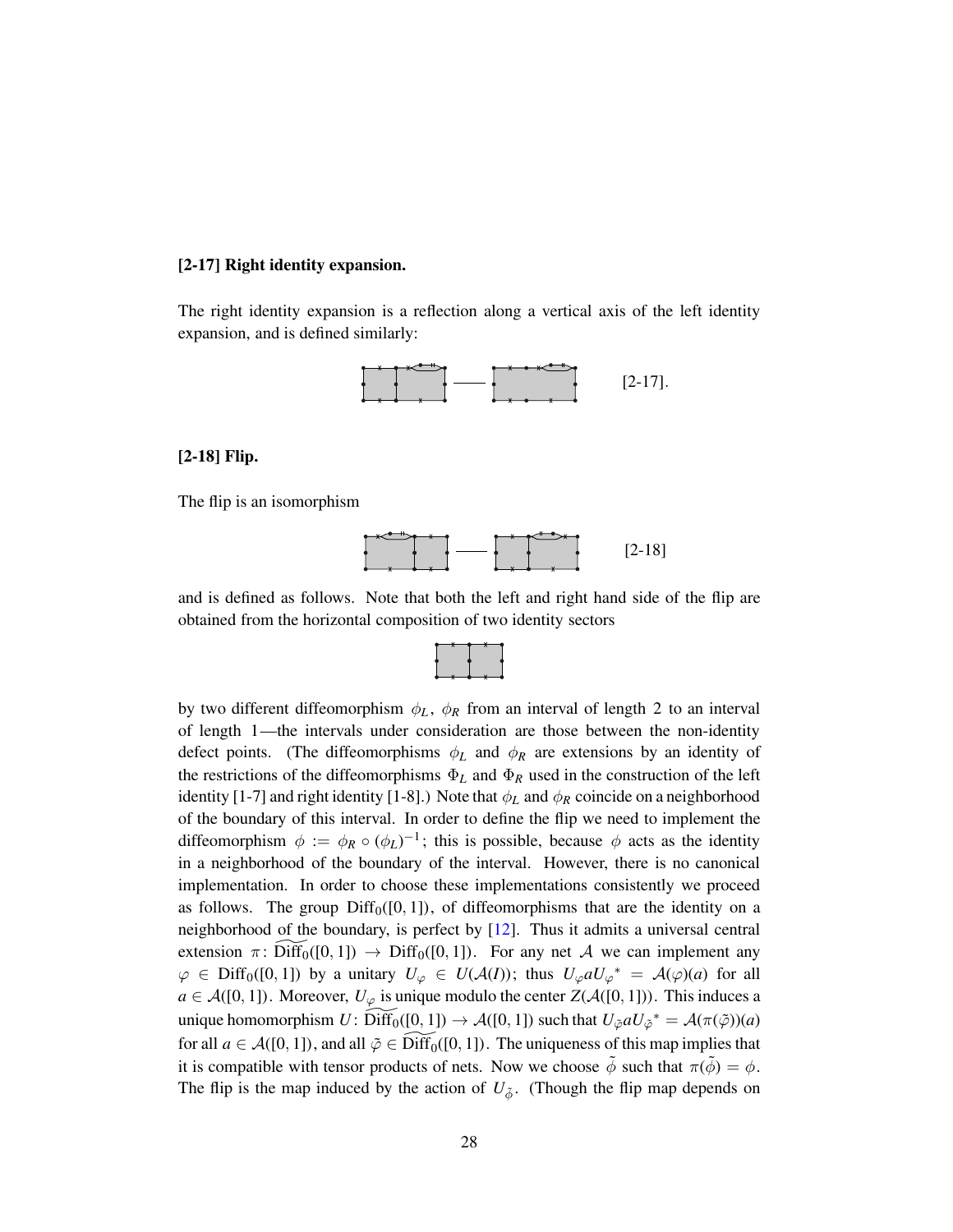the choice of lift  $\tilde{\phi}$ , the overall resulting 3-category does not, up to isomorphism—see Remark [7](#page-29-0) below.)

We note that  $U_{\tilde{\phi}}$  also provides an isomorphism



for general sectors. This generalization of the flip will be helpful in Lemma M below.

#### Construction of the swap [2-15]

The domain and target of the swap isomorphism are obtained by twisting the vacuum sector of the same identity defect with different diffeomorphisms. Using implementation of diffeomorphisms for the net in question we can implement the difference between these diffeomorphism (as in the construction of the flip [2-18]) and see that domain and target of the swap are indeed isomorphic. However, there is a priori no preferred implementation and therefore no canonical choice for the swap. Because every net can be canonically written as a direct sum of irreducible nets, it suffices to determine the swap for irreducible nets. In this case there is up to phase a unique implementation. Therefore it remains to determine the phase of the swap in this case. Consider the diagram



Here the lower horizontal map is obtained by twisting the quasi-identity



while the left vertical map is obtained by applying the quasi-identity to the left identity

(In particular, for the lower horizontal map in the above square diagram, the inner diffeomorphism of the two upper diffeomorphisms in the lower left hand item is added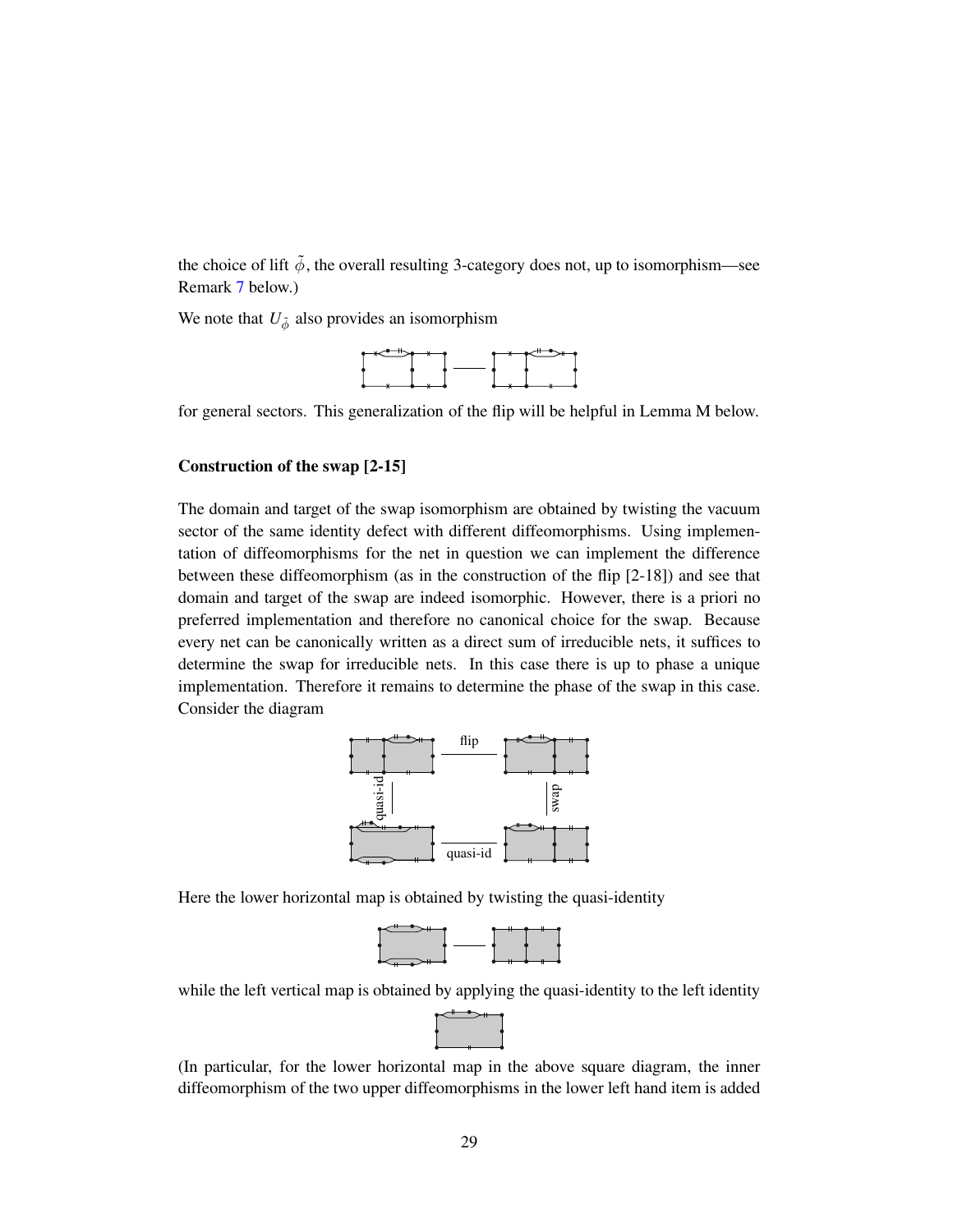by the quasi-identity; by contrast, for the left vertical map the outer of those two diffeomorphisms is added by the quasi-identity.) The phase of the swap is now fixed by requiring the above diagram to commute.

The defining diagram for the swap generalizes as follows. Lemma M. *The following diagram commutes*



Later we will only need Lemma M for vacuum sectors, but the proof of the more general statement is a bit cleaner.

**Proof** We denote the non-vacuum sector in the diagram by  $pH_E$ . Here  $\mathcal{A}D_B$  and  $_{\mathcal{A}}E_{\mathcal{B}}$  are defects. If  $D = id_{\mathcal{A}}$  and  $H = H_0(id_{\mathcal{A}})$ , then the diagram commutes by the construction of the swap. This also implies that the diagram commutes if  $H =$  $H_0(\mathrm{id}_A) \otimes \ell$  for any Hilbert space  $\ell$ . For  $\varepsilon > 0$  we now use the subinterval  $I_{\varepsilon} =$  $[-1.5 + \varepsilon, 1.5 - \varepsilon]$  of the circle  $S_6^1$  bounding the non-vacuum sector. There exits an  $\mathcal{A}(I_{\varepsilon})$ -linear isometry  $U_{\varepsilon}$ :  $H_0(\mathrm{id}_{\mathcal{A}}) \otimes \ell \to H \otimes \ell$ . If  $\varepsilon$  is sufficiently small, then  $U_{\varepsilon}$  will commute with all four sides of the above diagram. Thus the square also commutes for  $H \otimes \ell$  and thus for *H* itself.  $\Box$ 

<span id="page-29-0"></span>Remark 7 The flip isomorphism [2-18] and the swap isomorphism [2-15] depended on the choice of lift  $\tilde{\phi}$  of the diffeomorphism  $\phi := \phi_R \circ (\phi_L)^{-1}$ ; changing the lift changes the flip by a scalar and the swap by the inverse scalar. However, the symmetric monoidal 3-categories resulting from distinct choices are canonically isomorphic, as follows. (Here the isomorphism will be given by a functor  $A \rightarrow B$  of dicategory objects in symmetric monoidal categories, which is a triple of functors  $A_0 \rightarrow B_0$ ,  $A_1 \rightarrow B_1$ ,  $A_2 \rightarrow B_2$ , together with eight symmetric monoidal natural transformations, comparing each piece of 1-data for *A* with the corresponding piece of 1-data for *B*, such that eighteen squares of natural transformations commute, one for each piece of 2-data.)

Recall that the left identity [1-7] and right identity [1-8] depended on a choice of diffeomorphism  $\Phi_L$ . Assume for a moment the diffeomorphism  $\Phi_L$  is fixed; let CN[ $\Phi_L$ ,  $\tilde{\phi}$ ] denote the dicategory object resulting from the choice  $\tilde{\phi}$  of lift of  $\phi$ , and let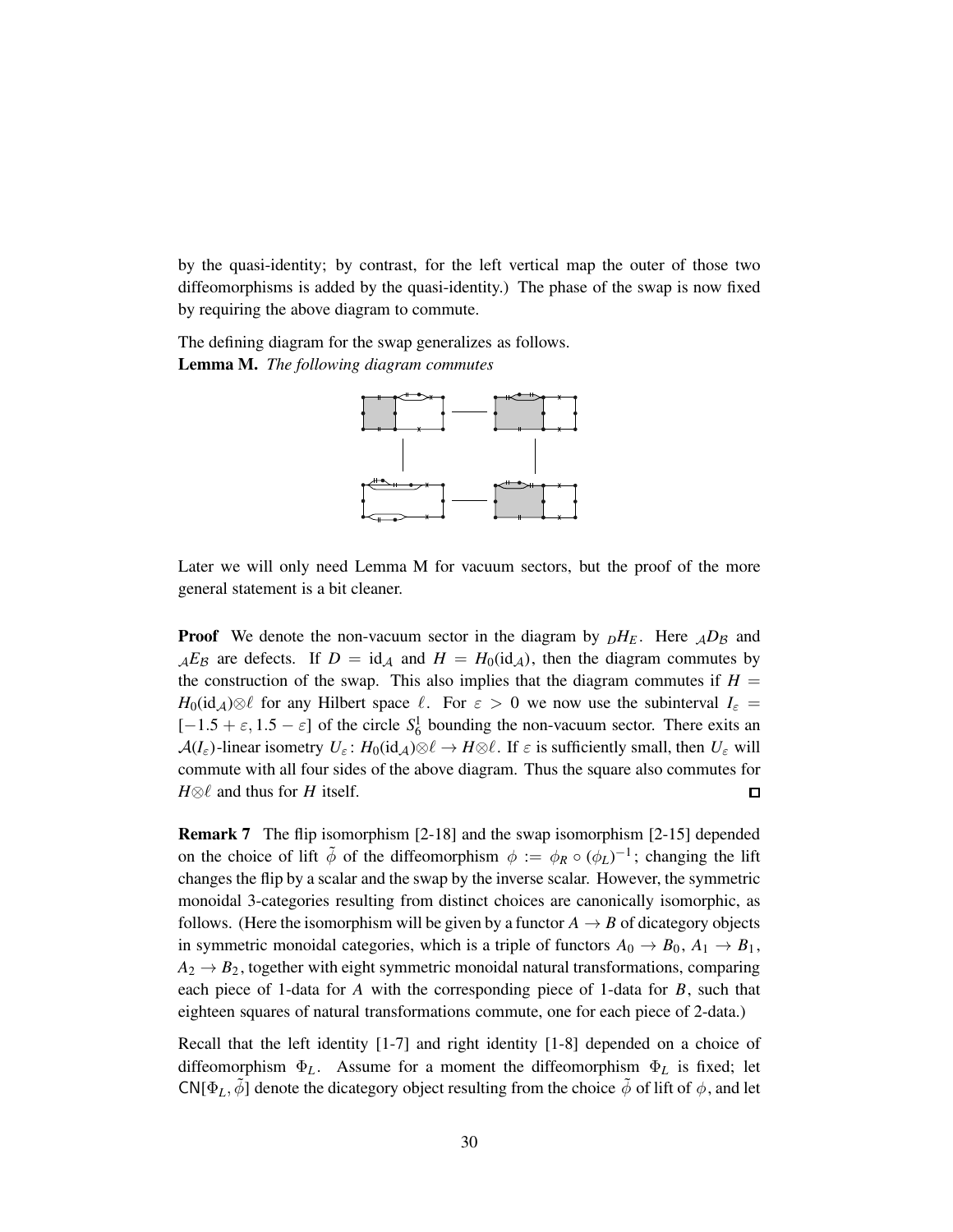$CN[\Phi_L, \bar{\phi}]$  denote the dicategory object resulting from the alternative choice of lift  $\bar{\phi}$ of  $\phi$ . The ratio  $\bar{\phi}/\bar{\phi}$  is an invertible scalar. There is therefore a canonical isomorphism of dicategory objects  $\mathsf{CN}[\Phi_L, \tilde{\phi}] \to \mathsf{CN}[\Phi_L, \bar{\phi}]$  which is the identity functor on all 0-data, and the identity natural transformation on the 1-data [1-1] through [1-7], but is the natural transformation given by scalar multiplication by  $(\bar{\phi}/\tilde{\phi})^{-1}$  on the 1-data [1-8]. These natural transformations commute with all the 2-data.

We can moreover remove the dependence of the 3-category CN on the choice of the diffeomorphism  $\Phi_L$ . Suppose  $\Phi'_L$  is an alternative choice of diffeomorphism suitable for the construction of the left identity. Choose a lift  $\tilde{\Lambda} \in \text{Diff}_0[.5, 1.5]$  of the diffeomorphism  $\Lambda := \Phi_L' |_{[0.5, 2.5]} \circ (\Phi_L)^{-1} |_{[0.5, 1.5]}$ . Recall from the section on the right identity [1-8] that  $\Phi_R$  is the reflection of the diffeomorphism  $\Phi_L$ ; similarly we let  $\Phi'_R$ be the corresponding reflection of  $\Phi'_{L}$ . The lift  $\tilde{\Lambda}$  determines by reflection a lift  $\tilde{P}$  of  $P := \Phi'_{R}|_{[1.5,3.5]} \circ (\Phi_{R})^{-1}|_{[1.5,2.5]}$ . As before, let  $\tilde{\phi}$  be a lift of  $\phi := \phi_{R} \circ (\phi_{L})^{-1}$ . Note that the diffeomorphisms  $\phi_L : [1.5, 3.5] \to [1.5, 2.5]$  and  $\phi_R : [1.5, 3.5] \to [1.5, 2.5]$ were, up to a shift, determined by restrictions of  $\Phi_L$  and  $\Phi_R$ ; more specifically  $\phi_L(x) =$  $\Phi_L(x-1) + 1$  and  $\phi_R(x) = \Phi_R(x)$ . Therefore, the product  $\tilde{\phi}' := \tilde{P} \cdot \tilde{\phi} \cdot [\tilde{\Lambda}]^{-1}$  is a lift of  $\phi' := \phi'_R \circ (\phi'_L)^{-1}$ , where [-] denotes the canonical shift isomorphism from  $Diff<sub>0</sub>[.5, 1.5]$  to  $Diff<sub>0</sub>[1.5, 2.5]$ .

Now let  $U_{\tilde{\Lambda}} \in \mathcal{A}([.5, 1.5])$  be the unitary, associated to  $\tilde{\Lambda}$ , implementing  $\mathcal{A}(\Lambda)$ ; here  $U: \text{Diff}_0([0.5, 1.5]) \rightarrow \mathcal{A}([0.5, 1.5])$  is the homomorphism described in the section on the flip. The action of  $U_{\tilde{\Lambda}}$  provides a natural isomorphism from the left identity of CN[ $\Phi_L$ ,  $\tilde{\phi}$ ] (a functor CN<sub>1</sub>  $\rightarrow$  CN<sub>2</sub>) to the left identity of CN[ $\Phi'_L$ ,  $\tilde{\phi}'$ ] (also a functor  $CN_1 \rightarrow CN_2$ ). Similarly, the action of the unitary  $U_{\tilde{P}} \in \mathcal{B}([1.5, 2.5])$  implementing  $\mathcal{B}(P)$ , provides a natural isomorphism from the right identity of  $CN[\Phi_L, \phi]$  to the right identity of  $CN[\Phi_L', \widetilde{\phi}']$ . Altogether, this constructs an isomorphism of dicategory objects  $CN[\Phi_L, \tilde{\phi}] \rightarrow CN[\Phi'_L, \tilde{\phi'}]$  which is the identity functor on all 0-data, is the identity natural transformation on the 1-data [1-1] through [1-6], and is the natural transformation  $U_{\tilde{\Lambda}}$  on [1-7] and the natural transformation  $U_{\tilde{P}}$  on [1-8]—these natural transformations commute with all the 2-data.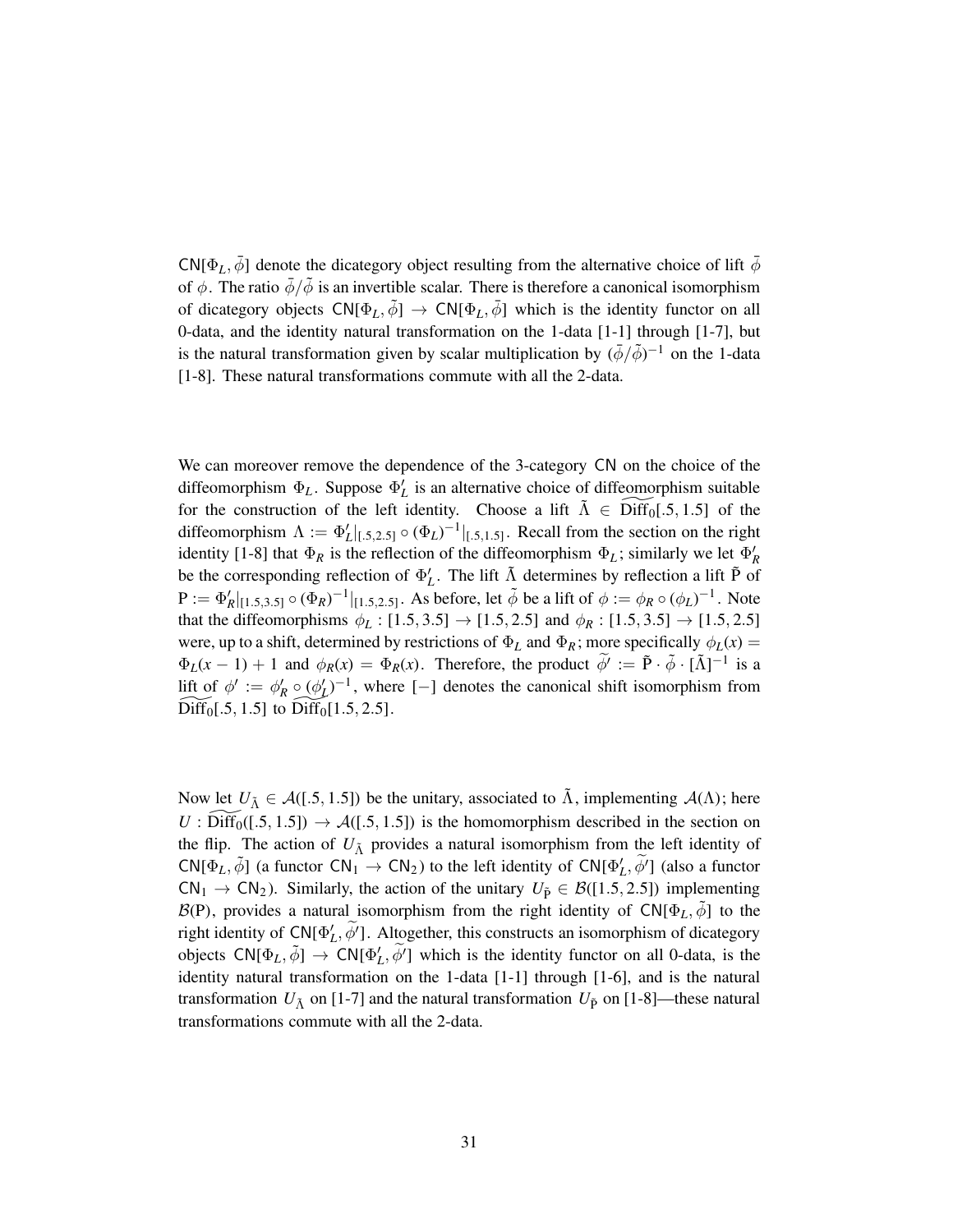## <span id="page-31-0"></span>3 Coherence axioms for compatibility transformations

## 3.A Axioms for vertical identity and composition

Proposition Axiom [3-1] is satisfied.

**Proof** Axiom [3-1] asserts that top and bottom identity agree in the case where both sectors are vacuum sectors. This holds because the corresponding statement is already true for Connes fusion.  $\blacksquare$ 

Proposition Axioms [3-2] and [3-3] are satisfied.

Proof Axioms [3-2] and [3-3] assert that top and bottom identity are compatible with the vertical associator. This holds because the corresponding statement is already true for Connes fusion.  $\Box$ 

Proposition Axiom [3-4] is satisfied.

**Proof** Axiom [3-4] asserts that the vertical associator satisfies the pentagon identity. This holds because the associator for Connes fusion satisfies the pentagon identity.  $\square$ 

Remark It is possible to base the definition of sectors on a square rather than a hexagon and to define vertical fusion using just a side of this square (rather than half of the hexagon). Then our pictures would become a little simpler, but vertical composition would require a diffeomorphism and the associator would then involve this diffeomorphism. Axioms [3-1] through [3-4] would be more cumbersome to prove in such a set-up.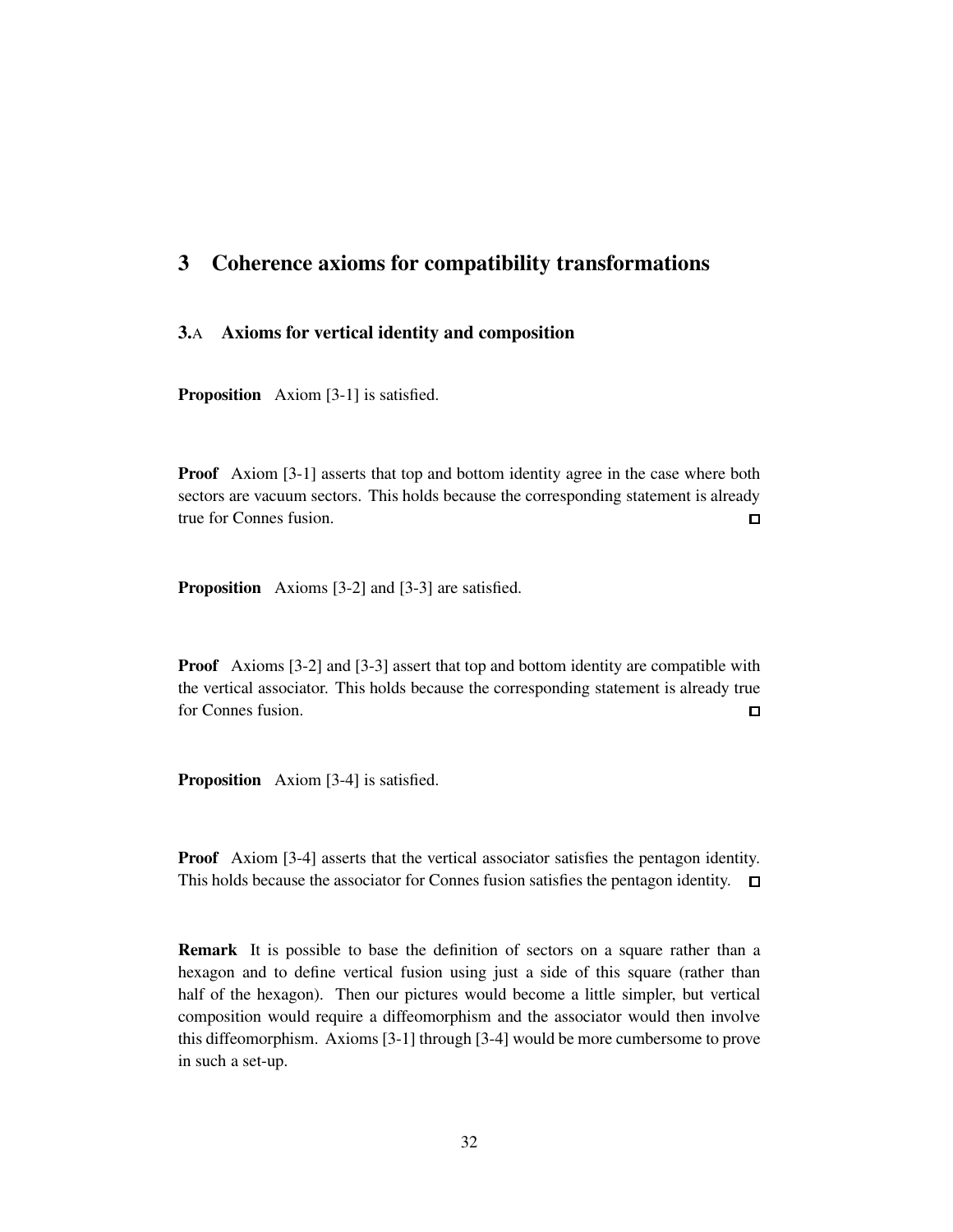## 3.B Axioms for horizontal composition and whiskers

Proposition Axiom [3-5] is satisfied.

**Proof** The argument is summarized by the following diagram.



Each of the four corners of the diagram denotes a functor  $CN_2 \times_{CN_0} CN_1 \rightarrow CN_2$ . Each of the four lines on the boundary of the diagram denotes a natural isomorphism determined by its label. These four natural isomorphisms (simply referred to as *maps* for brevity) are explained in more detail as follows.

- The map labeled "whisker" is the "right dewhisker" [2-6].
- The horizontal map labeled "identity" is obtained by applying the top identity [2-1] to the left half of the item in the top left corner of the diagram.
- The right vertical map labeled "identity" is obtained by applying the top identity [2-1].
- The horizontal map labeled "expand" is obtained by applying the left (or equivalently right) vertical identity expansion [2-4] to the top half of the item in the lower left corner of the diagram.

Axiom [3-5] asserts that the boundary of this diagram commutes, that is, if we start at some corner of the diagram and compose the four maps along the boundary of the diagram then we should obtain the identity natural transformation on the functor corresponding to the corner where we started. (We remark that in  $[8]$ , the axiom is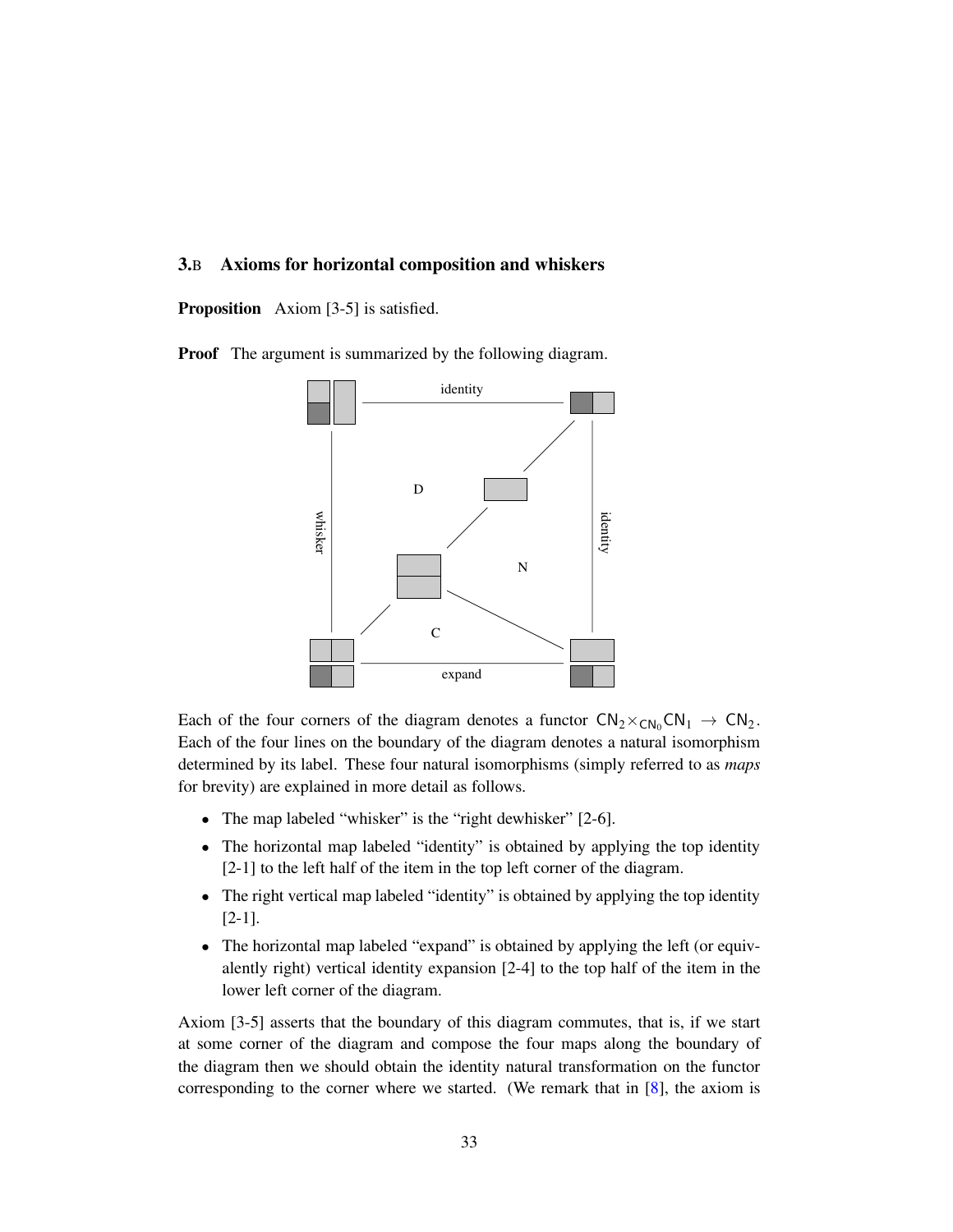rotated by  $-\pi/2$  from the version depicted above.) Now observe that each corner of the diagram can also be viewed as determining a functor  $CN_{\sim 2} \times_{CN_0} CN_1 \rightarrow CN_{\sim 2}$ . And similarly each map on the boundary describes a natural isomorphism between these functors. Moreover, the question whether the diagram commutes or not is invariant under this change from  $CN_2$  to  $CN_{\sim 2}$ . But the  $CN_{\sim 2}$ -version has the advantage that because of Proposition [5,](#page-19-1) it suffices to check the commutativity of the diagram in the case when the darker shaded sector is an identity sector, not an arbitrary sector. Therefore we can and will assume that this sector is also an identity sector. Under this assumption, the internal maps and nodes of the diagram make sense. Axiom [3-5] will follow, once we have shown that the three cells in the interior commute.

*The cell labeled "D".* The composition of the maps not labeled "whisker" around this cell is the definition of the map labeled "whisker". Thus this cell commutes by definition. This is the reason for the label "D".

*The cell labeled "N"*. The map that is counterclockwise after the map labeled "identity" is the left (or equivalently right) vertical identity expansion [2-4]. The map clockwise after the map labeled "identity" is the vertical fusion of the identity (on the top) and the left vertical identity expansion (on the bottom). The remaining map is a top identity (as is the map labeled identity). Thus this cell commutes by the naturality of the top identity map. This is the reason for the label "N".

*The cell labeled "C".* Consider the item in the lower left corner of the diagram. Here we can apply the left (or right) vertical identity expansion [2-4] to both the bottom and top half of this item. These applications do not interact with each other and can be done in any order or simultaneously. All three maps on the boundary of this cells are obtained from these commuting operations. The cell therefore commutes. We recorded this in the diagram by the label "C", for commuting operations.  $\Box$ 

Formally the proofs of the remaining axioms will be very similar to the proof of axiom [3-5]. We will however not repeat the arguments in every case in detail. In particular, we will trust the reader to determine the correct maps from our pictures. Moreover, the trick that allows us to assume that some sector is not an arbitrary sector but an identity sector (by replacing  $CN_2$  temporarily with  $CN_{\sim 2}$  or  $CN_{\sim 2}$ ) will be used very often in the remainder of this paper. We will always refer to this as the *corner trick* and indicate the sector to which it is applied by a darker shading.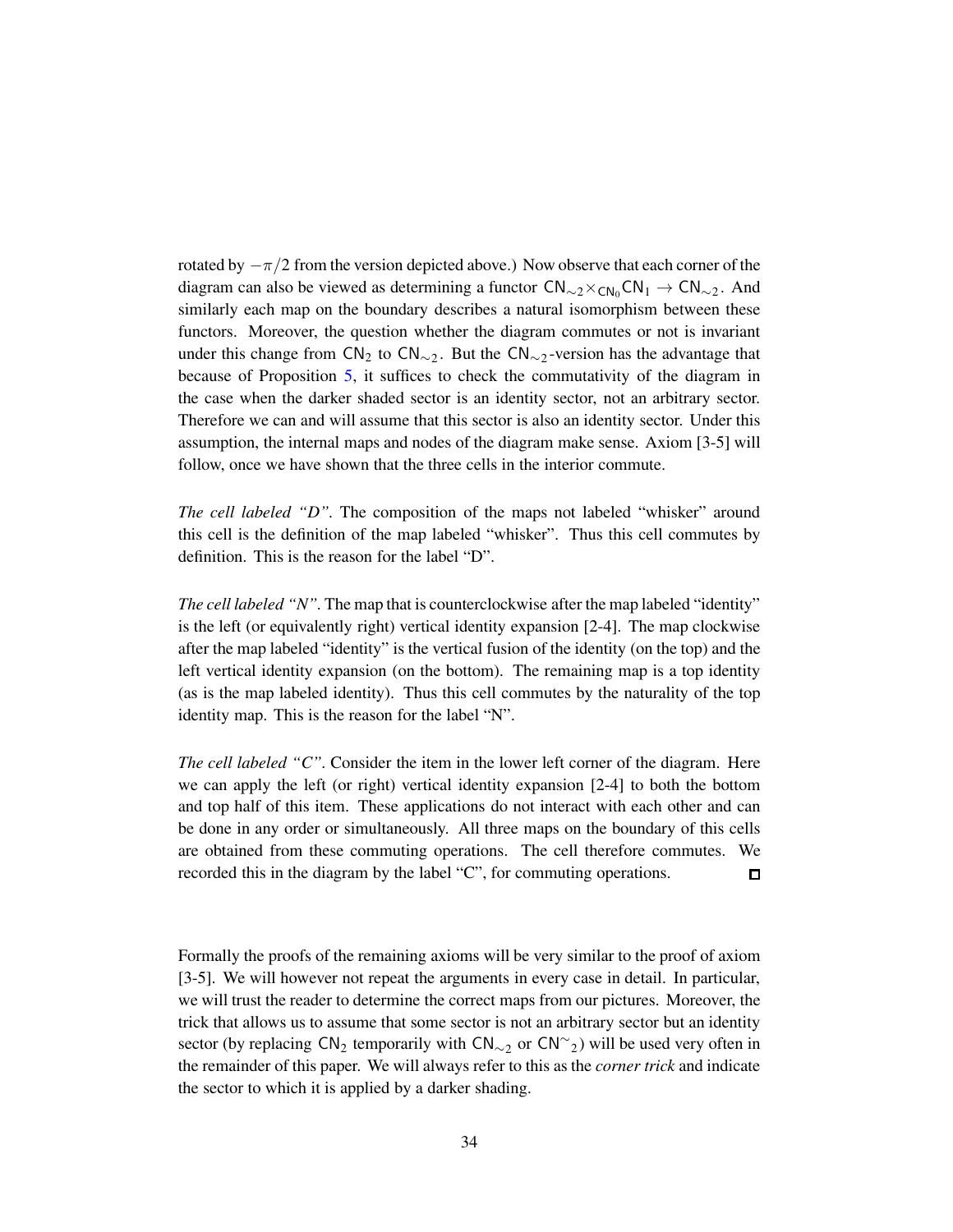Proposition Axiom [3-6] is satisfied.

Proof This axiom asserts that the following diagram commutes



The diagonal maps are the two half-switches from the definition of the switch isomorphism [2-8]. Thus the cell labeled "D" commutes by definition. There is a mirror symmetry between the two remaining cells. Thus it suffices to prove that [3-6a] commutes: this is the content of the next lemma.  $\Box$ 

.

Lemma The diagram [3-6a] commutes.

Proof The argument is similar to the proof of Axiom [3-5] and is summarized as



 $\Box$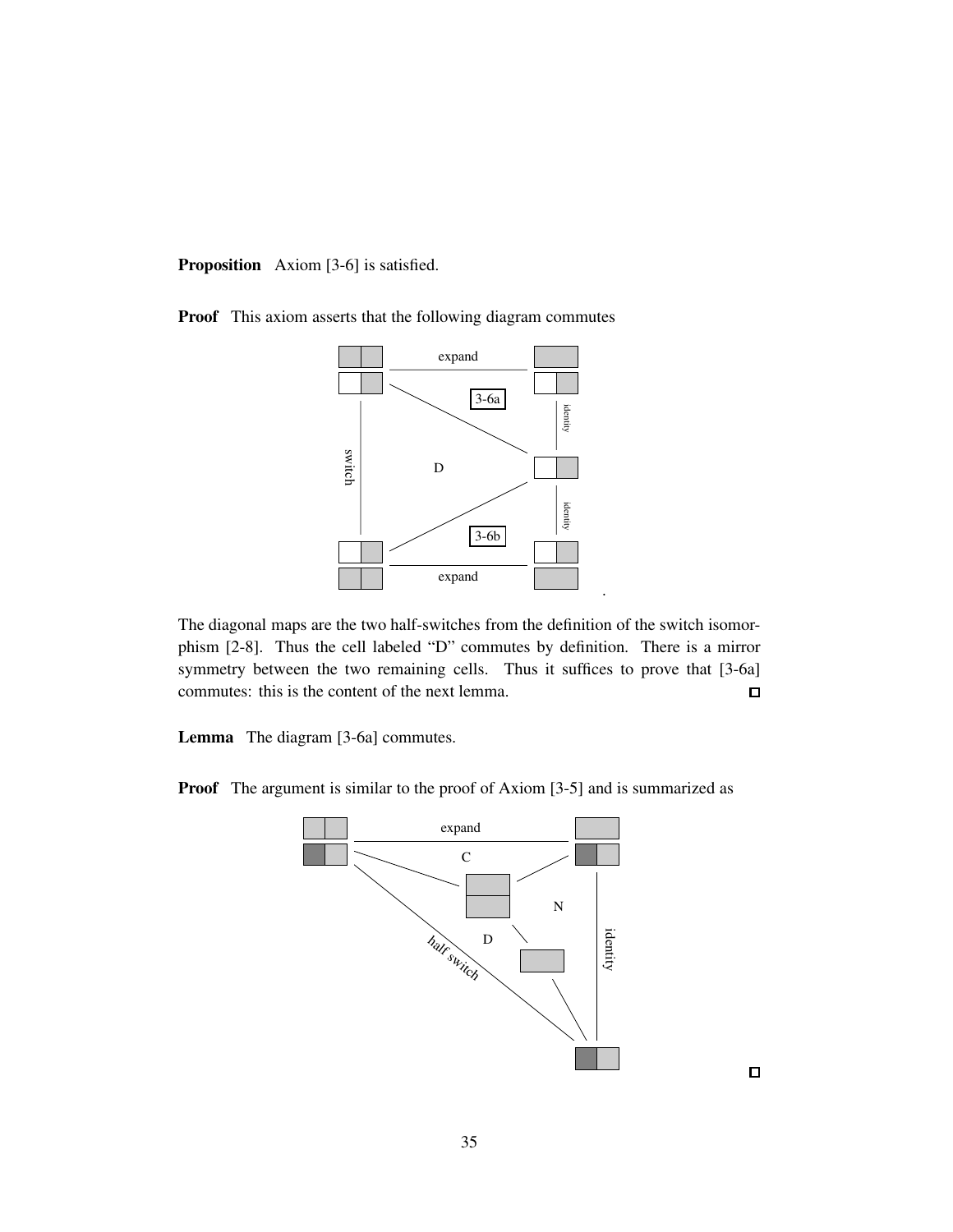Proposition Axiom [3-7] is satisfied.

Proof The argument is summarized as



The boundary of this diagram is a square, not a hexagon as in [8], because we suppress the vertical associativity isomorphisms. To help the reader to decode the precise meaning of the items of this diagram we give a more detailed picture of the left top corner where the bullets are added (even though these can be reconstructed from the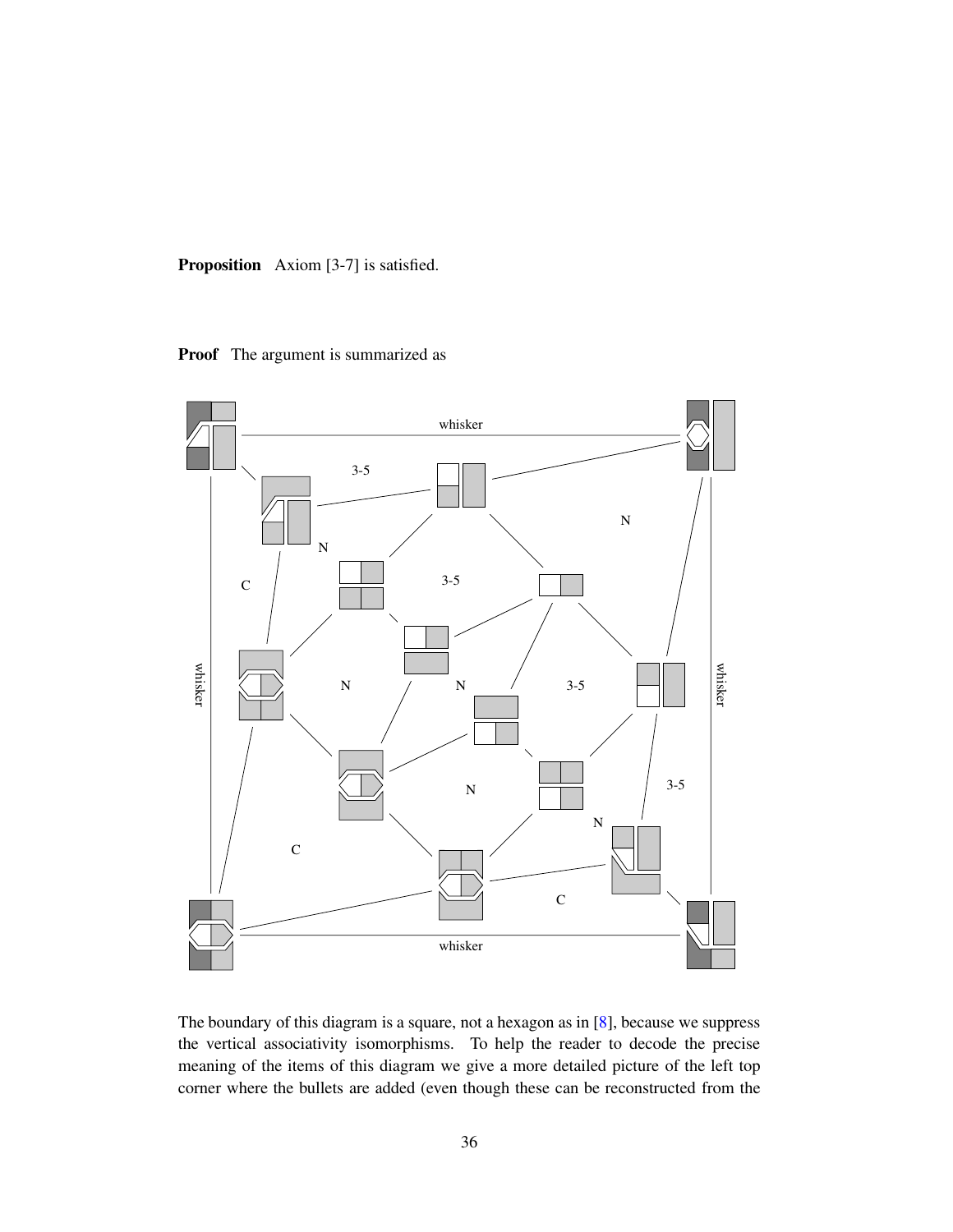form of the picture).



 $\Box$ 

Each cell of the diagram commutes for the reason indicated in the diagram.

Proposition Axiom [3-8] is satisfied.

Proof Consider the diagram



Here, the left isomorphism labeled ∗ is defined using the corner trick (as in the construction of the right dewhisker [2-6]) to be the following composite:

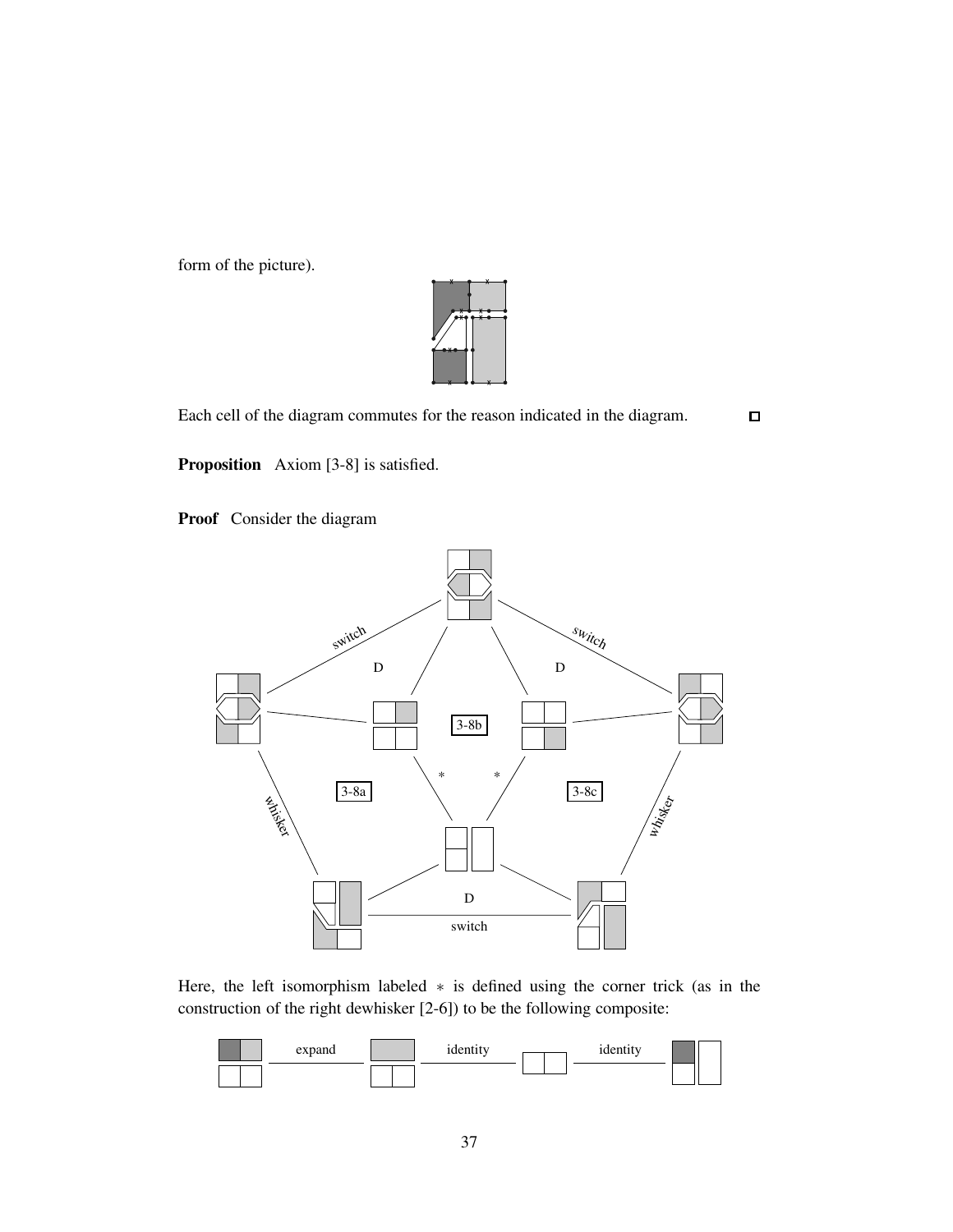The second isomorphism labeled ∗ is defined similarly. There is a horizontal symmetry between the cells labeled [3-8a] and [3-8c]. Thus it suffices to prove that [3-8a] and [3-8b] commute. This is the content of the next two lemmas.  $\Box$ 

Lemma The diagram [3-8a] commutes.





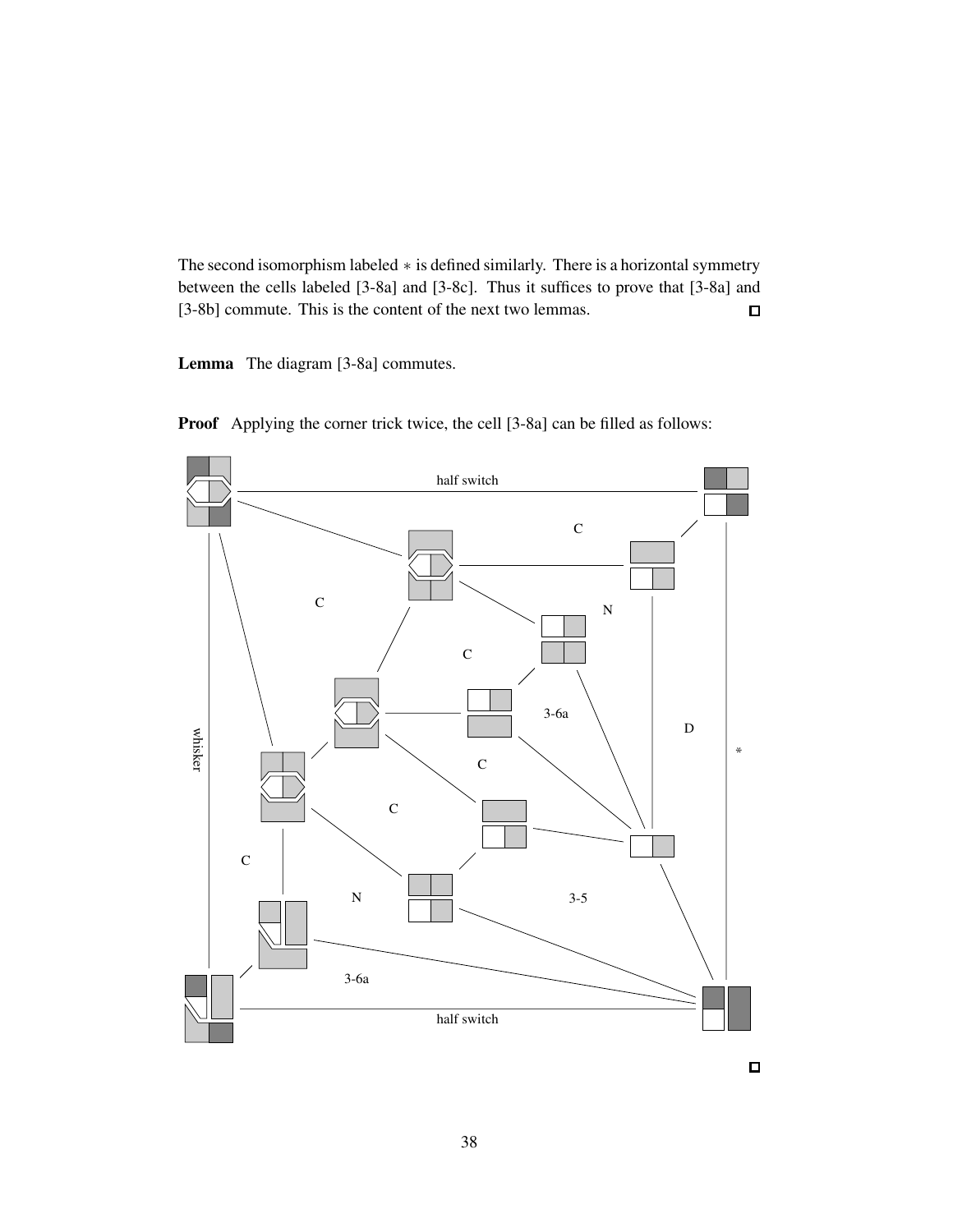Lemma The diagram [3-8b] commutes.

Proof Using the corner trick twice, we fill the cell [3-8b] as follows:



 $\Box$ 

## 3.C Axioms for horizontal associators

Proposition Axioms [3-9] and [3-10] are satisfied.

**Proof** Both are a consequence of the associativity of the  $1 \boxtimes 1$ -isomorphism, in the form of Lemma J.  $\Box$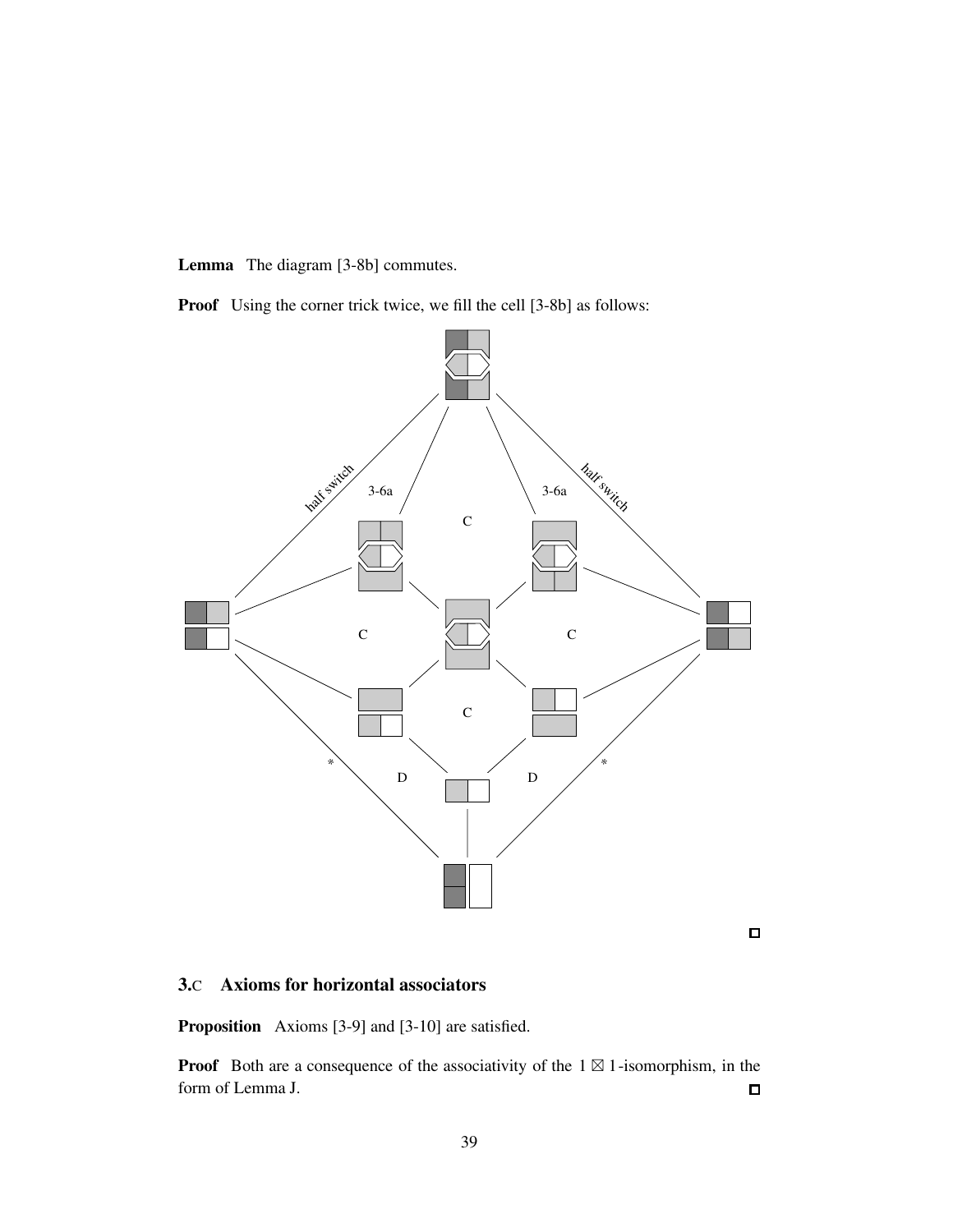Proposition Axiom [3-11] is satisfied.

Proof Using the corner trick this axiom is proved by this diagram:



The cells labeled "J" commute by Lemma J.

 $\Box$ 

Proposition Axiom [3-12] is satisfied.

Proof The formulation of axiom [3-12] simplifies from a hexagon to a square because we suppress the whisker associator [2-11]. Using the corner trick we can fill in this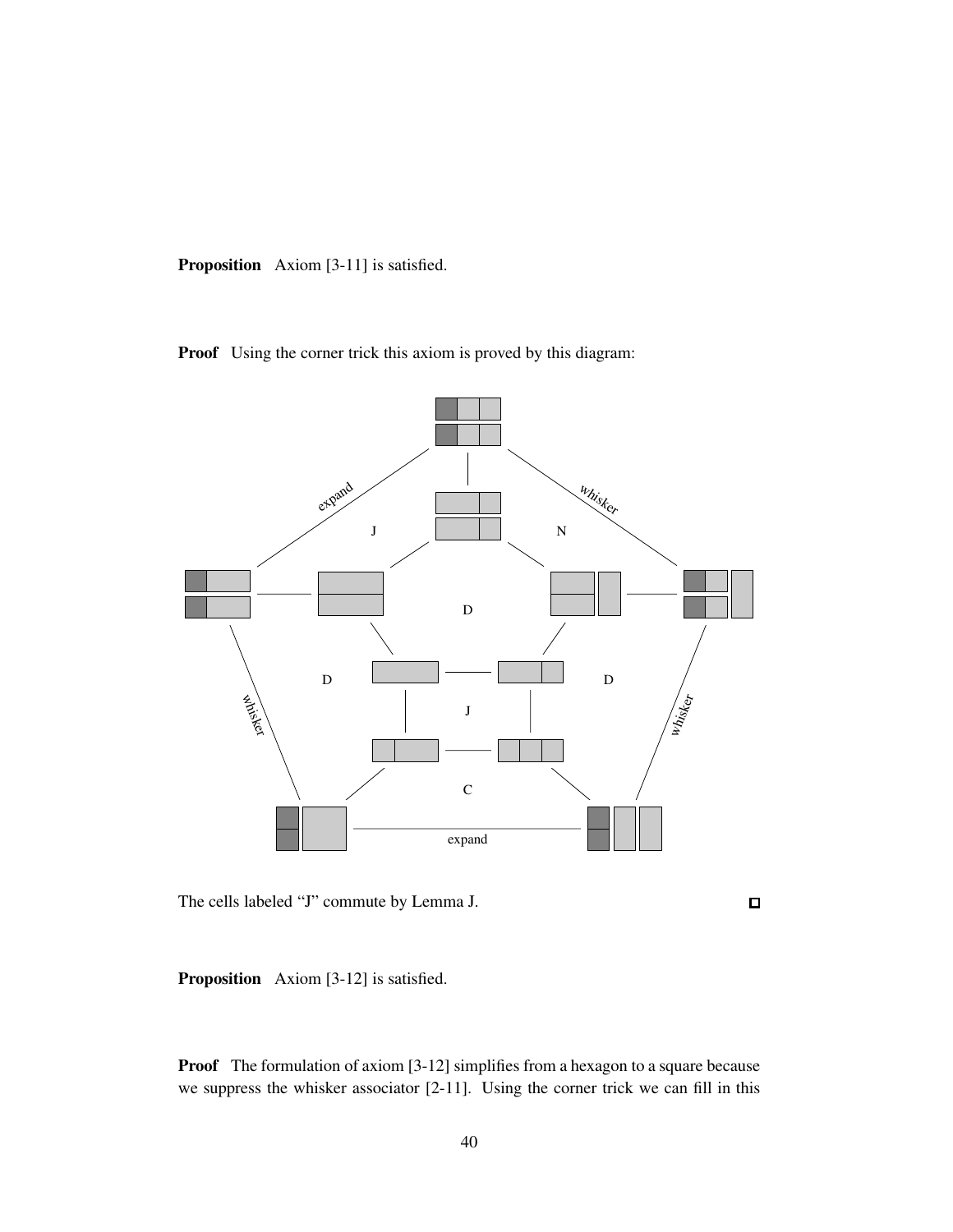square as follows:

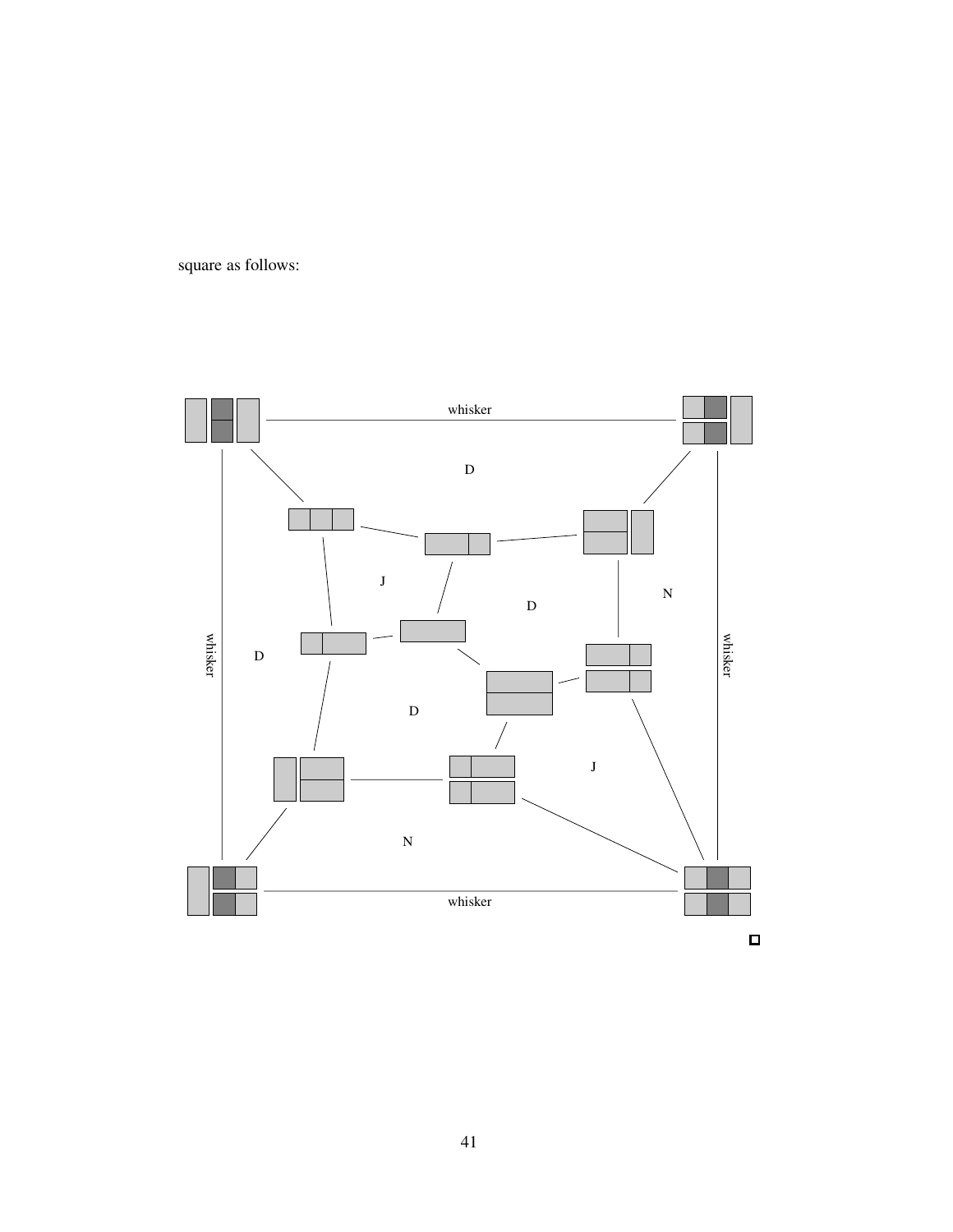Proposition Axiom [3-13] is satisfied.

Proof The axiom follows from the commutativity of the following diagram:



There is a horizontal symmetry between the cells labeled [3-13a] and [3-13b]. Thus it remains to prove that [3-13a] commutes. This is the content of the next lemma.  $\Box$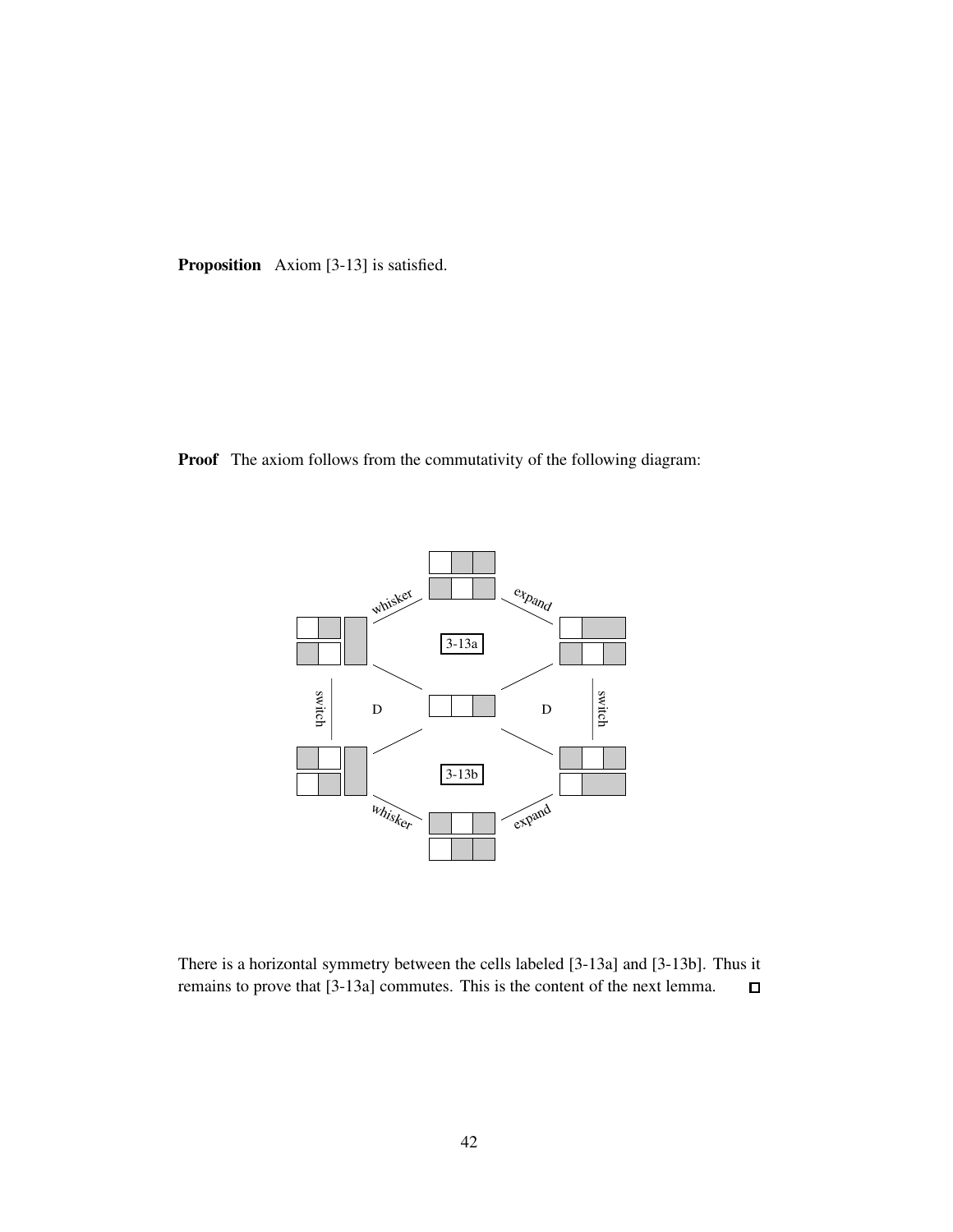Lemma The diagram [3-13a] commutes.

Proof Using the corner trick we can fill in the diamond as follows:



Proposition Axiom [3-14] is satisfied.

Proof The axiom follows from the commutativity of the diagram



.

 $\Box$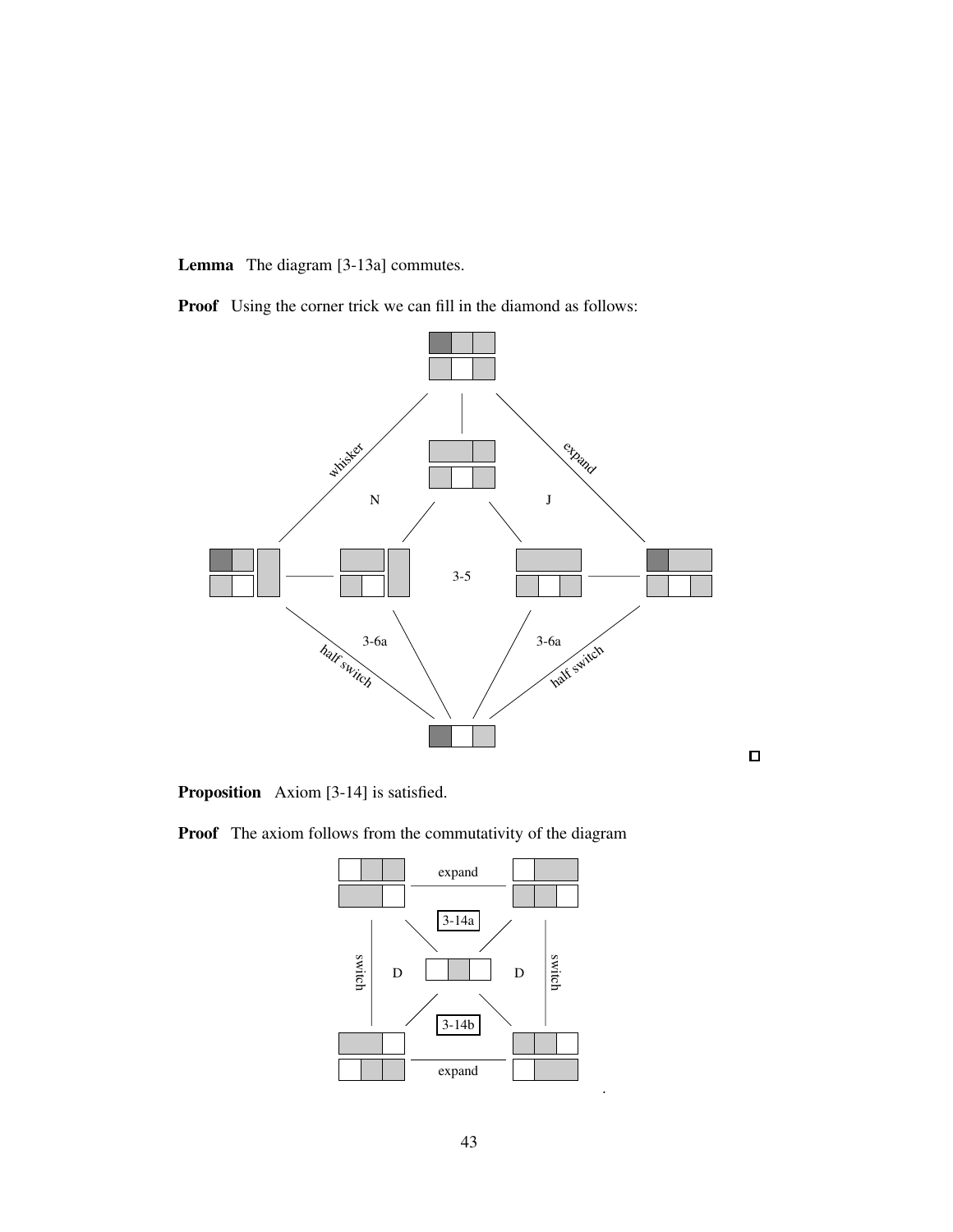There is a horizontal symmetry between the cells [3-14a] and [3-14b]. Thus it suffices to show that [3-14a] commutes. This is the content of the next lemma.  $\Box$ 

Lemma The diagram [3-14a] commutes.

C  $\overline{C}$   $\overline{C}$   $\overline{C}$ C N N N N J  $3-6a$   $N$   $\overline{)}$   $N$   $3-6a$ expand half switch half switch

**Proof** Using the corner trick twice we can fill in [3-14a] as follows: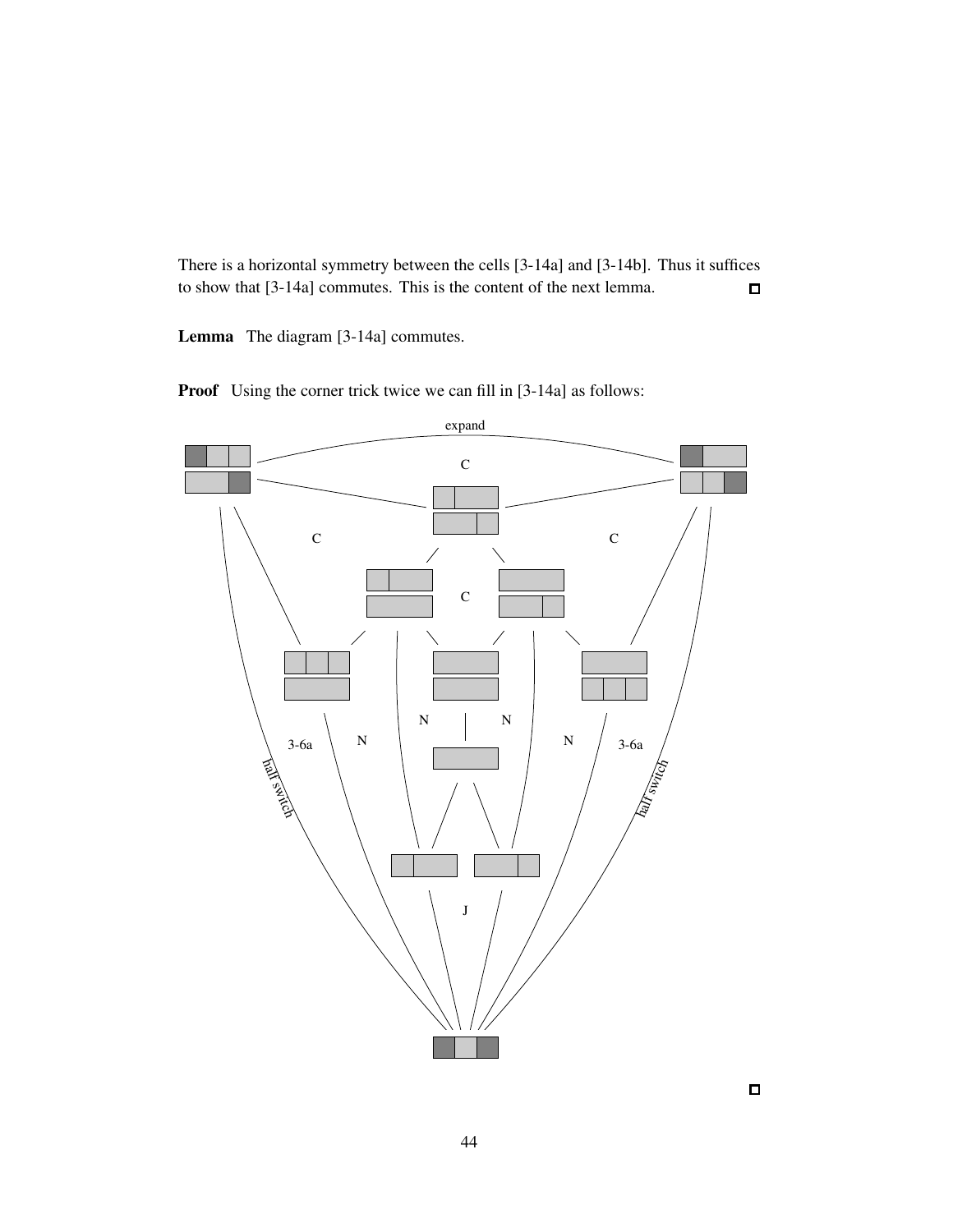Proposition Axiom [3-15] is satisfied.

**Proof** This axiom follows from the associativity of the  $1 \boxtimes 1$ -isomorphism (Lemma J):



 $\Box$ 

Proposition Axiom [3-16] is satisfied.

Proof Upon suppression of horizontal associators, three of the nodes of the axiom reduce to the left hand picture below. The remaining two nodes reduce to the right hand picture; both edges between these sets of nodes are the indicated expansion:



Proposition Axiom [3-17] is satisfied.

**Proof** This axiom asserts that the associator for defects [2-12] satisfies the pentagon identity. This holds because the corresponding statement is already true for fusion (or fiber product) of von Neumann algebras.  $\Box$ 

#### 3.D Axioms for horizontal identities

The axioms [3-1] to [3-17] do not involve identity defects. These axioms are part of the definition of both a 2-category object and a dicategory object (in the 2-category of symmetric monoidal categories). The remaining axioms labeled here [3-18] to [3-26] are the axioms labeled [D3-18] to [D3-26] in the appendix and correspondingly in [8].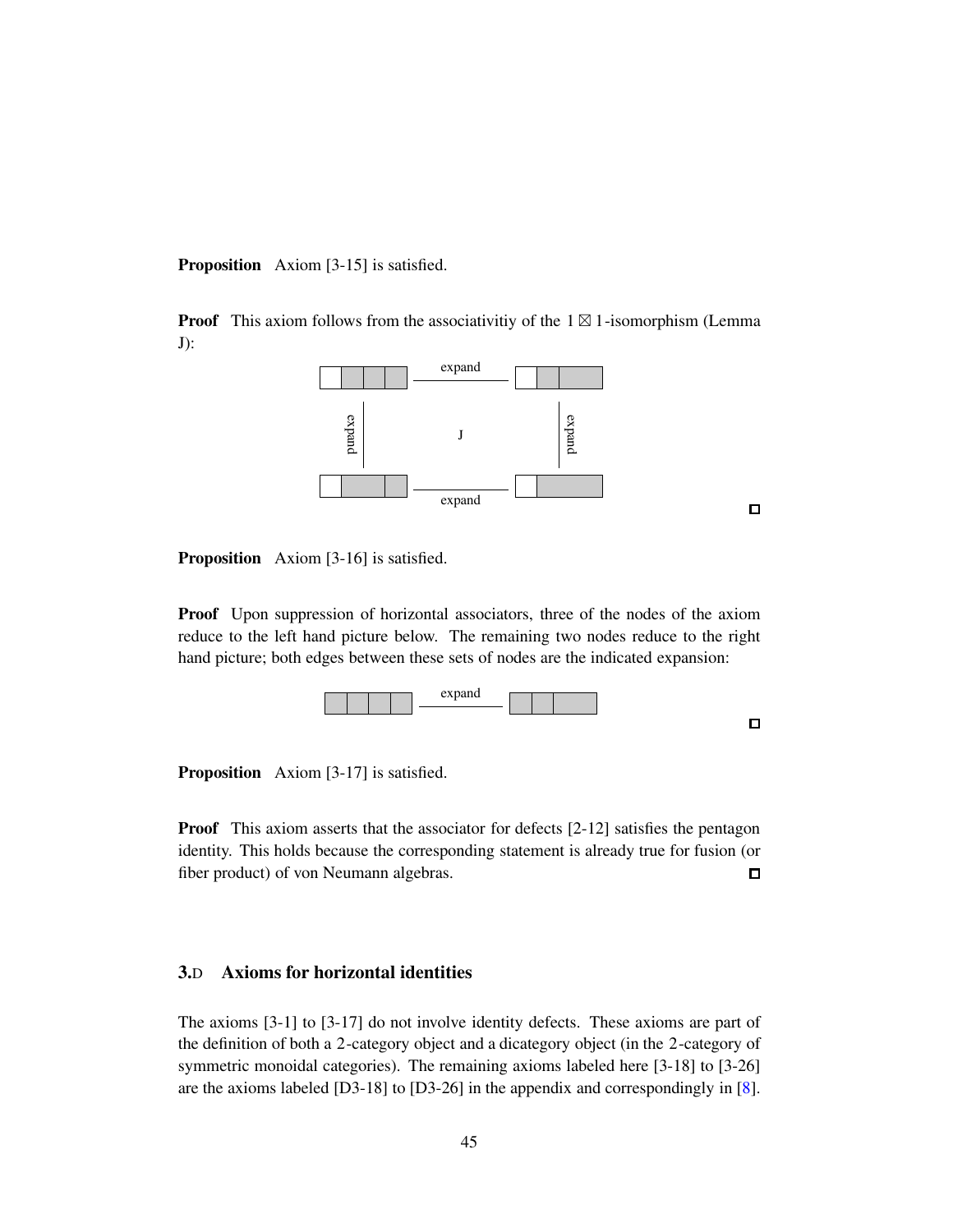Proposition Axiom [3-18] is satisfied.

Proof This axiom follows from the commutativity of this diagram:



The cells labeled "N" and "D" commute by naturality and by definition. The remaining cell commutes for a reason that we have not yet encountered, namely by Lemma K.  $\square$ 

Proposition Axiom [3-19] is satisfied.

Proof Axiom [3-19] reduces to a square, because we are suppressing the vertical associator [2-3]. We can partially fill the square as follows. For readability and ease of comparison with a subsequent diagram, we use the abbreviated notation for the four corner configurations, and the full bullet and bubble notation for the interior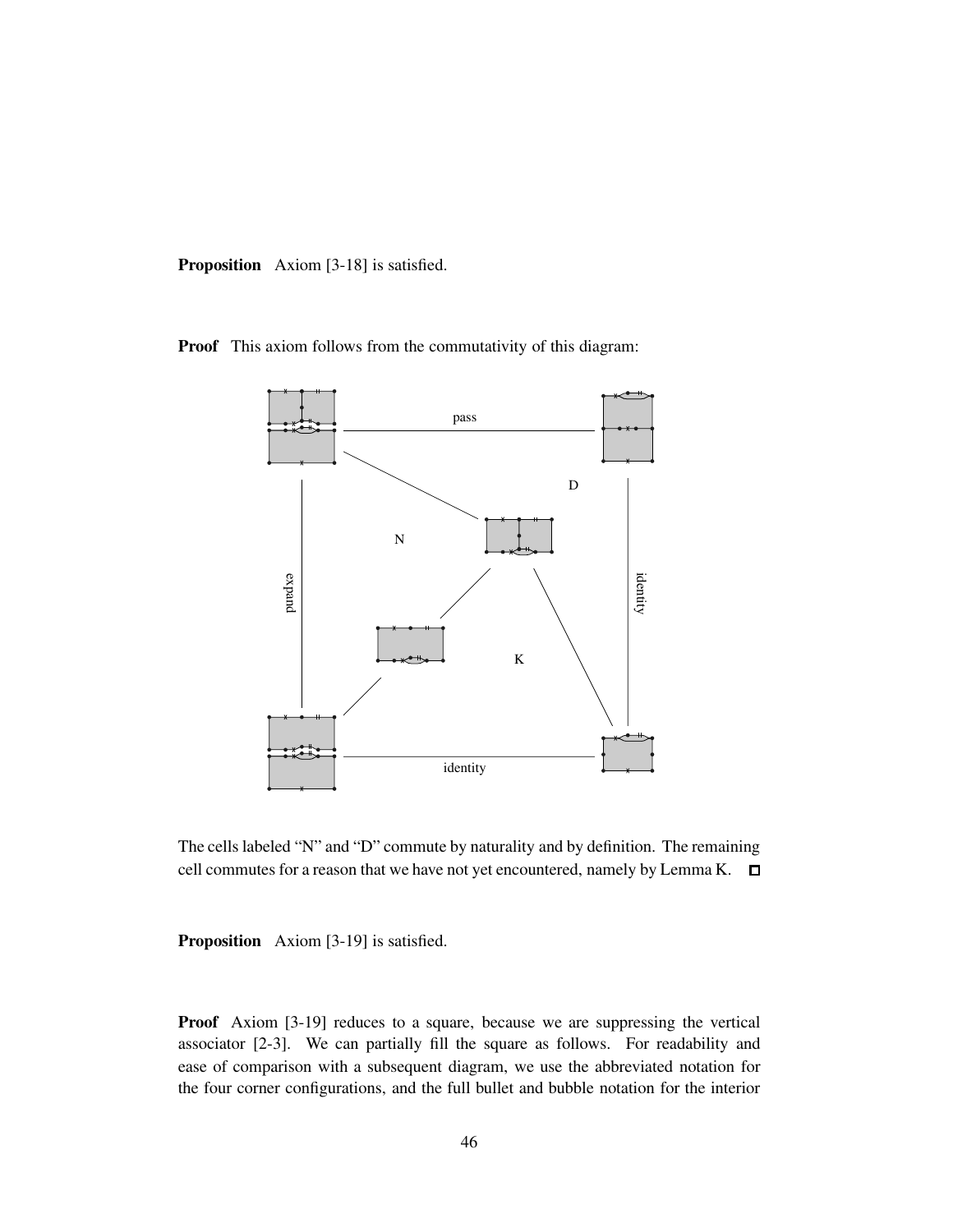configurations.



For the remaining cell we can use the corner trick and assume that the top left sector is an identity sector. This reduces axiom [3-19] to the case where only one of the sectors is not an identity sector. Using this additional assumption we can fill in Axiom [3-19] as follows (using the simpler notation that suppresses the bullets and bubbles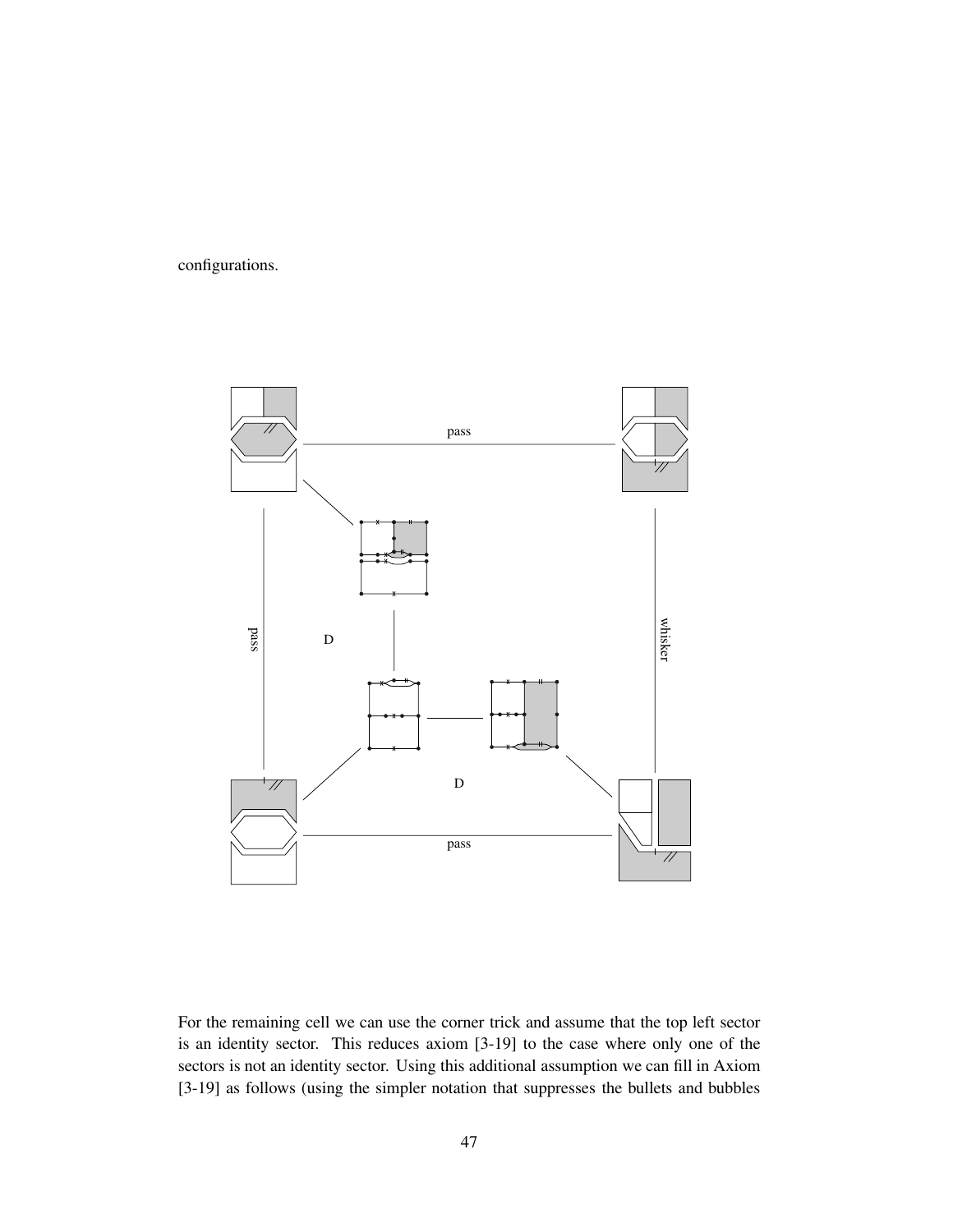for diffeomorphisms):



 $\Box$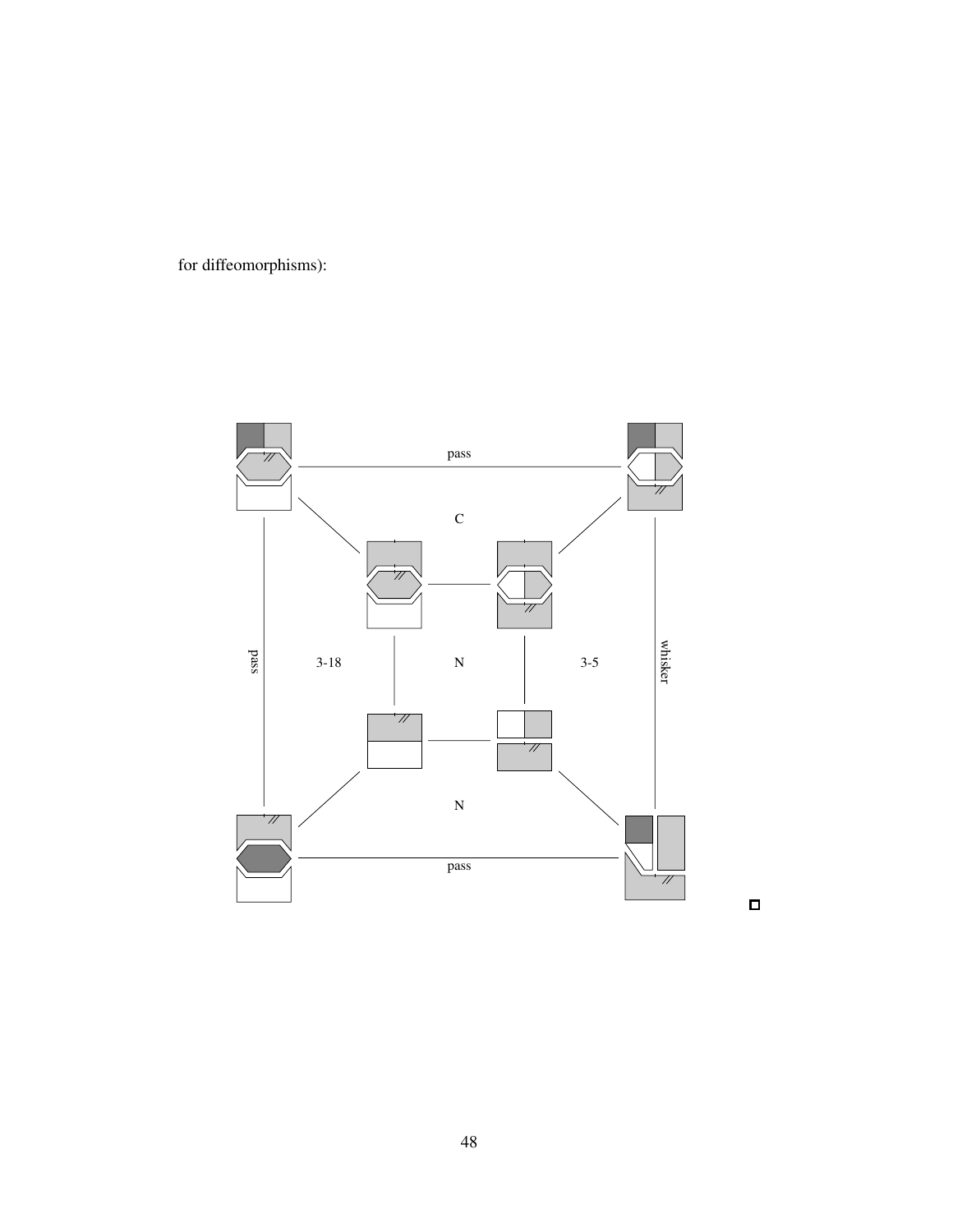Proposition Axiom [3-20] is satisfied.

Proof We can fill in axiom [3-20] partially as follows:



Here we used the more precise notation using bullets and bubbles. The above diagram shows that axiom [3-20] is equivalent to the commutativity of the remaining hexagon. By the corner trick this hexagon commutes if and only if it commutes for the identity sector, and the hexagon with identity sector commutes if and only if axiom [3-20] commutes for the identity sector. Thus it suffices to establishes axiom [3-20] for the identity sector. This follows from the following diagram (where we drop bullets and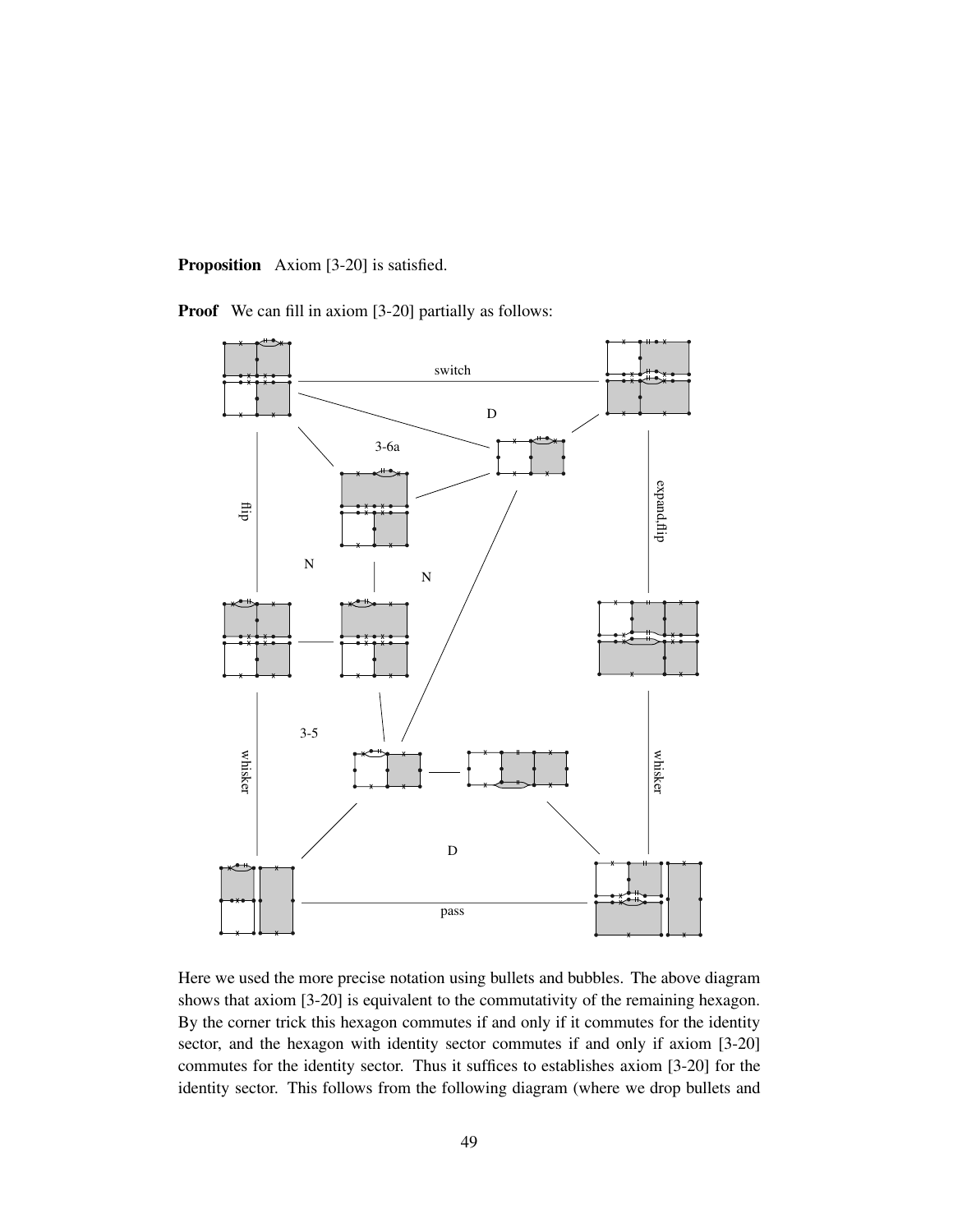bubbles from the notation).



 $\Box$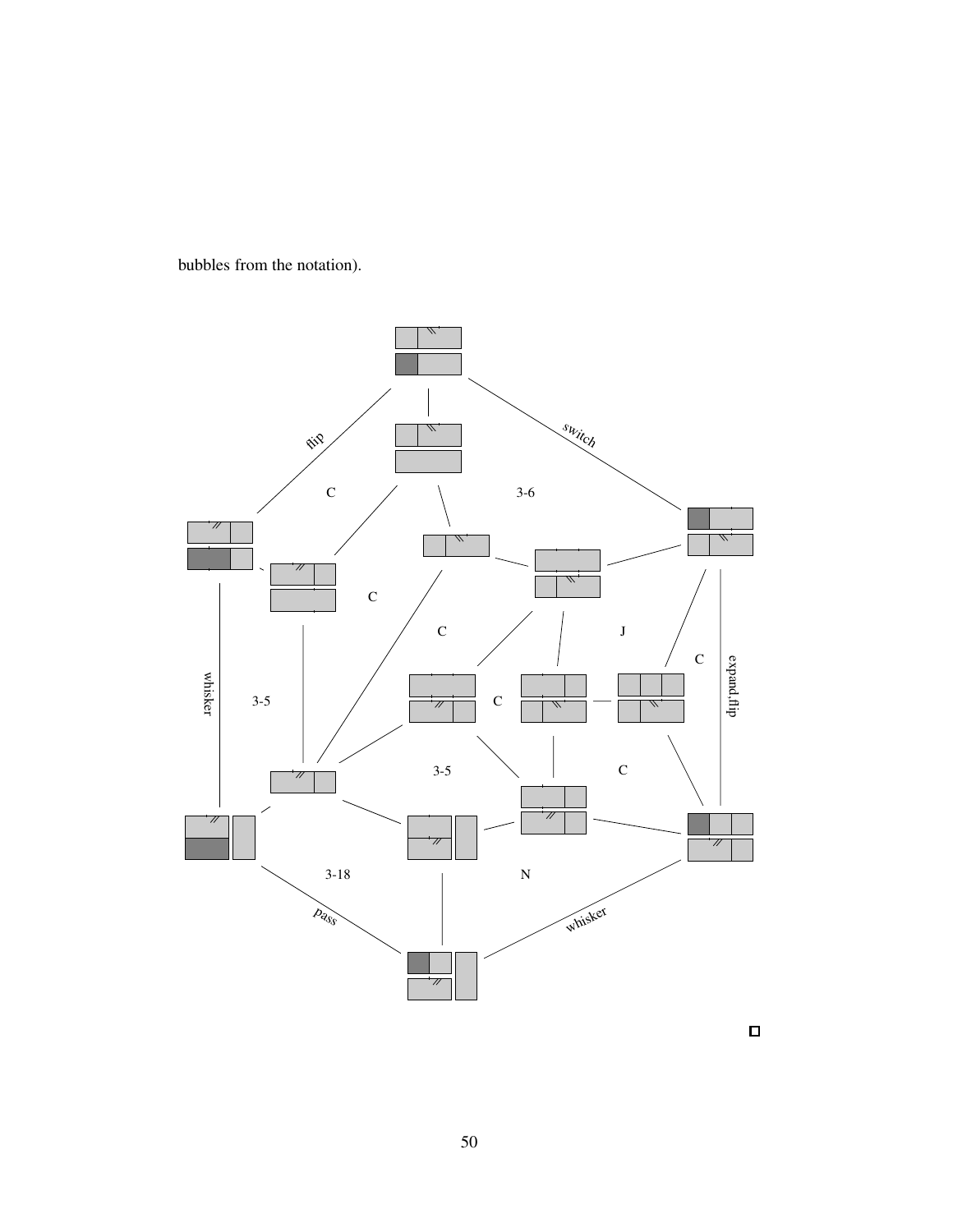Proposition Axiom [3-21] is satisfied.

Proof We can partially fill Axiom [3-21] as follows.



Thus it remains to prove the commutativity of the cell [3-21a]. This is the content of the next Lemma.  $\Box$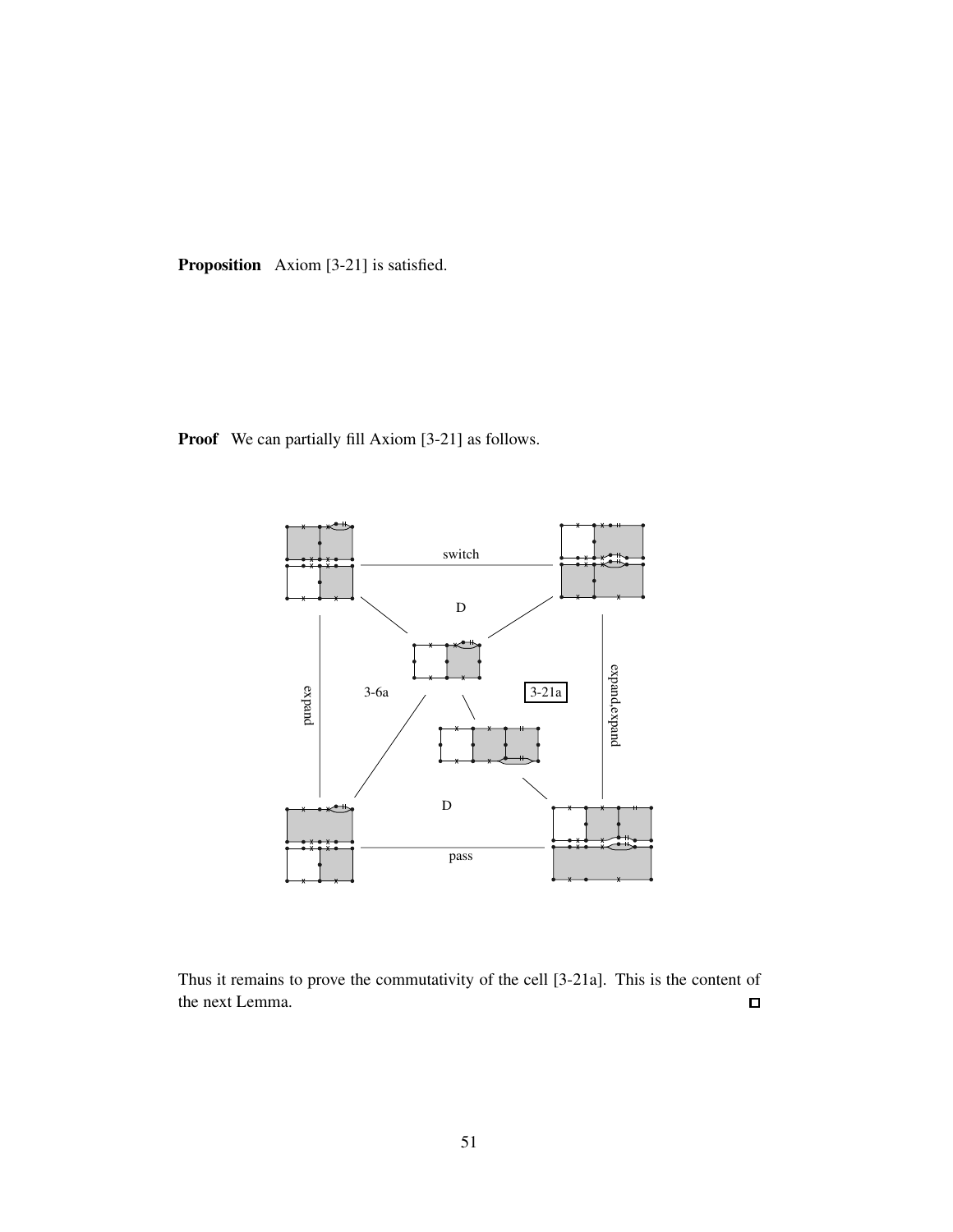Lemma Diagram [3-21a] commutes.



Proof Using the corner trick, we can fill in [3-21a] as follows

Here we use Lemma L for the first time. It ensures that the cell labeled "L" commutes. The hexagon labeled N at the bottom of the diagram commutes by naturality of the bottom identity with respect to two applications of 1⊠ 1-isomorphisms. On one of the sides of this pentagon these two applications of the  $1 \boxtimes 1$ -isomorphism are denoted by just one map.  $\Box$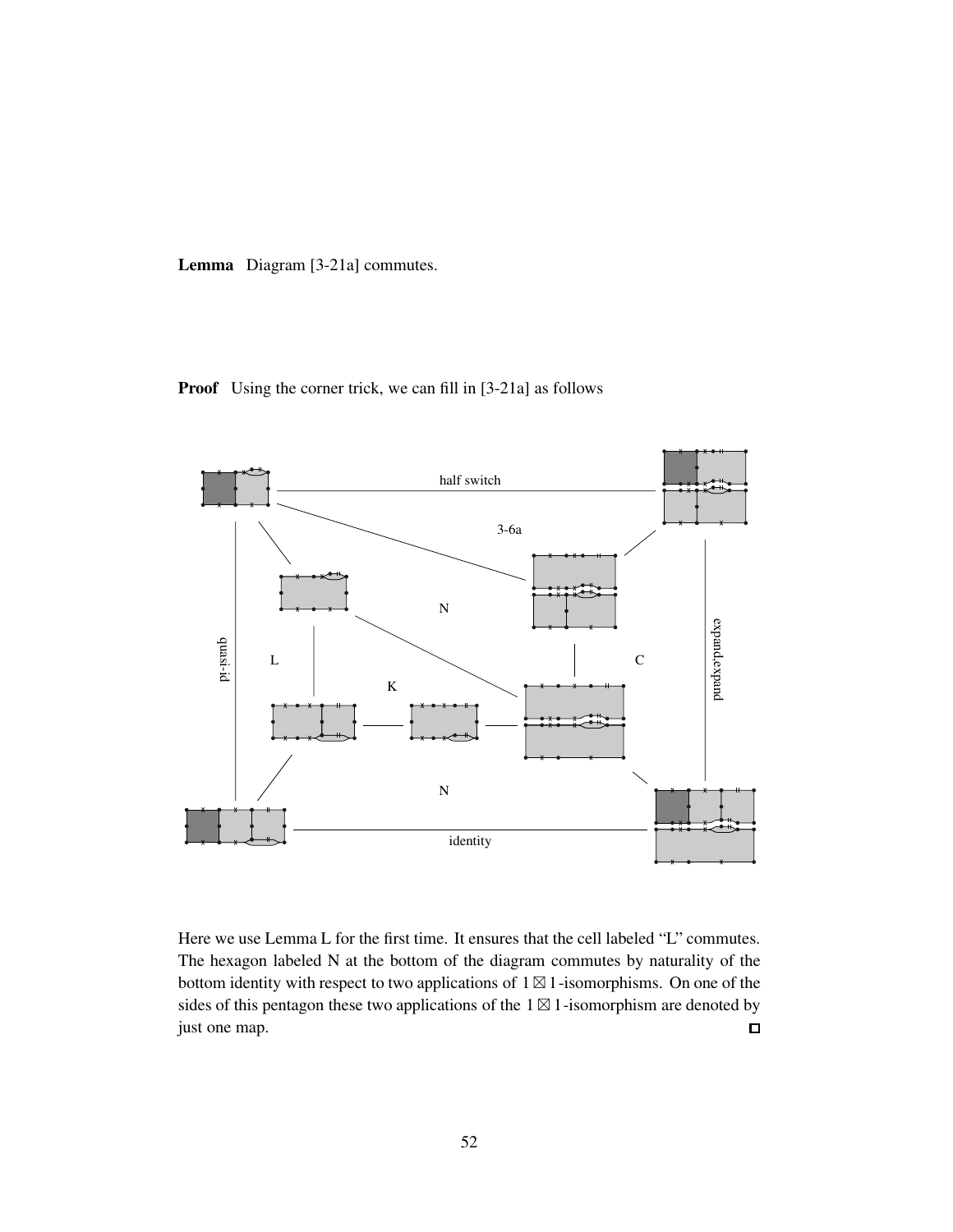Proposition Axiom [3-22] is satisfied.





Almost all of the axioms of a dicategory object assert that a diagram and a number of variants of the diagram commute. So far we have ignored the variants—their commutativity can always be established by a straightforward variation of the argument for the original diagram. The only exception to this is axiom [3-23]. Here our definition of the swap [2-15] was designed to ensure that [3-23L], the left hand version of [3-23], holds. For the right hand version [3-23R] we will have to use a different argument.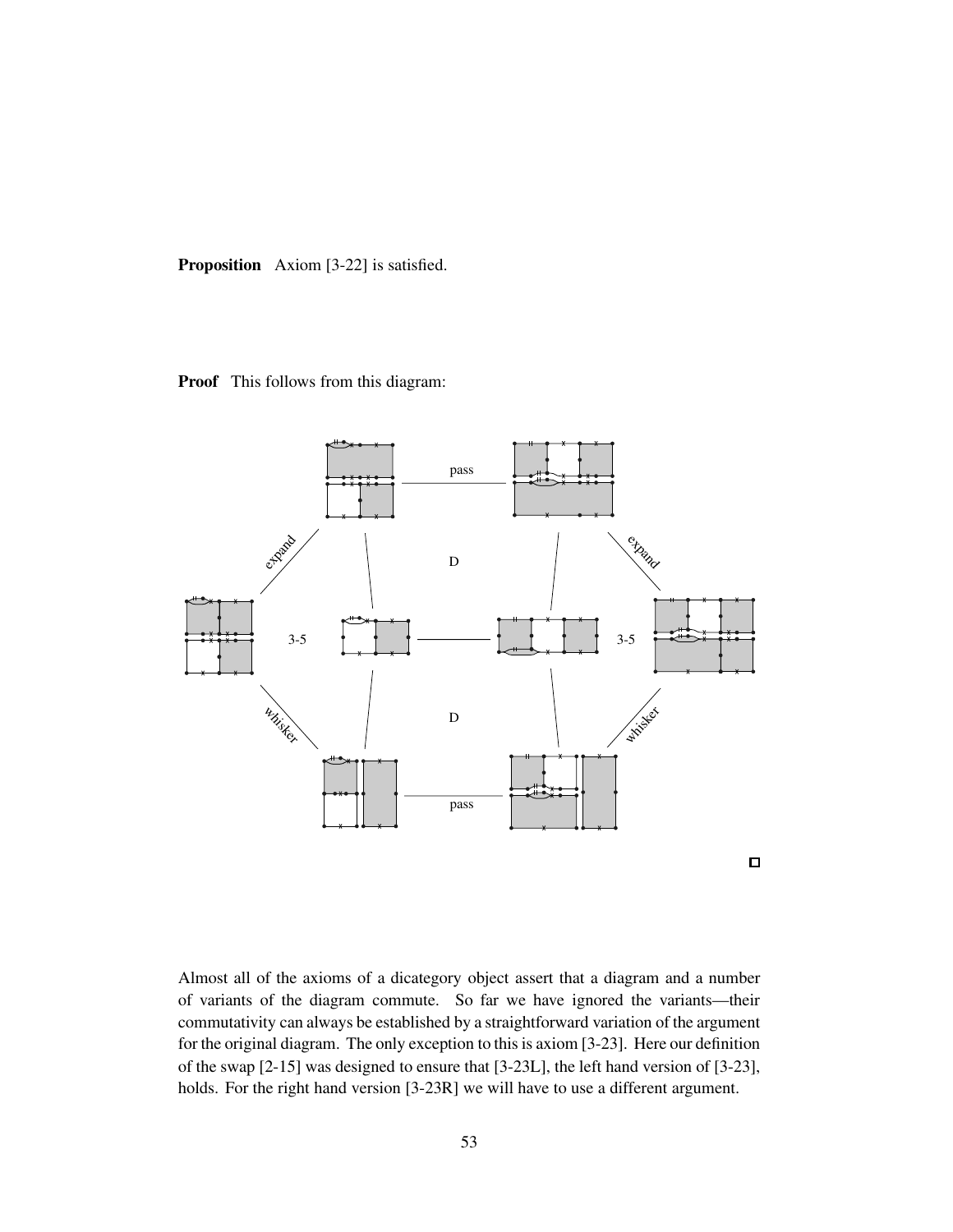Proposition Axiom [3-23L] is satisfied.

Proof Axiom [3-23L] can be filled as follows:



The inner square commutes by Lemma M.

 $\Box$ 

Proposition Axiom [3-23R] is satisfied.

Proof Consider again the diagram from the proof of [3-23L]. This diagram reduced [3-23L] to Lemma M. The proof of Lemma M in turn reduced to the case where all defects are identity defects. The same argument can be applied to [3-23R] to reduce to the case of identity defects: we therefore only need to prove [3-23R] in the case where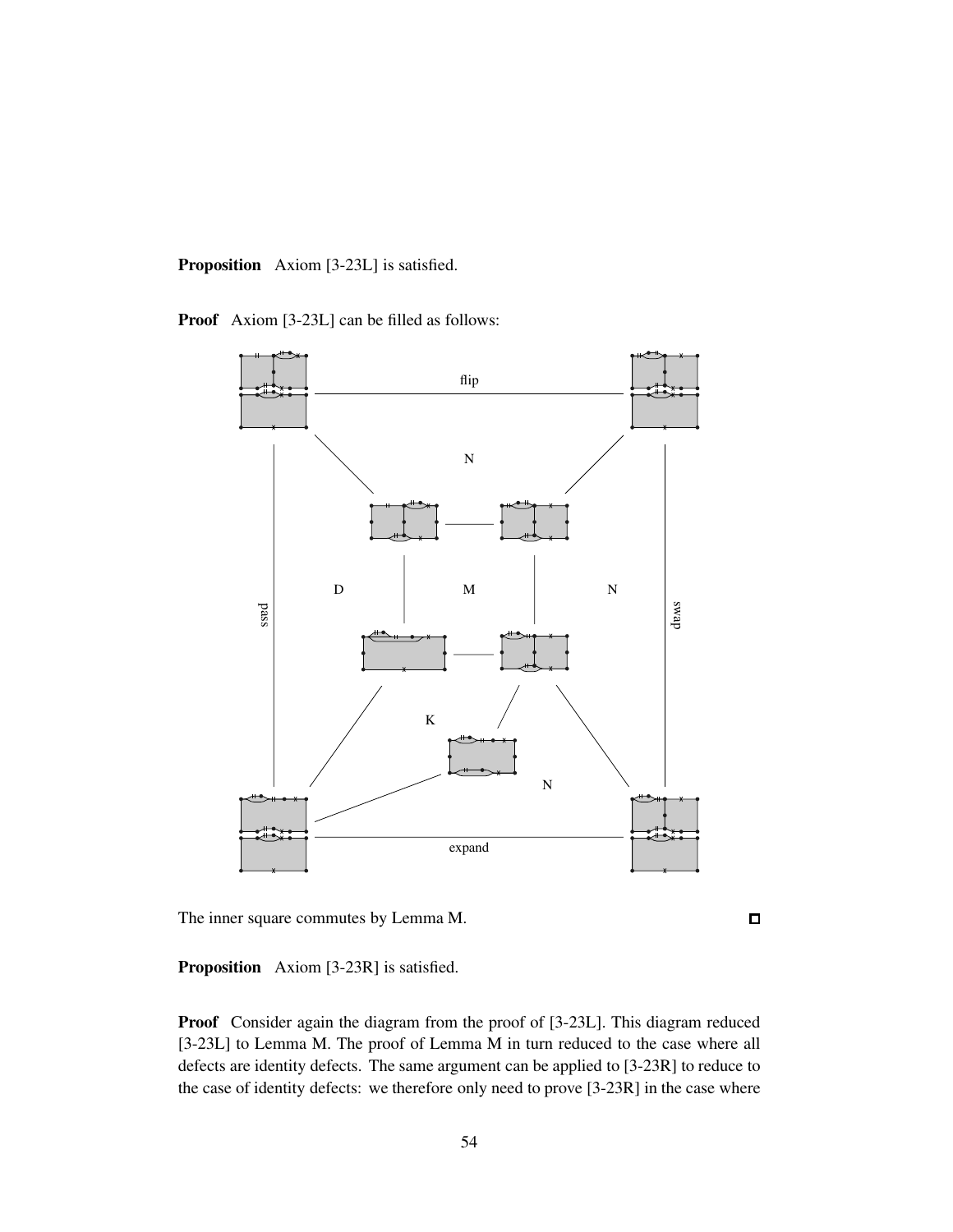all the defects are identity defects. In this case the following diagram reduces [3-23R] to [3-23L] (which is already proved) and [3-24] (which we prove next):



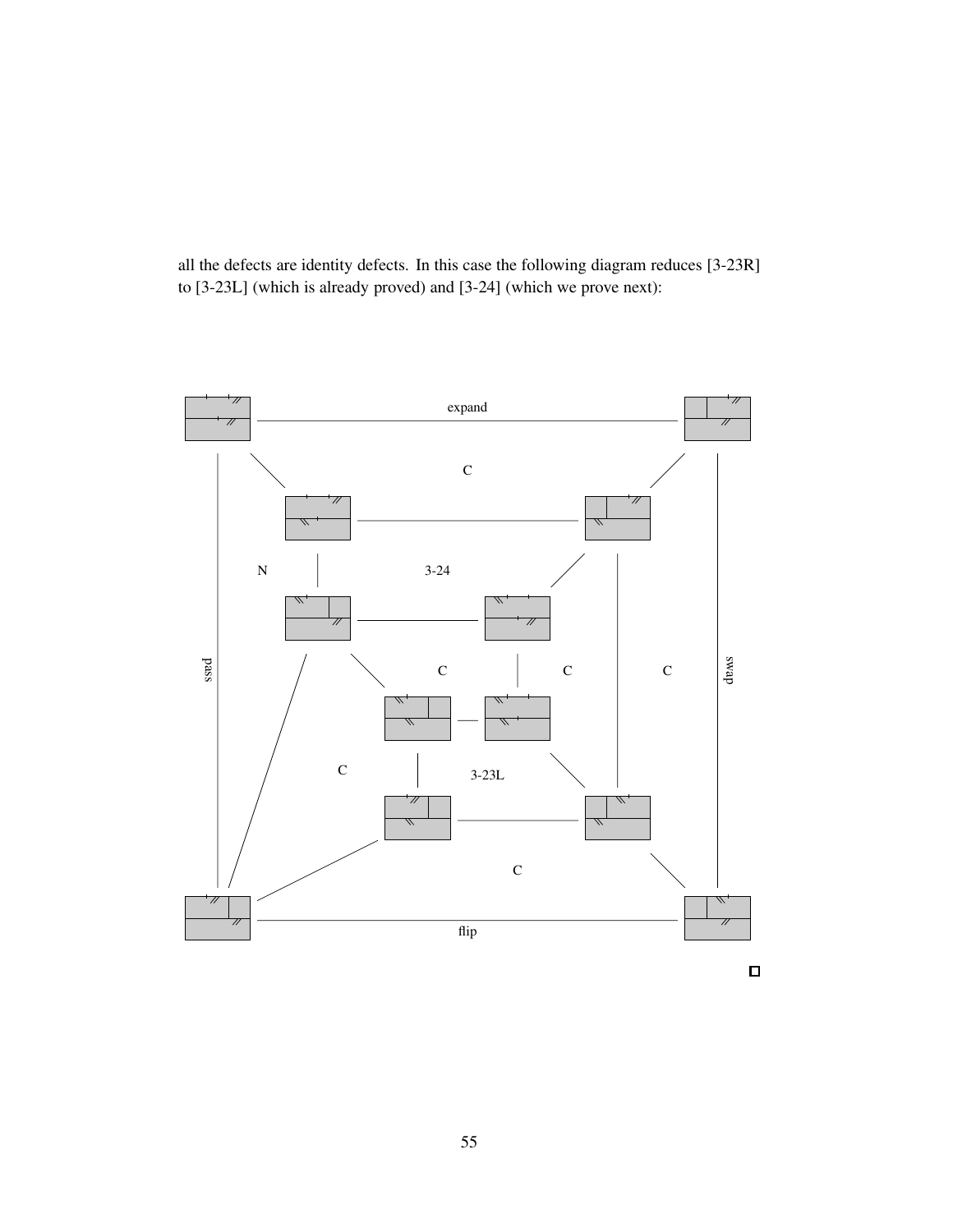Proposition Axiom [3-24] is satisfied.





 $\Box$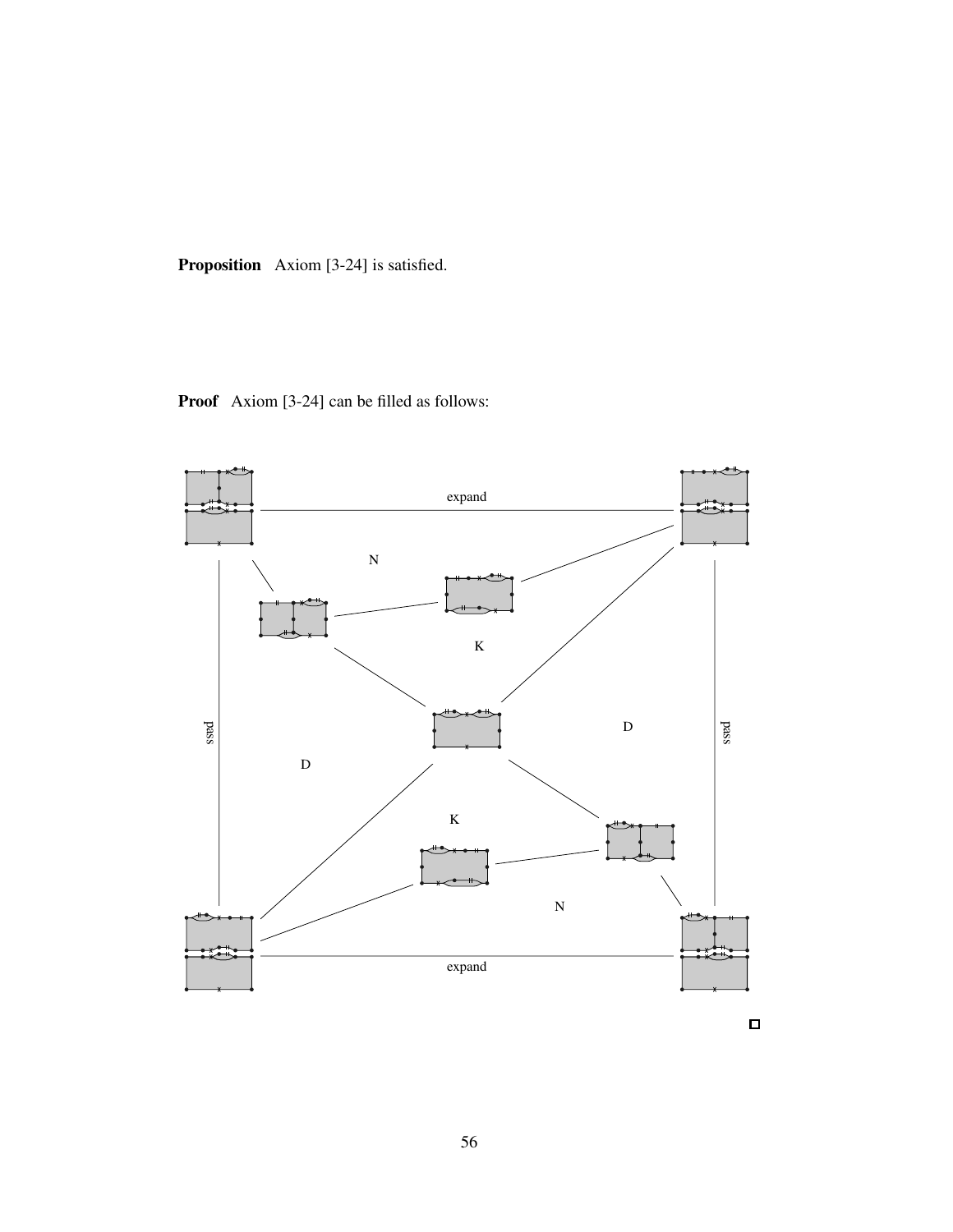Proposition Axiom [3-25] is satisfied.

**Proof** This follows from the associativity of  $1 \boxtimes 1$ :





Proposition Axiom [3-26] is satisfied.

Proof This follows from the naturality of the flip, applied to the expand isomorphism:



 $\Box$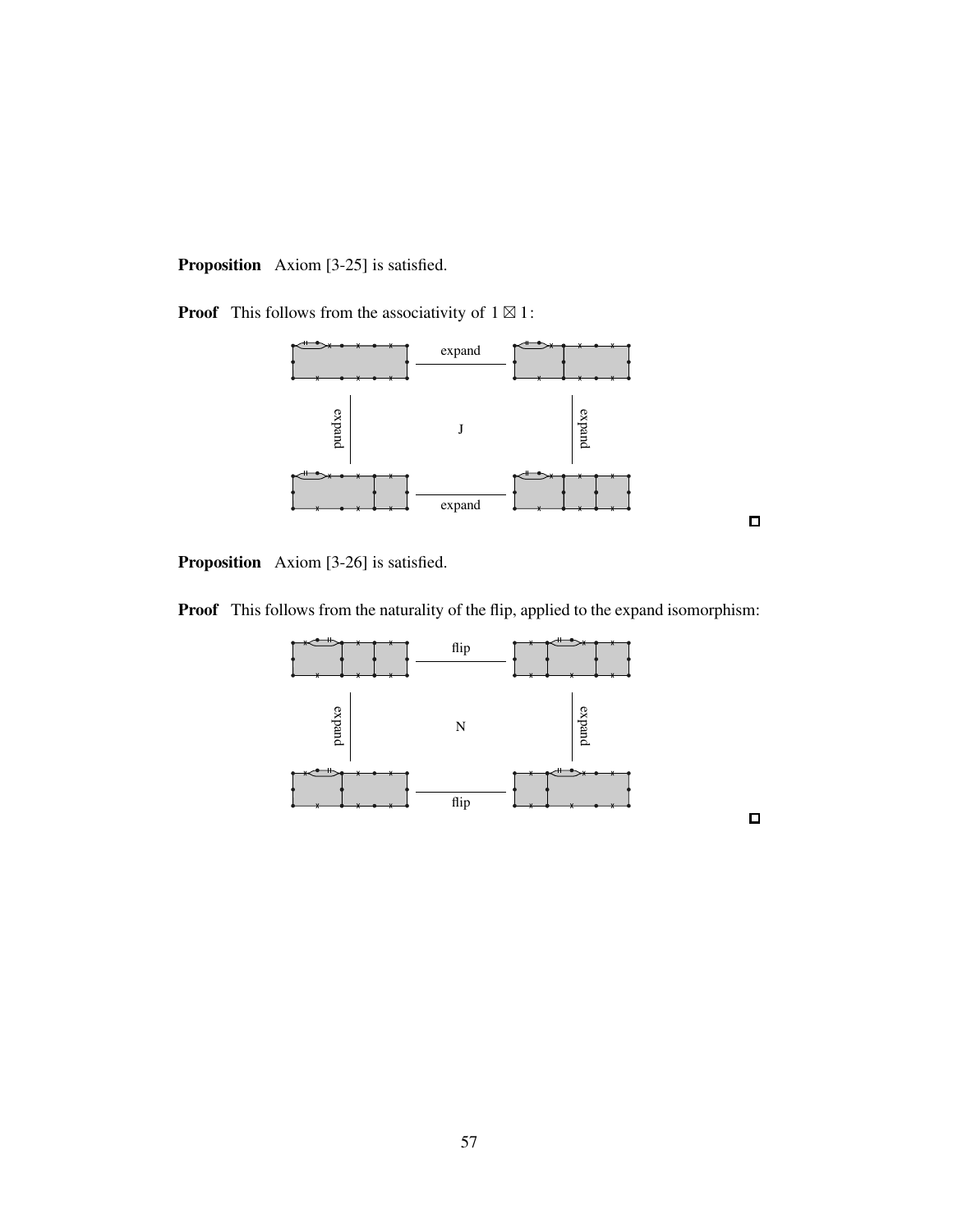# <span id="page-57-0"></span>A Internal dicategories

For ease of reference while reading the above proof, we compile here the definition of an internal dicategory, as introduced in [8]. We also list, in Table [1,](#page-57-1) a single pictorial abbreviation for each piece of data and each axiom in the definition; the meaning of these pictograms is given in the full definition following.



<span id="page-57-1"></span>Table 1: Abbreviated definition of an internal bicategory.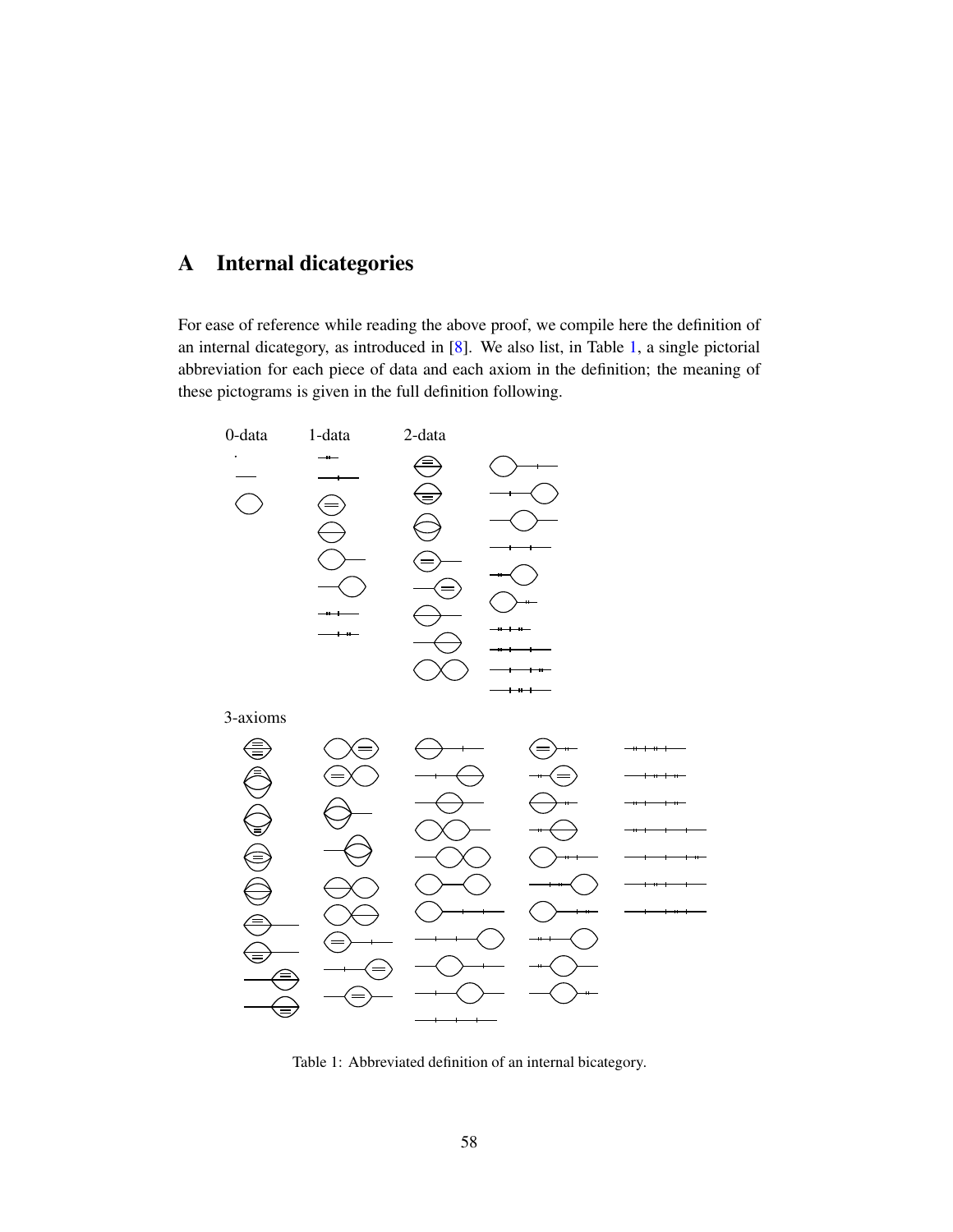**Definition** ([8, Def. 3.3]) A dicategory object *C* in the 2-category  $C$  consists of the following three collections of data, subject to the listed axioms.

**0-data** There are three objects of  $C$  as follows:

- D0-0 :  $C_0$ , a groupoid object, denoted and called the object of 0-cells.
- $D0-1$  :  $C_1$ , a groupoid object, denoted and called the object of 1-cells.
- D0-2 :  $C_2$  (typically not a groupoid object), denoted  $\langle \rangle$  and called the object of 2-cells.

In addition, there are morphisms  $s, t : C_1 \rightarrow C_0$  and  $s, t : C_2 \rightarrow C_1$ , the source and target, such that  $st = ss$  and  $tt = ts$ , and such that  $s \times t : C_1 \to C_0 \times C_0$ and  $s \times t : C_2 \to C_1 \times_{C_0 \times C_0} C_1$  are fibrations.

**1-data** There are eight 1-morphisms of  $C$  as follows:

satisfying the corresponding conditions.

- D1-1 :  $i: C_0 \rightarrow C_1$ , denoted  $-$  and called the 1-cell identity.
- D1-2 :  $m: C_1 \times_{C_0} C_1 \rightarrow C_1$ , denoted  $\longrightarrow$  and called the horizontal composition.
- D1-3 :  $i_v$  :  $C_1 \rightarrow C_2$ , denoted  $\iff$  and called the 2-cell identity.
- D1-4 :  $m_v$ :  $C_2 \times_{C_1} C_2 \rightarrow C_2$ , denoted  $\bigodot$  and called the vertical composition.
- D1-5 :  $w_r$ :  $C_2 \times_{C_0} C_1 \rightarrow C_2$ , denoted  $\left\langle \right\rangle$  and called the right composition or whisker of a 2-cell with a 1-cell.
- D1-6 :  $w_l$  :  $C_1 \times_{C_0} C_2 \rightarrow C_2$ , denoted  $\longrightarrow$  and called the left composition or whisker of a 1-cell with a 2-cell.
- D1-7 :  $i_l: C_1 \rightarrow C_2$ , denoted  $\ll$  and called the (upper) left 2-cell identity.

D1-8 :  $i_r: C_1 \rightarrow C_2$ , denoted  $\langle \diamondsuit \rangle$  and called the (upper) right 2-cell identity. These morphisms are compatible with source and target maps.

The morphisms [D1-7] and [D1-8] are required to be invertible, in the following sense. There exists a morphism of  $C$ , denoted  $\langle \rangle$  (the lower left 2-cell identity), such that there are invertible 2-morphisms from  $\langle \leftrightarrow \rangle$  to  $\langle \Rightarrow \rangle$  and from  $\overbrace{\leftarrow}$  to  $\overbrace{\leftarrow}$ , such that the two resulting 2-morphisms from  $\overbrace{\leftarrow}$ to  $\bigotimes$  are equal, and similarly the two 2-morphisms from  $\bigotimes$  to  $\bigotimes$  are equal. Similarly there exists a morphism  $\langle \bigotimes$  (the lower right 2-cell identity)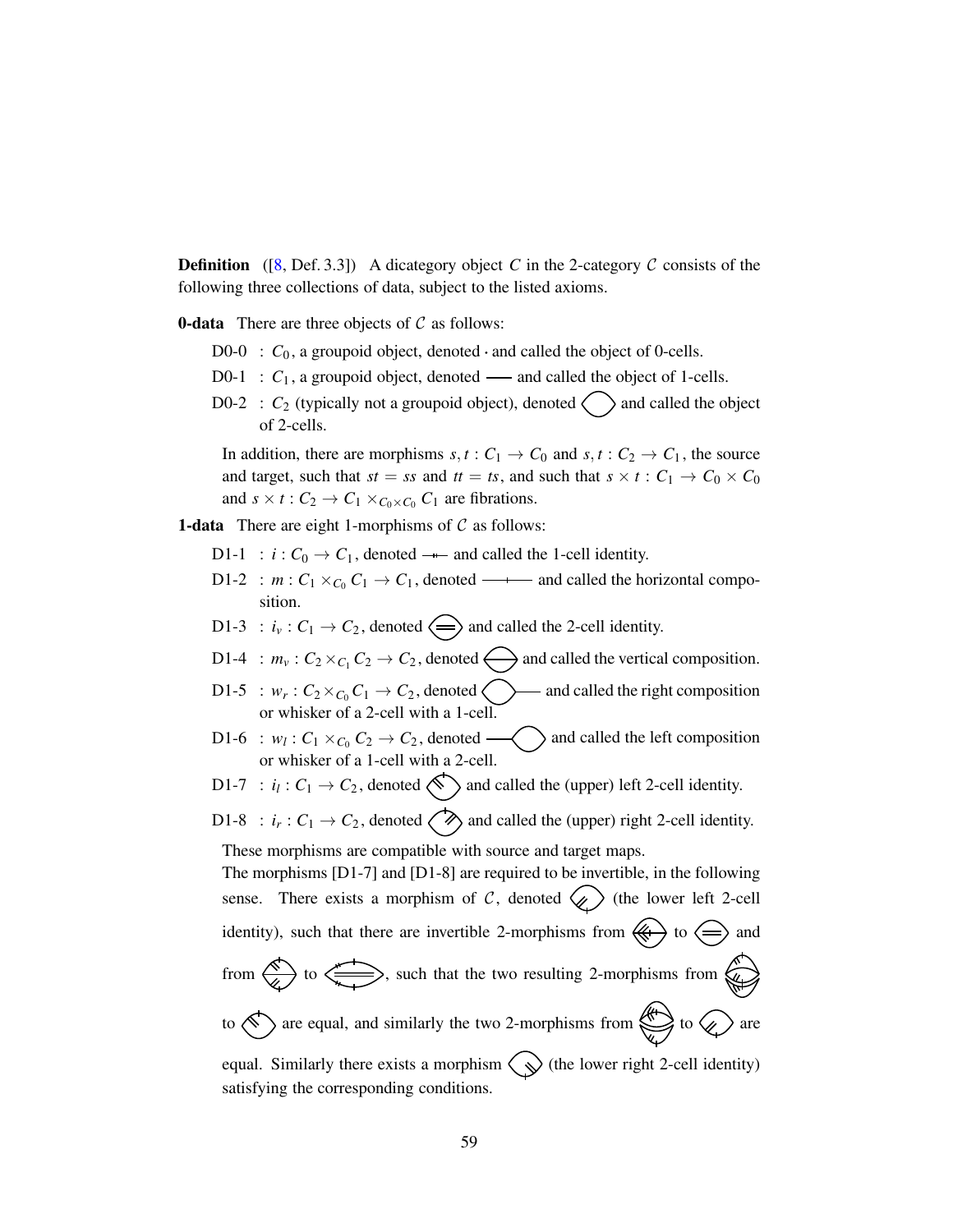**2-data** There are eighteen 2-isomorphisms of  $C$  as follows:



These 2-isomorphisms are compatible with source and target maps in the sense that the sources and targets of [D2-1] through [D2-8] and of [D2-13] through [D2-15] are identity 2-morphisms, the sources and targets of [D2-9] through [D2-11] are the 2-isomorphism [D2-12], the sources of [D2-16] and [D2-18] are [D2-12], the source of [D2-17] is the inverse of [D2-12], and the targets of [D2-16] through [D2-18] are identity 2-isomorphisms.

3-axioms The above data are such that the following twenty-six diagrams, as well as the variant diagrams abbreviated in parentheses, commute: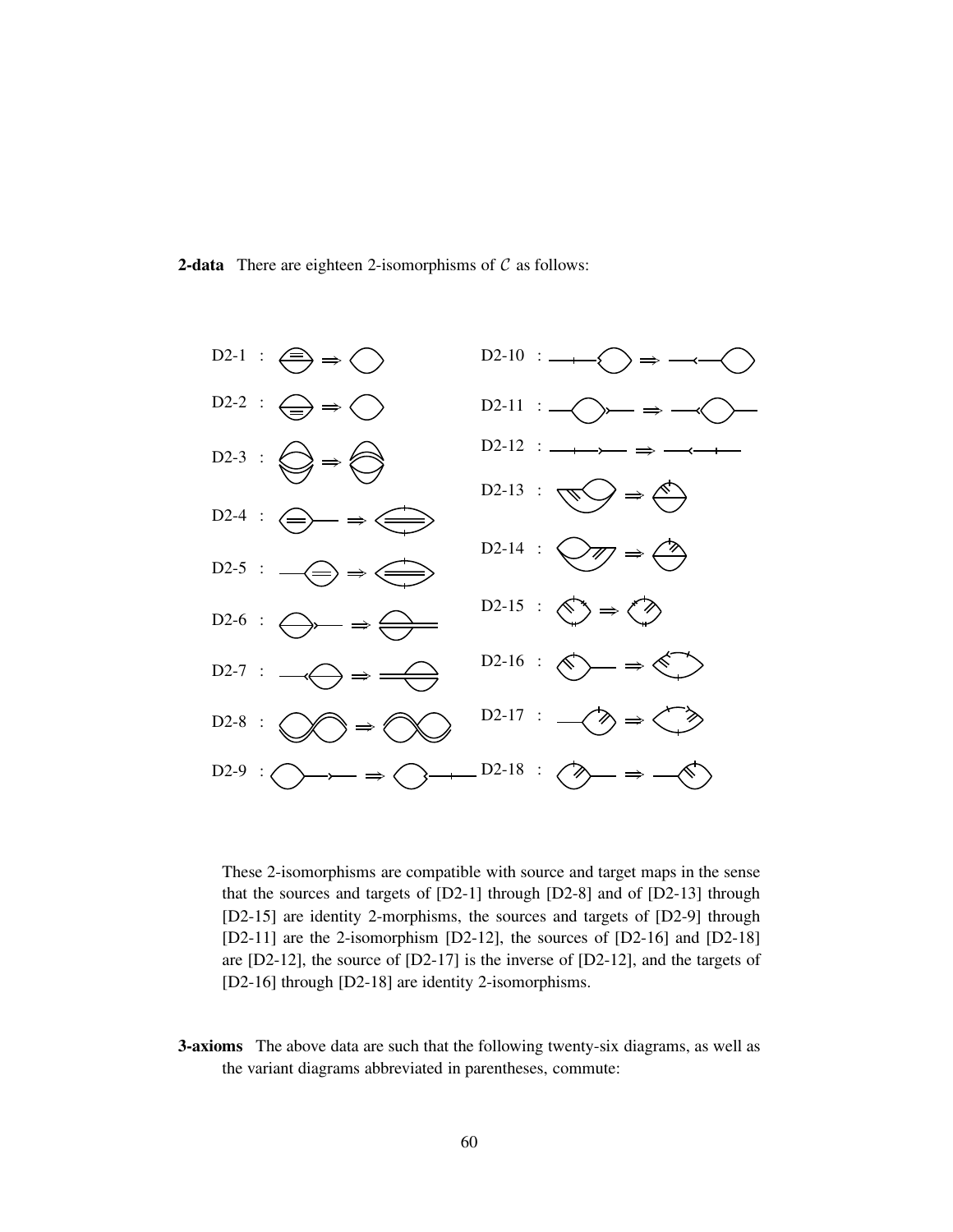

61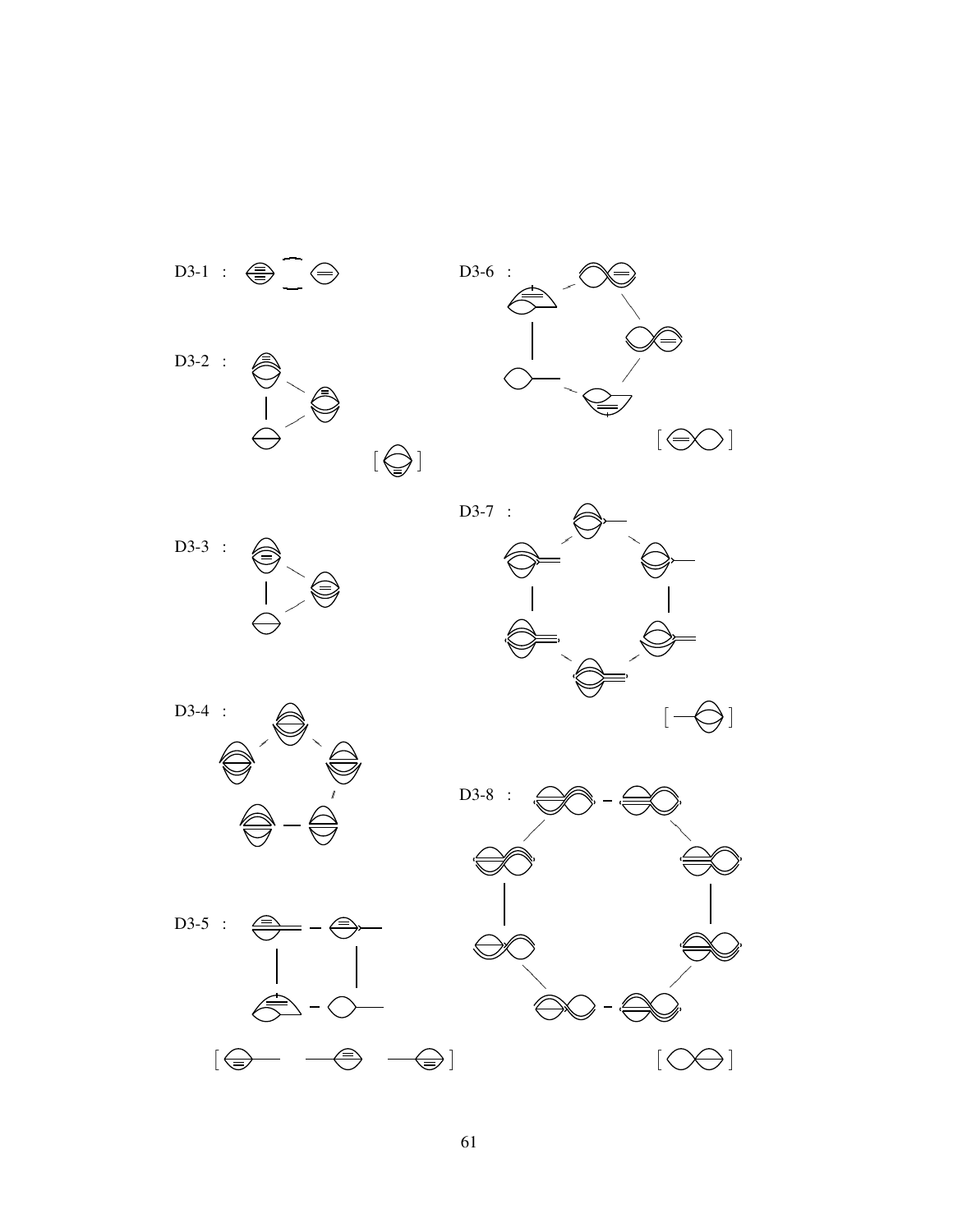





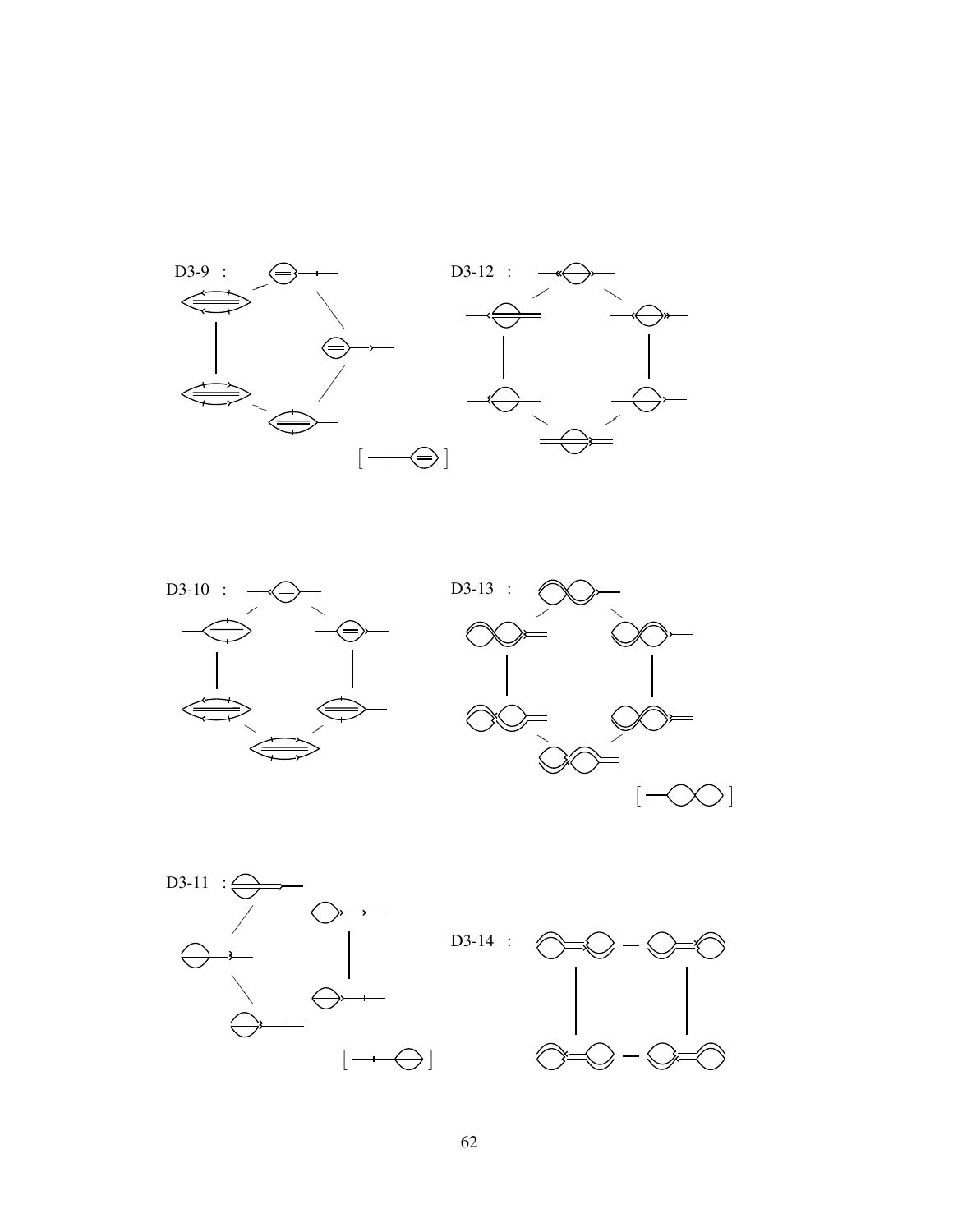

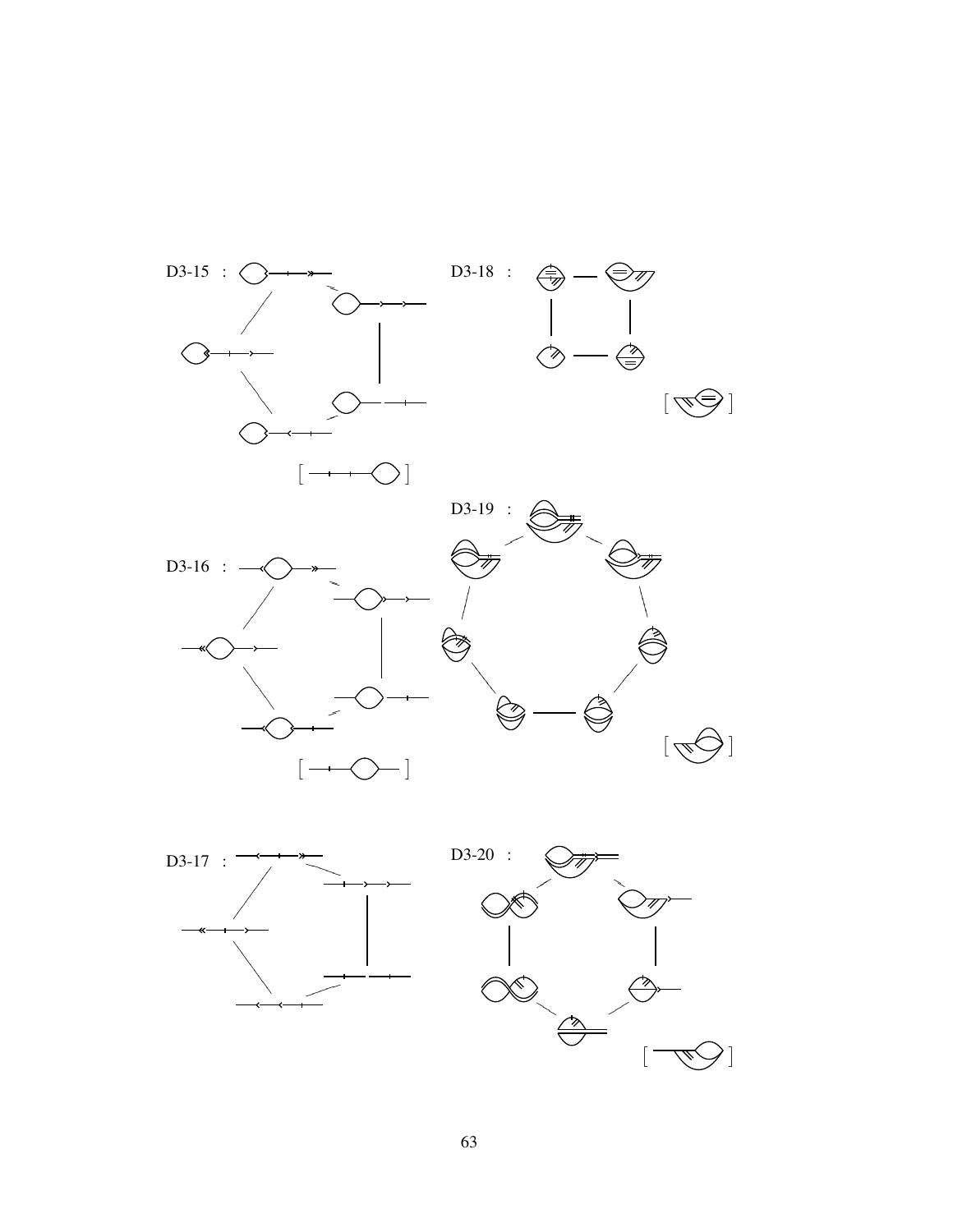

# **References**

- [1] A Bartels, C L Douglas, A Henriques, *Conformal nets I: Coordinate-free nets*, Int. Math. Res. Not. 13 (2015) 4975–5052 [arXiv:1302.2604v2](http://arxiv.org/abs/1302.2604v2)
- [2] A Bartels, C L Douglas, A Henriques, *Conformal nets II: Conformal blocks*, Comm. Math. Phys. 354 (2017) 393–458 [arXiv:1409.8672](http://arxiv.org/abs/1409.8672)
- [3] A Bartels, C L Douglas, A Henriques, *Conformal nets III: Fusion of defects*, Mem. Amer. Math. Soc. (2017) [arXiv:1310.8263](http://arxiv.org/abs/1310.8263)